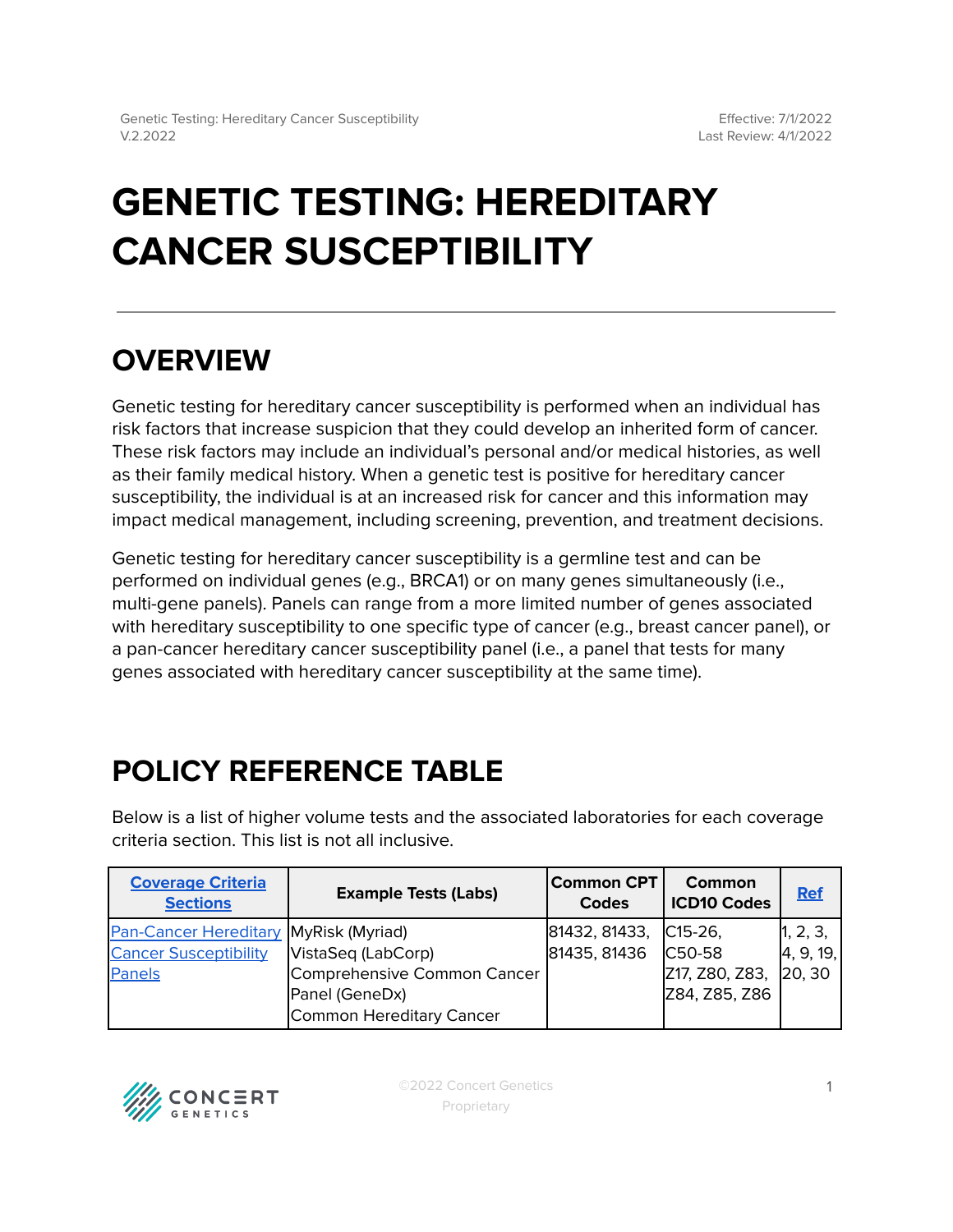|                                                                        | Panel (Invitae)<br>Breast & Gyn Cancer Panel<br>(Invitae)<br>Tempus xG (Tempus)<br>Tempus xG+ (Tempus)<br>CancerNext (Ambry Genetics)                                                                                                                                                           |                                                                           |                                                      |                    |
|------------------------------------------------------------------------|-------------------------------------------------------------------------------------------------------------------------------------------------------------------------------------------------------------------------------------------------------------------------------------------------|---------------------------------------------------------------------------|------------------------------------------------------|--------------------|
|                                                                        | <b>OvaNext (Ambry Genetics)</b>                                                                                                                                                                                                                                                                 | 0103U                                                                     |                                                      |                    |
|                                                                        | <b>RNAinsight for OvaNext (Ambry</b><br>Genetics)                                                                                                                                                                                                                                               | 0132U                                                                     |                                                      |                    |
|                                                                        | <b>RNAinsight for CancerNext</b><br>(Ambry Genetics)                                                                                                                                                                                                                                            | 0134U                                                                     |                                                      |                    |
|                                                                        | RNAinsight for GYNPlus (Ambry<br>Genetics)                                                                                                                                                                                                                                                      | 0135U                                                                     |                                                      |                    |
| <b>Hereditary Breast</b><br><b>Cancer Susceptibility</b><br>Panels     | Breast Cancer Panel (LabCorp)<br><b>Breast Cancer Panel (Invitae)</b><br><b>Breast Cancer STAT NGS Panel</b><br>(Sequencing &<br>Deletion/Duplication) (Invitae)<br><b>Breast Cancer - Comprehensive</b><br><b>Risk Panel (PreventionGenetics)</b><br>Breast Cancer High Risk Panel<br>(GeneDx) | 81162, 81163,<br>81164, 81165,<br>81166, 81167,<br>81216, 81432,<br>81433 | C50, Z80.3,<br>Z83, Z84, Z85, 7, 9, 19,<br>Z86       | 1, 3, 4,<br>20, 30 |
|                                                                        | <b>BreastNext (Ambry Genetics)</b>                                                                                                                                                                                                                                                              | 0102U                                                                     |                                                      |                    |
|                                                                        | <b>BRCAplus (Ambry Genetics)</b>                                                                                                                                                                                                                                                                | 0129U                                                                     |                                                      |                    |
|                                                                        | RNAinsight for BreastNext (Ambry 0131U<br>Genetics)                                                                                                                                                                                                                                             |                                                                           |                                                      |                    |
| <b>Hereditary Colorectal</b><br><b>Cancer Susceptibility</b><br>Panels | <b>Colorectal Cancer Panel</b><br>(PreventionGenetics)<br>VistaSeq Colorectal Cancer Panel<br>(LabCorp)<br><b>Colorectal Cancer</b><br>Guidelines-based Panel (Invitae)<br>Colaris (Myriad)                                                                                                     | 81435, 81436                                                              | C15-26, Z23,<br>Z80, Z83, Z84, 5, 9, 19,<br>Z85, Z86 | 2, 3, 4,<br>20, 30 |
|                                                                        | <b>ColoNext (Ambry Genetics)</b>                                                                                                                                                                                                                                                                | 0101U                                                                     |                                                      |                    |
|                                                                        | <b>RNAinsight for ColoNext (Ambry</b><br>Genetics)                                                                                                                                                                                                                                              | 0130U                                                                     |                                                      |                    |

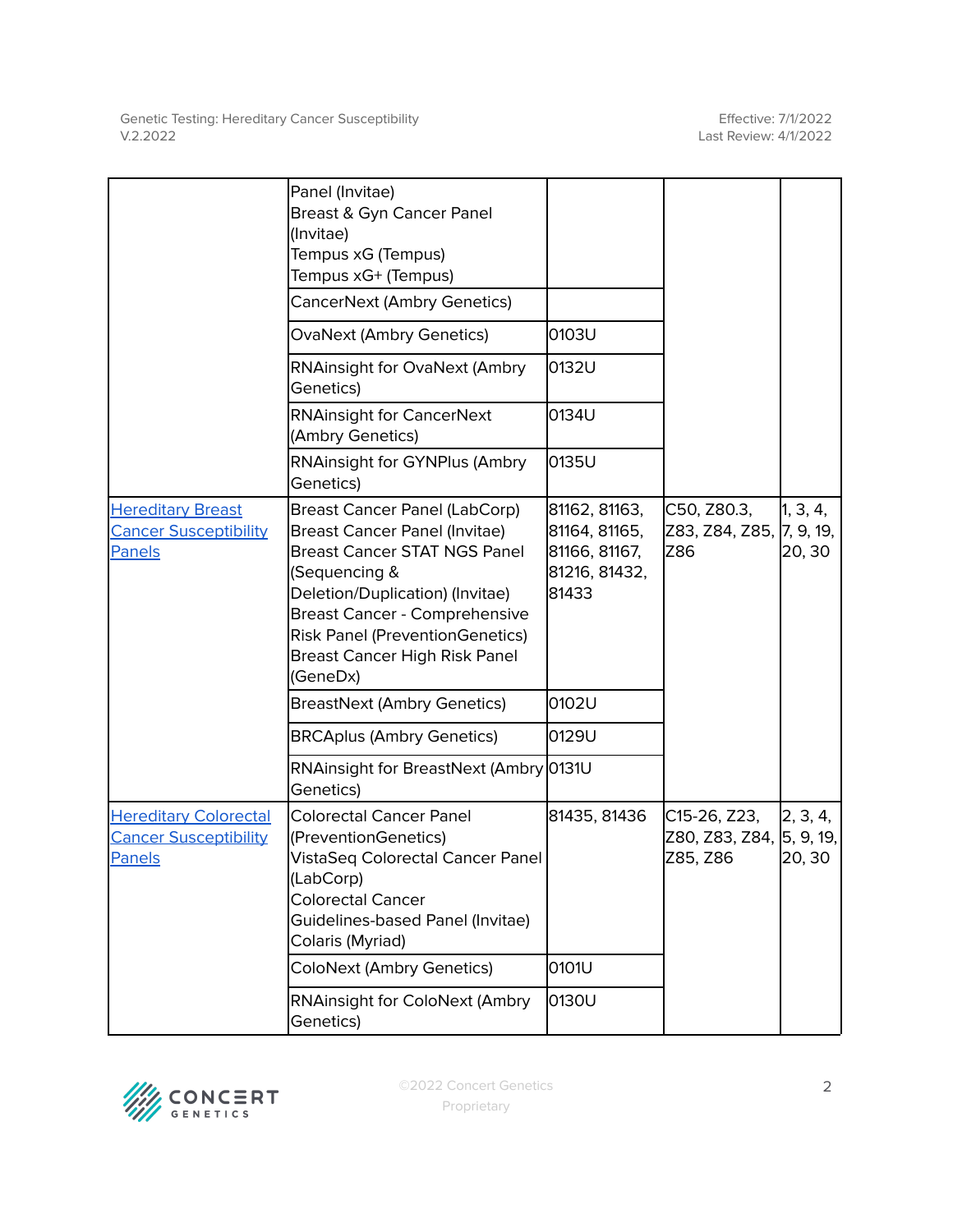| <b>Hereditary Gastric</b><br><b>Cancer Susceptibility</b><br><b>Panels</b>    | Invitae Gastric Cancer Panel<br>(Invitae)<br><b>Gastric Cancer Panel (Fulgent</b><br>Genetics)                                                                                                                                     | 81292, 81294,<br>81295, 81297,<br>81298, 81300,<br>81317, 81319,<br>81403, 81406,<br>81479                                                                     | C16, Z80, Z85, 3, 4, 9,<br>Z86                                        | 13, 19,<br>20, 30            |
|-------------------------------------------------------------------------------|------------------------------------------------------------------------------------------------------------------------------------------------------------------------------------------------------------------------------------|----------------------------------------------------------------------------------------------------------------------------------------------------------------|-----------------------------------------------------------------------|------------------------------|
| <b>Hereditary Pancreatic</b><br><b>Cancer Susceptibility</b><br><b>Panels</b> | <b>Pancreatic Cancer Panel</b><br>(GeneDx)<br>Invitae Pancreatic Cancer Panel<br>(Invitae)<br><b>Pancreatic Cancer Panel</b><br>(PreventionGenetics)<br>PancNext (Ambry Genetics)                                                  | 81162, 81163,<br>81164, 81165,<br>81166, 81167,<br>81216, 81292,<br>81294, 81295,<br>81297, 81298,<br>81300, 81307,<br>81317, 81319,<br>81404, 81405,<br>81479 | C25, Z80, Z84, 1, 3, 4,<br>Z85, Z86                                   | 9, 19,<br>20, 30             |
| <b>Hereditary Polyposis</b><br>Panels                                         | <b>Hereditary Polyposis Panel</b><br>(PreventionGenetics)<br>Familial Adenomatous Polyposis<br>Panel (ARUP)                                                                                                                        | 81201, 81203,<br>81406, 81479,<br>S3833                                                                                                                        | D <sub>12</sub> , K <sub>63.5</sub> ,<br>Z80, Z84, Z85, 9, 19,<br>Z86 | 2, 3, 4,<br>20, 30           |
| <b>Hereditary Prostate</b><br><b>Cancer Susceptibility</b><br>Panels          | <b>Prostate Cancer Panel</b><br>(PreventionGenetics)<br>Invitae Prostate Cancer Panel<br>(Invitae)<br><b>Hereditary Prostate Cancer Panel</b><br>(GeneDx)<br><b>ProstateNext (Ambry Genetics)</b>                                  | 81162, 81163,<br>81164, 81165,<br>81166, 81167,<br>81216, 81292,<br>81294, 81295,<br>81297, 81298,<br>81300, 81317,<br>81319                                   | C61, Z80, Z84,<br>Z85, Z86                                            | 1, 3, 4,<br>9, 19,<br>20, 30 |
|                                                                               | <b>RNAinsight for ProstateNext</b><br>(Ambry Genetics)                                                                                                                                                                             | 0133U                                                                                                                                                          |                                                                       |                              |
| <b>Hereditary</b><br>Neuroendocrine<br><b>Cancer Susceptibility</b><br>Panels | Hereditary Paraganglioma-<br>Pheochromocytoma syndrome<br>Panel (PreventionGenetics)<br>Invitae Hereditary<br>Paraganglioma-<br>Pheochromocytoma syndrome<br>Panel (Invitae)<br>PGL/PCC (Paraganglioma/<br>Pheochromocytoma) Panel | 81437, 81438                                                                                                                                                   | C74-75, C7A<br>Z80, Z84, Z85, 11, 19,<br>Z86                          | 3, 8, 9,<br>20, 30           |

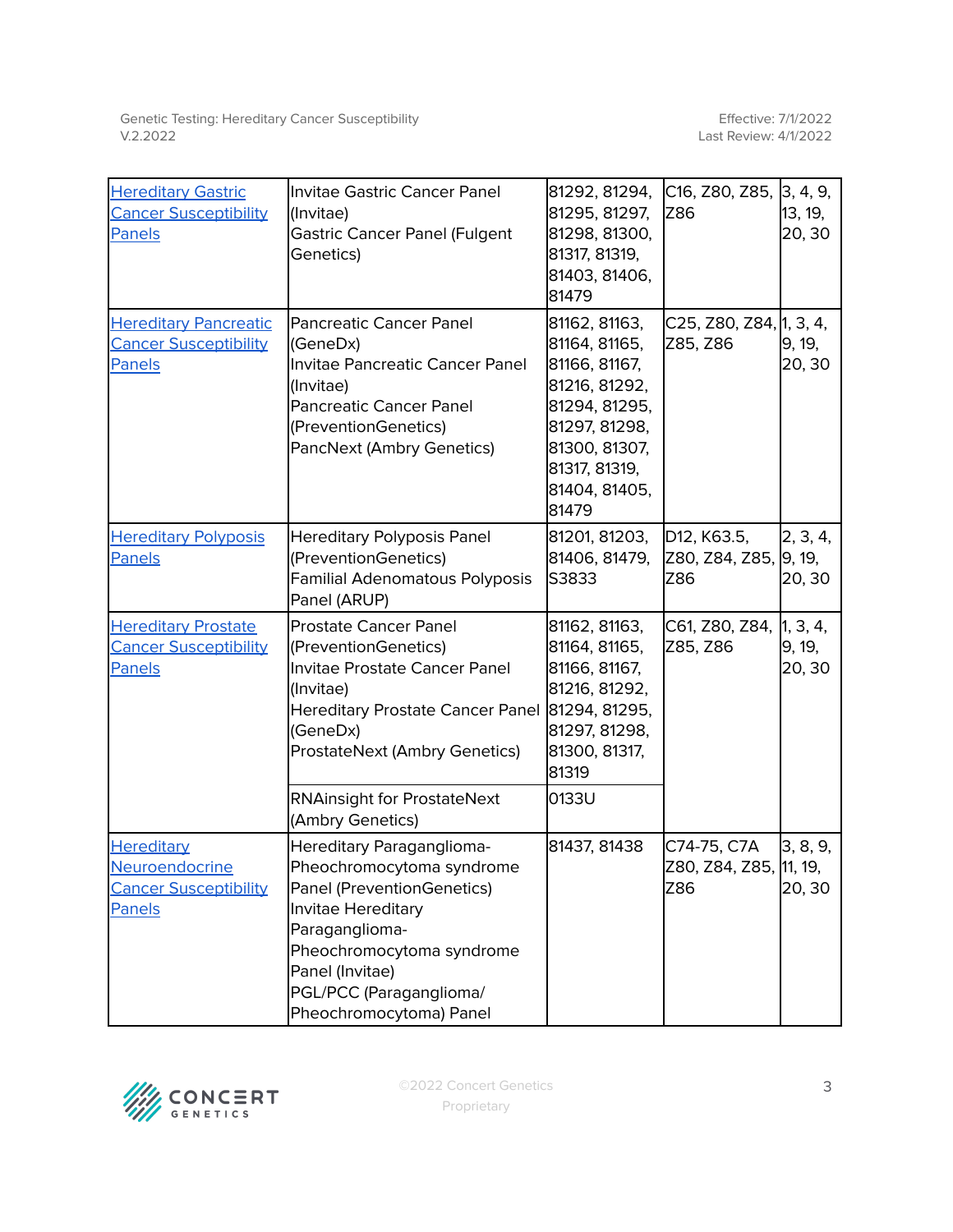|                                                                                           | (GeneDx)<br><b>PGLNext (Ambry Genetics)</b>                                                                                                                |                                                                           |                                           |                       |
|-------------------------------------------------------------------------------------------|------------------------------------------------------------------------------------------------------------------------------------------------------------|---------------------------------------------------------------------------|-------------------------------------------|-----------------------|
| Simultaneous<br><b>Germline and Tumor</b><br><b>Molecular Profiling</b>                   | CancerNext-Expanded (Ambry<br>Genetics) with MI Profile (Caris<br>Life Sciences)                                                                           | 81432, 81433,<br>81435, 81436,<br>81437, 81438,<br>81445, 81450,<br>81455 | C00-D49, Z85 24                           |                       |
| <b>BRCA1 and BRCA2 Gene Testing</b>                                                       |                                                                                                                                                            |                                                                           |                                           |                       |
| BRCA1/BRCA2<br><b>Targeted Variant</b>                                                    | <b>BRCA1 Targeted Mutation Tests</b><br><b>BRCA2 Targeted Mutation Tests</b>                                                                               | 81215, 81217                                                              | C50-58, D05,<br>Z17, Z80, Z83,            | 1, 3, 6,<br>7, 9, 19, |
| <b>Analysis</b>                                                                           | <b>BRCA Ashkenazi Jewish Panel</b><br>(185delAG, 5385insC, and<br>6174delT)                                                                                | 81212                                                                     | Z84, Z85, Z86                             | 20, 24,<br>30, 31     |
| <b>BRCA1/BRCA2</b><br>Sequencing and/or<br><b>Deletion Duplication</b><br><b>Analysis</b> | <b>BRCA1 Sequencing</b><br><b>BRCA2 Sequencing</b>                                                                                                         | 81162, 81163,<br>81164, 81165,<br>81166, 81167,<br>81216                  |                                           |                       |
|                                                                                           | RNAinsight for BRCA1/2 (Ambry<br>Genetics)                                                                                                                 | 0138U                                                                     |                                           |                       |
| <b>PALB2 Gene Testing</b>                                                                 |                                                                                                                                                            |                                                                           |                                           |                       |
| <b>PALB2 Targeted</b><br><b>Variant Analysis</b>                                          | PALB2 Targeted Mutation Tests                                                                                                                              | 81308                                                                     | C15-26, Z80,<br>Z84, Z85, Z86             | 1, 7, 9,<br>19, 20,   |
| <b>PALB2 Sequencing</b><br>and/or                                                         | PALB2 Sequencing<br>PALB2 Deletion/Duplication                                                                                                             | 81307, 81479                                                              |                                           | 30                    |
| Deletion/Duplication<br><b>Analysis</b>                                                   | RNAinsight for PALB2 (Ambry<br>Genetics)                                                                                                                   | 0137U                                                                     |                                           |                       |
| <b>ATM and/or CHEK2 Gene Testing</b>                                                      |                                                                                                                                                            |                                                                           |                                           |                       |
| ATM or CHEK2<br><b>Targeted Variant</b><br><b>Analysis</b>                                | <b>ATM Targeted Mutation Tests</b><br><b>CHEK2 Targeted Mutation Tests</b>                                                                                 | 81403                                                                     | C50, D05,<br>Z80, Z84, Z85, 20, 30<br>Z86 | 1, 9, 19,             |
| <b>ATM or CHEK2</b><br>Sequencing and/or<br>Deletion/Duplication<br><b>Analysis</b>       | <b>ATM Sequencing Tests</b><br><b>ATM Deletion/Duplication Tests</b><br><b>CHEK2 Sequencing Tests</b><br><b>CHEK2 Deletion/Duplication</b><br><b>Tests</b> | 81408, 81479                                                              |                                           |                       |
|                                                                                           | RNAinsight for ATM (Ambry                                                                                                                                  | 0136U                                                                     |                                           |                       |

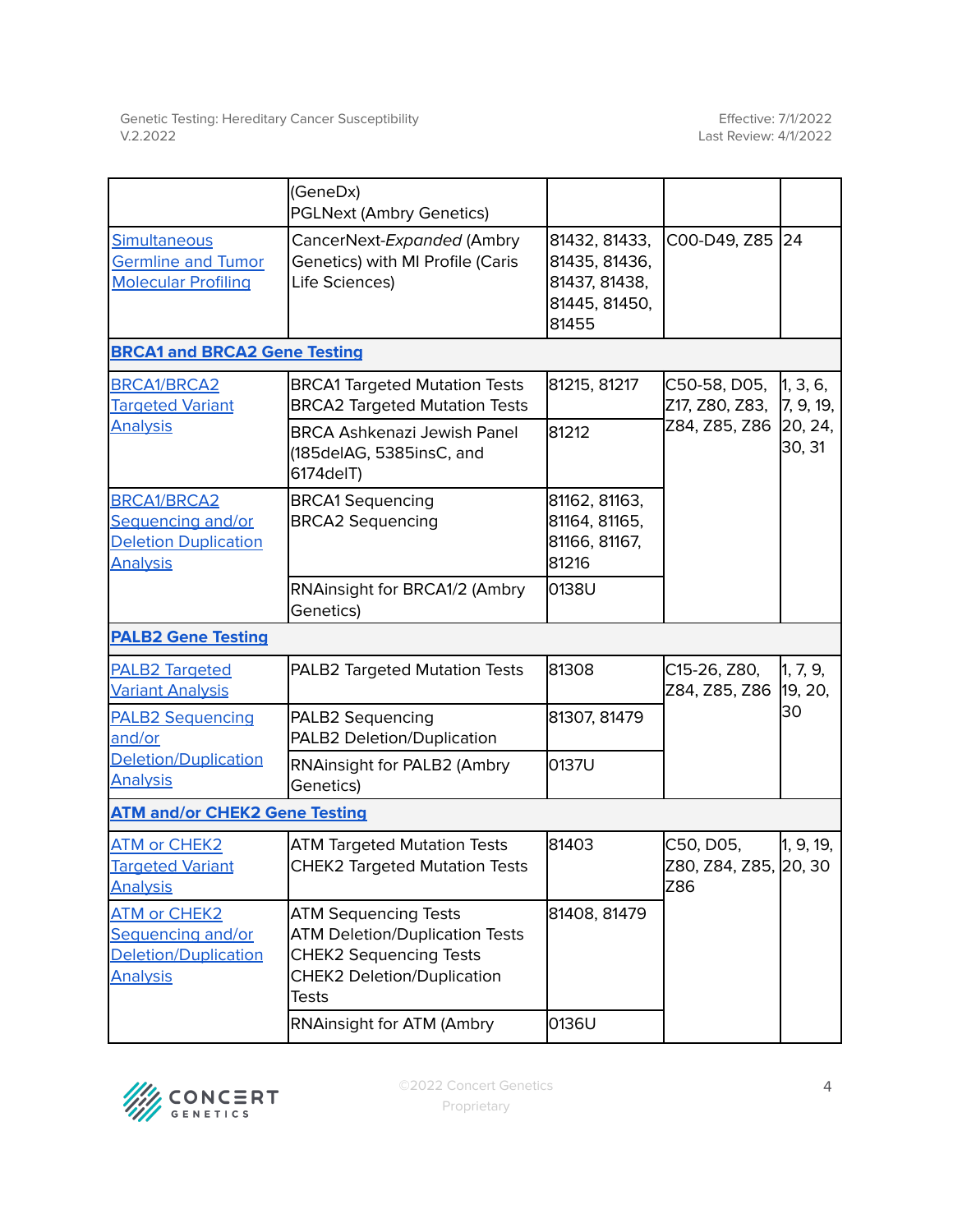|                                                                                                        | Genetics)                                                                                                                                                |                                                                           |                                                          |                     |
|--------------------------------------------------------------------------------------------------------|----------------------------------------------------------------------------------------------------------------------------------------------------------|---------------------------------------------------------------------------|----------------------------------------------------------|---------------------|
|                                                                                                        | CustomNext + RNA: APC (Ambry<br>Genetics)                                                                                                                | 0157U                                                                     |                                                          |                     |
|                                                                                                        | Lynch Syndrome / Hereditary Nonpolyposis Colorectal Cancer (HNPCC)                                                                                       |                                                                           |                                                          |                     |
| MLH1, MSH2, MSH6,<br>and PMS2 Targeted<br><b>Variant Analysis</b>                                      | <b>MLH1 Targeted Mutation Tests</b><br><b>MSH2 Targeted Mutation Tests</b><br><b>MSH6 Targeted Mutation Tests</b><br><b>PMS2 Targeted Mutation Tests</b> | 81293, 81296,<br>81299, 81318                                             | $C15-26,$<br>C50-58<br>Z23, Z80, Z84, 20, 30<br>Z85, Z86 | 2, 3, 5,<br>9, 19,  |
| MLH1, MSH2, MSH6<br>PMS2, EPCAM<br><b>Sequencing and/or</b><br>Deletion/Duplication<br><b>Analysis</b> | Lynch Syndrome Panel (Quest<br>Diagnostics)<br>HNPCC Seq and del/dup (Ambry<br>Genetics)<br>Lynch Syndrome Panel (GeneDx)<br>Lynch Syndrome (Invitae)    | 81292, 81294,<br>81295, 81297,<br>81298, 81300,<br>81317, 81319,<br>81403 |                                                          |                     |
|                                                                                                        | Genomic Unity Lynch Syndrome<br>Analysis (Variantyx Inc)                                                                                                 | 0238U                                                                     |                                                          |                     |
| <b>BAP1-Tumor Predisposition Syndrome</b>                                                              |                                                                                                                                                          |                                                                           |                                                          |                     |
| <b>BAP1 Targeted Variant</b><br><b>Analysis</b>                                                        | <b>BAP1 Targeted Mutation Tests</b>                                                                                                                      | 81403                                                                     | C22, C45, C64 9, 19,<br>C69, D22,                        | 29, 30              |
| <b>BAP1 Sequencing</b><br>and/or<br>Deletion/Duplication<br><b>Analysis</b>                            | <b>BAP1 Sequencing Tests</b><br><b>BAP1 Deletion/Duplication Tests</b>                                                                                   | 81479                                                                     | D32, Z80, Z84,<br>Z85, Z86                               |                     |
| <b>Birt-Hogg-Dube syndrome (BHDS)</b>                                                                  |                                                                                                                                                          |                                                                           |                                                          |                     |
| <b>Analysis</b>                                                                                        | <b>FLCN Targeted Variant FLCN Targeted Mutation Tests</b>                                                                                                | 81403                                                                     | C65, Z84, Z85, 9, 19,<br>Z86                             | 20, 27,             |
| <b>FLCN Sequencing</b><br>and/or<br>Deletion/Duplication<br><b>Analysis</b>                            | <b>FLCN Sequencing Tests</b><br><b>FLCN Deletion/Duplication Tests</b>                                                                                   | 81479                                                                     |                                                          | 30                  |
|                                                                                                        | <b>Cowden Syndrome (CS)/PTEN Hamartoma Tumor Syndrome (PHTS)</b>                                                                                         |                                                                           |                                                          |                     |
| <b>PTEN Targeted Variant</b><br><b>Analysis</b>                                                        | <b>PTEN Targeted Mutation Tests</b>                                                                                                                      | 81322                                                                     | C15-26,<br>C50-58,                                       | 1, 9, 19,<br>20, 30 |
| <b>PTEN Sequencing</b><br>and/or                                                                       | <b>PTEN Sequencing Tests</b><br><b>PTEN Deletion/Duplication Tests</b>                                                                                   | 81321, 81323                                                              | C73-75,<br>D <sub>10</sub> -36,                          |                     |

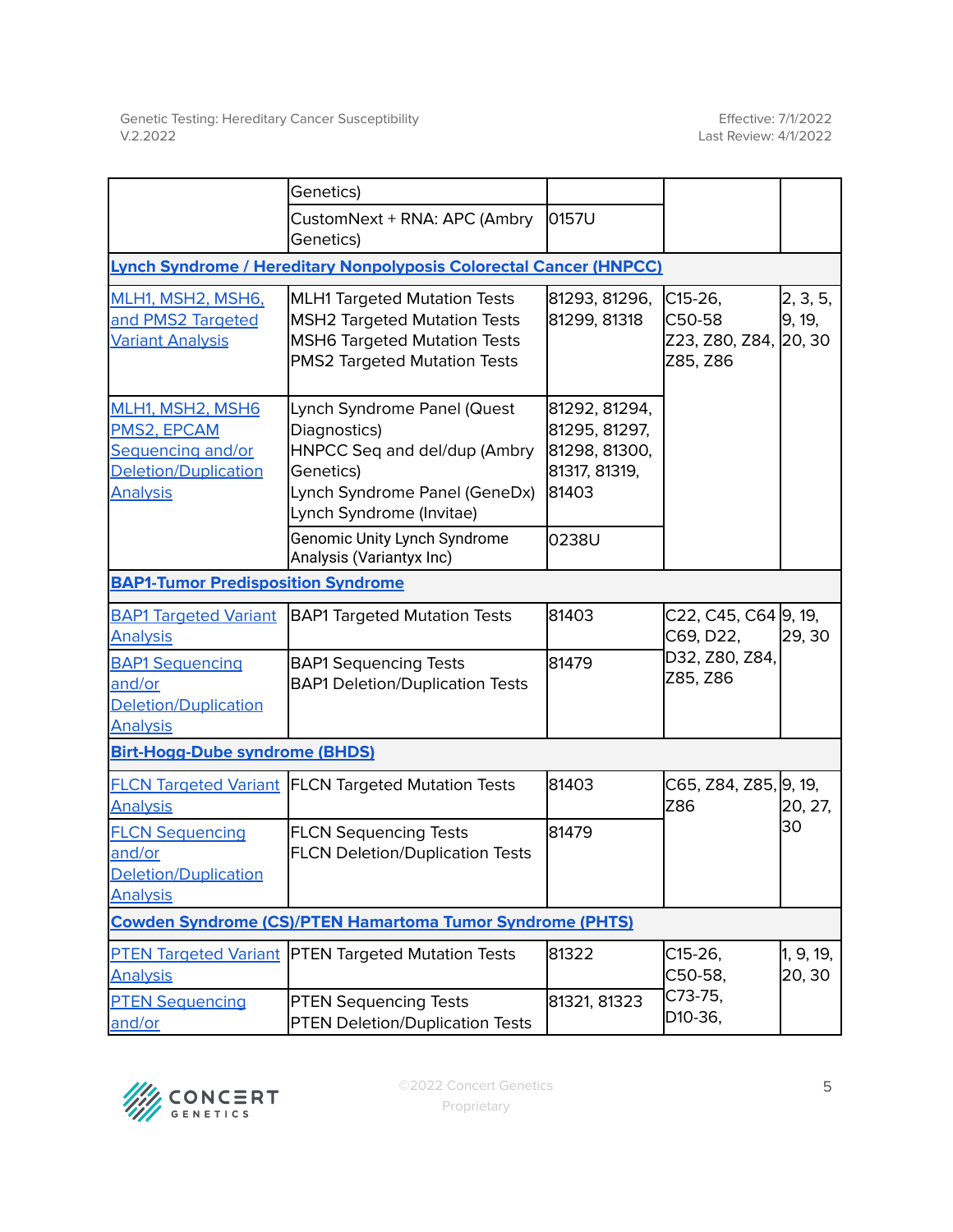| <b>Deletion/Duplication</b><br><b>Analysis</b>                                                       | Genomic Unity® PTEN Analysis<br>(Variantyx Inc)                                                                                                                     | 0235U                  | Q87.89, Z80,<br>Z84, Z85, Z86                   |                     |  |
|------------------------------------------------------------------------------------------------------|---------------------------------------------------------------------------------------------------------------------------------------------------------------------|------------------------|-------------------------------------------------|---------------------|--|
| <b>Familial Adenomatous Polyposis (FAP)/Attenuated FAP (AFAP)</b>                                    |                                                                                                                                                                     |                        |                                                 |                     |  |
| <b>APC Targeted Variant</b><br><b>Analysis</b>                                                       | <b>APC Targeted Mutation Tests</b>                                                                                                                                  | 81202, S3834           | C15-26, Z80,<br>Z84, Z85, Z86                   | 2, 5, 9,<br>15, 19, |  |
| <b>APC Sequencing</b><br>and/or<br><b>Deletion/Duplication</b><br><b>Analysis</b>                    | <b>APC Sequencing Tests</b><br><b>APC Deletion/Duplication Tests</b>                                                                                                | 81201, 81203,<br>S3833 |                                                 | 20, 30              |  |
|                                                                                                      | <b>Familial Atypical Multiple Mole Melanoma Syndrome (FAMMM)</b>                                                                                                    |                        |                                                 |                     |  |
| <b>CDKN2A Targeted</b><br><b>Variant Analysis</b>                                                    | CDKN2A Targeted Mutation Tests 81403                                                                                                                                |                        | C43, Z12.83,<br>Z80, Z84, Z85,                  | 9, 10,<br>19, 20,   |  |
| <b>CDKN2A Sequencing</b><br>and/or<br><b>Deletion/Duplication</b><br><b>Analysis</b>                 | <b>CDKN2A Sequencing Tests</b><br><b>CDKN2A Deletion/Duplication</b><br><b>Tests</b>                                                                                | 81404, 81479           | Z86                                             | 30                  |  |
|                                                                                                      | Hereditary Diffuse Gastric Cancer (aka, Signet Ring Cell Gastric Cancer)                                                                                            |                        |                                                 |                     |  |
| <b>CDH1 Targeted Variant</b><br><b>Analysis</b>                                                      | <b>CDH1 Targeted Mutation Tests</b>                                                                                                                                 | 81403                  | C16, Z80, Z84,<br>Z85, Z86                      | 9, 13,<br>16, 19,   |  |
| <b>CDH1 Sequencing</b><br>and/or<br>Deletion/Duplication<br><b>Analysis</b>                          | <b>CDH1 Sequencing Tests</b><br><b>CDH1 Deletion/Duplication Tests</b>                                                                                              | 81406, 81479           |                                                 | 20, 26,<br>30       |  |
| <b>Juvenile Polyposis Syndrome (JPS)</b>                                                             |                                                                                                                                                                     |                        |                                                 |                     |  |
| SMAD4 and/or<br><b>BMPR1A Targeted</b><br><b>Variant Analysis</b>                                    | <b>SMAD4 Targeted Mutation Tests</b><br><b>BMPR1A Targeted Mutation Tests</b>                                                                                       | 81403                  | C15-C26, Z80, 2, 9, 19,<br>Z84, Z85, Z86 20, 30 |                     |  |
| SMAD4 and/or<br><b>BMPR1A Sequencing</b><br>and/or<br><b>Deletion/Duplication</b><br><b>Analysis</b> | <b>SMAD4 Sequencing Tests</b><br><b>BMPR1A Sequencing Tests</b><br><b>SMAD4 Deletion/Duplication</b><br><b>Tests</b><br><b>BMPR1A Deletion/Duplication</b><br>Tests | 81405, 81406           |                                                 |                     |  |
| <b>Hereditary Leiomyomatosis and Renal Cell Cancer (HLRCC)</b>                                       |                                                                                                                                                                     |                        |                                                 |                     |  |

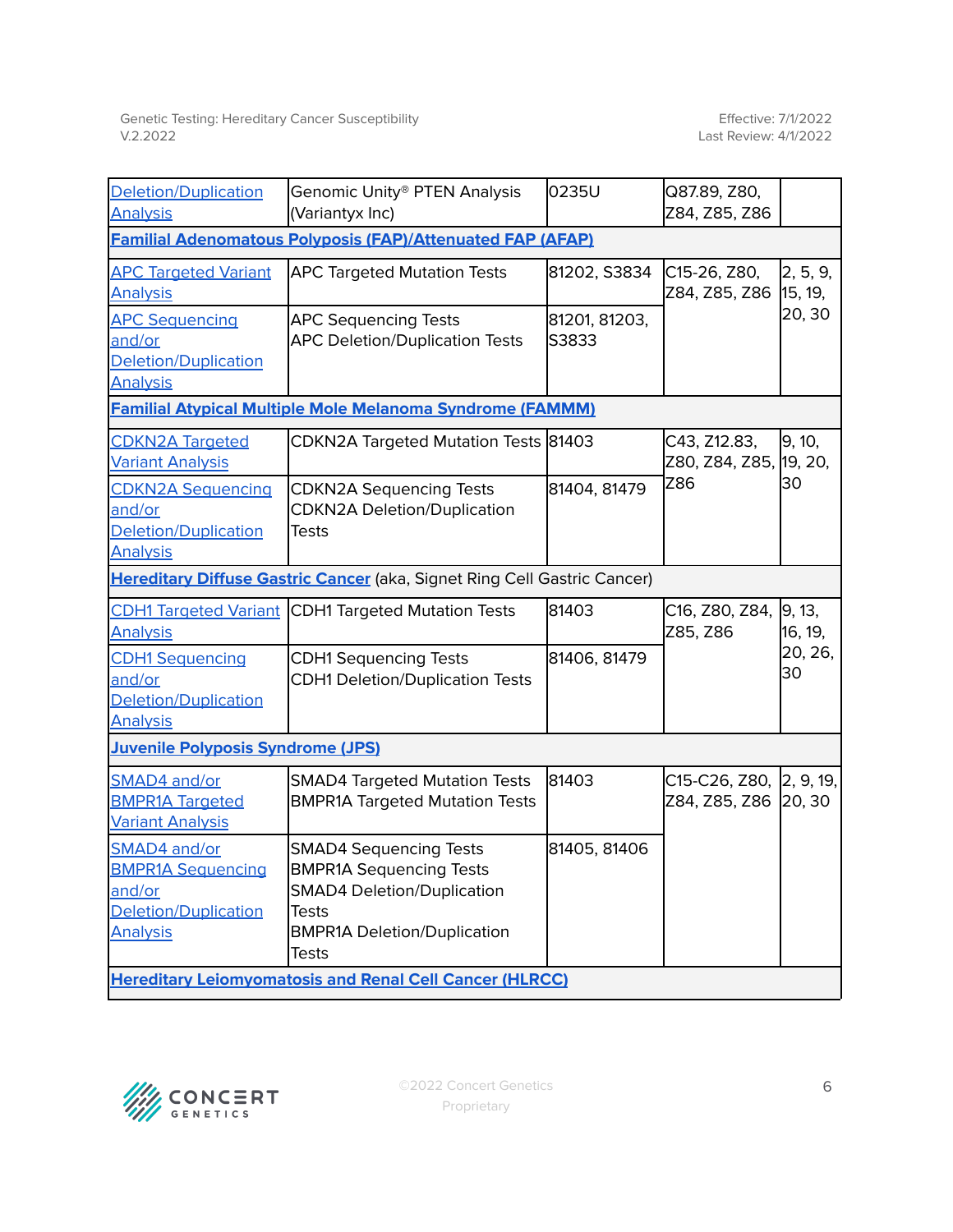| <b>FH Targeted Variant</b><br><b>Analysis</b>                                      | <b>FH Targeted Mutation Tests</b>                                           | 81403                  | C44, C55,<br>C64, D23,                          | 9, 14,<br>19, 20,    |  |
|------------------------------------------------------------------------------------|-----------------------------------------------------------------------------|------------------------|-------------------------------------------------|----------------------|--|
| <b>FH Sequencing and/or</b><br><b>Deletion/Duplication</b><br><b>Analysis</b>      | <b>FH Sequencing Tests</b><br>FH Deletion/Duplication Tests                 | 81405, 81479           | D25, Z84,<br>Z85, Z86                           | 22, 23,<br>30        |  |
| Li-Fraumeni Syndrome (LFS)                                                         |                                                                             |                        |                                                 |                      |  |
| <b>TP53 Targeted Variant</b><br><b>Analysis</b>                                    | <b>TP53 Targeted Mutation Tests</b>                                         | 81404, 81352,<br>81353 | C30-41,<br>C15-26,                              | 1, 9, 19,<br>30      |  |
| <b>TP53 Sequencing</b><br>and/or<br><b>Deletion/Duplication</b><br><b>Analysis</b> | <b>TP53 Sequencing Tests</b><br>TP53 Deletion/Duplication Tests             | 81351, 81405,<br>81479 | C45-58, Z80,<br>Z84, Z85, Z86                   |                      |  |
| <b>Multiple Endocrine Neoplasia - Type 1 (MEN1)</b>                                |                                                                             |                        |                                                 |                      |  |
| <b>Analysis</b>                                                                    | <b>MEN1 Targeted Variant MEN1 Targeted Mutation Tests</b>                   | 81403                  | C73-75, E31.2, 9, 11,<br>Z80, Z84, Z85, 19, 20, |                      |  |
| <b>MEN1 Sequencing</b><br>and/or<br><b>Deletion/Duplication</b><br><b>Analysis</b> | <b>MEN1 Sequencing Tests</b><br><b>MEN1 Deletion/Duplication Tests</b>      | 81404, 81405           | Z86                                             | 30                   |  |
| <b>Multiple Endocrine Neoplasia Type 2 (MEN2)</b>                                  |                                                                             |                        |                                                 |                      |  |
| <b>RET Targeted Variant</b><br><b>Analysis</b>                                     | <b>RET Targeted Mutation Tests</b>                                          | 81404, 81405           | C73-75, C7A,<br>D3A, Z80,                       | 8, 9, 11,<br>19, 20, |  |
| <b>RET Sequencing</b><br>and/or<br>Deletion/Duplication<br><b>Analysis</b>         | <b>RET Sequencing Tests</b><br><b>RET Deletion/Duplication Tests</b>        | 81406, 81479,<br>S3840 | Z84, Z85, Z86                                   | 30                   |  |
| <b>MUTYH-associated Polyposis (MAP)</b>                                            |                                                                             |                        |                                                 |                      |  |
| <b>MUTYH Targeted</b><br><b>Variant Analysis</b>                                   | <b>MUTYH Targeted Mutation Tests</b>                                        | 81401                  | C15-26, Z80,<br>Z84, Z85, Z86 19, 20,           | 2, 5, 9,             |  |
| <b>MUTYH Sequencing</b><br>and/or<br>Deletion/Duplication<br><b>Analysis</b>       | <b>MUTYH Sequencing Tests</b><br><b>MUTYH Deletion/Duplication</b><br>Tests | 81406, 81479           |                                                 | 30                   |  |
| Nevoid Basal Cell Carcinoma (NBCC) syndrome (aka Gorlin syndrome)                  |                                                                             |                        |                                                 |                      |  |

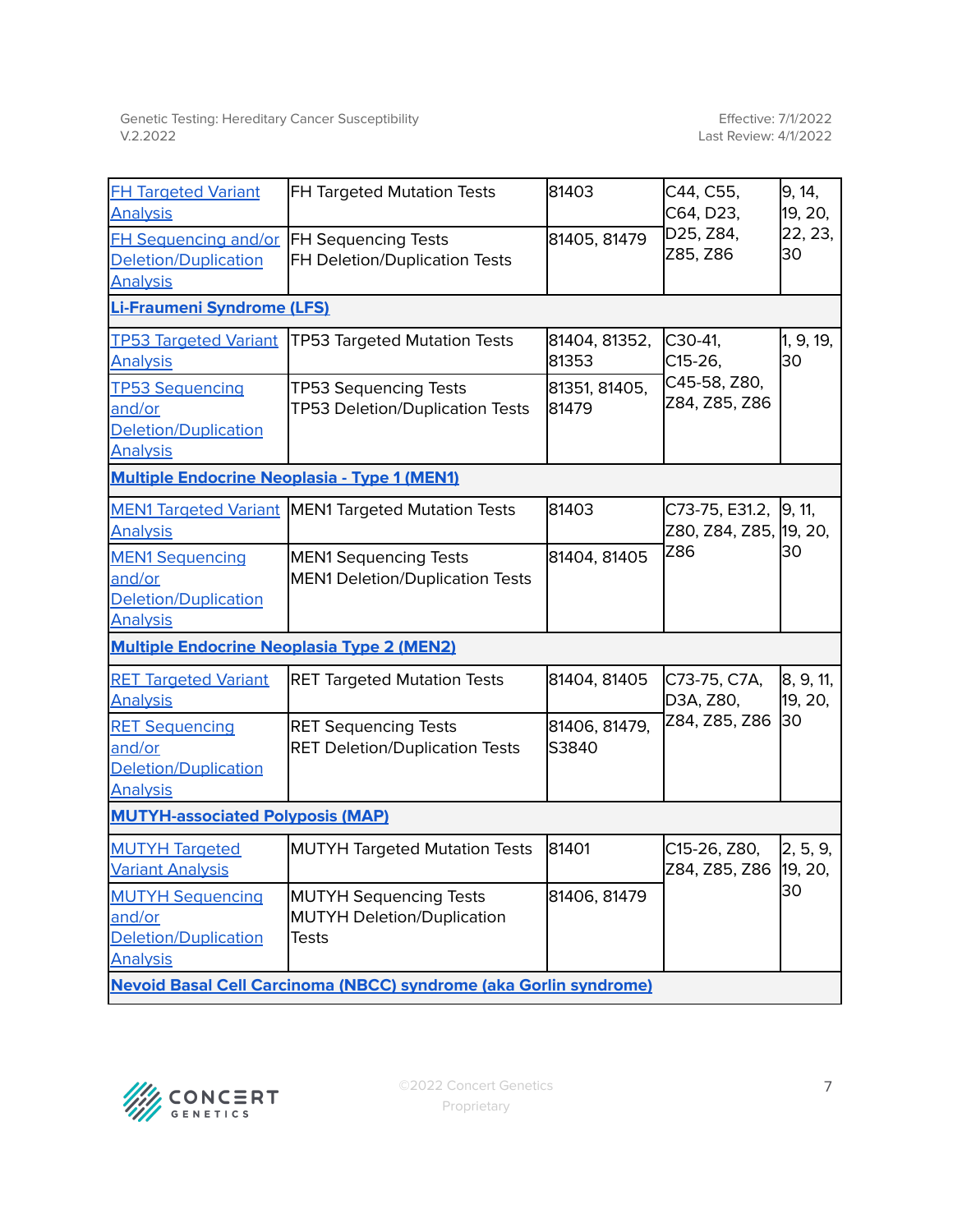| PTCH1 and/or SUFU<br><b>Targeted Variant</b><br><b>Analysis</b>                                                                  | PTCH1 Targeted Mutation Tests<br><b>SUFU Targeted Mutation Tests</b>                                                                                                                                                                          | 81403                         | C44, G93,<br>M27, Z84, Z85, 28, 30<br>Z86 | 19, 20,                              |
|----------------------------------------------------------------------------------------------------------------------------------|-----------------------------------------------------------------------------------------------------------------------------------------------------------------------------------------------------------------------------------------------|-------------------------------|-------------------------------------------|--------------------------------------|
| <b>PTCH1 and SUFU</b><br>Sequencing and/or<br><b>Deletion/Duplication</b><br><b>Analysis</b>                                     | <b>PTCH1 Sequencing Tests</b><br><b>SUFU Sequencing Tests</b><br>PTCH1 Deletion/Duplication Tests<br><b>SUFU Deletion/Duplication Tests</b>                                                                                                   | 81479                         |                                           |                                      |
|                                                                                                                                  | <b>Hereditary Paraganglioma-Pheochromocytoma Syndrome (PGL/PCC)</b>                                                                                                                                                                           |                               |                                           |                                      |
| <b>MAX, SDHA, SDHAF2,</b><br><b>SDHB, SDHC, SDHD,</b><br>or TMEM127 Targeted<br><b>Variant Analysis</b>                          | <b>SDHB Targeted Mutation Tests</b><br><b>SDHD Targeted Mutation Tests</b><br><b>MAX Targeted Mutation Tests</b><br><b>SDHAF2 Targeted Mutation Tests</b><br><b>SDHC Targeted Mutation Tests</b><br><b>TMEM127 Targeted Mutation</b><br>Tests | 81403                         | C7A, C74.10,<br>D35.00, Z84,<br>Z85, Z86  | 3, 8, 9,<br>11, 12,<br>19, 20,<br>30 |
| MAX, SDHA, SDHAF2,<br><b>SDHB, SDHC, SDHD,</b><br>and/or TMEM127<br>Sequencing and/or<br>Deletion/Duplication<br><b>Analysis</b> | <b>SDHB Sequencing Tests</b><br><b>SDHD Sequencing Tests</b><br><b>SDHB Deletion/Duplication Tests</b><br><b>SDHD Deletion/Duplication Tests</b>                                                                                              | 81404, 81405,<br>81406, 81479 |                                           |                                      |
| <b>Peutz-Jeghers Syndrome (PJS)</b>                                                                                              |                                                                                                                                                                                                                                               |                               |                                           |                                      |
| <b>STK11 Targeted Variant</b><br><b>Analysis</b>                                                                                 | <b>STK11 Targeted Mutation Tests</b>                                                                                                                                                                                                          | 81403                         | C50, Q85,<br>Z80, Z84, Z85, 20, 30        | 2, 9, 19,                            |
| <b>STK11 Sequencing</b><br>and/or<br>Deletion/Duplication<br><b>Analysis</b>                                                     | <b>STK11 Sequencing Tests</b><br><b>STK11 Deletion/Duplication Tests</b>                                                                                                                                                                      | 81404, 81405                  | Z86                                       |                                      |
| Retinoblastoma                                                                                                                   |                                                                                                                                                                                                                                               |                               |                                           |                                      |
| <b>RB1 Targeted Variant</b><br><b>Analysis</b>                                                                                   | <b>RB1 Targeted Mutation Tests</b>                                                                                                                                                                                                            | 81403, S3841                  | C69, Z80, Z84, 9, 18,<br>Z85, Z86         | 19, 20,                              |
| <b>RB1 Sequencing and/or RB1 Sequencing Tests</b><br><b>Deletion/Duplication</b><br><b>Analysis</b>                              | <b>RB1 Deletion/Duplication Tests</b>                                                                                                                                                                                                         | 81479, S3841                  |                                           | 21                                   |
| <b>Von Hippel-Lindau Syndrome (VHL)</b>                                                                                          |                                                                                                                                                                                                                                               |                               |                                           |                                      |

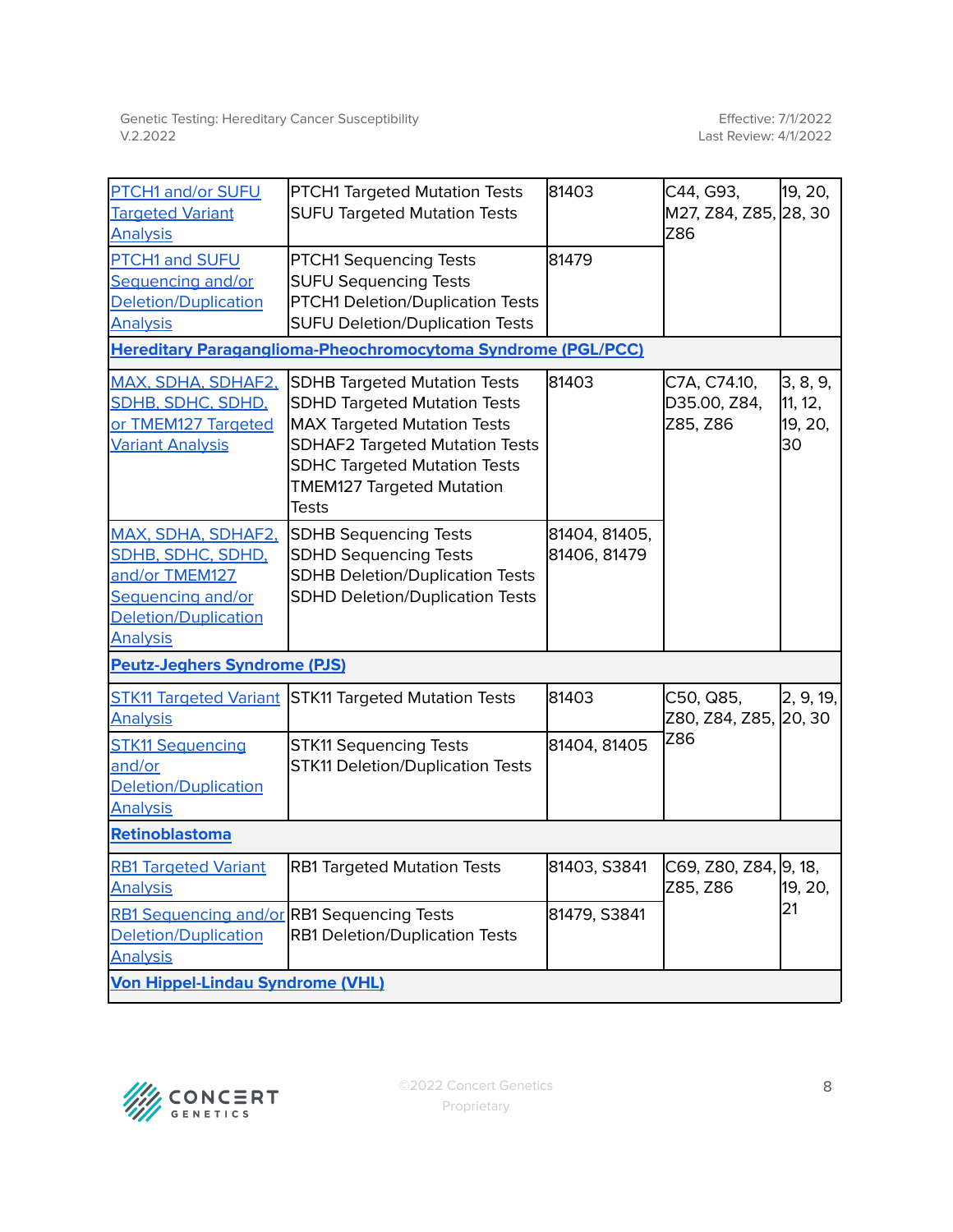Genetic Testing: Hereditary Cancer Susceptibility V.2.2022

| <b>VHL Targeted Variant</b> | <b>VHL Targeted Mutation Tests</b>    | 81403, S3842 C64, Q85, |                        | 8, 9, 14, |
|-----------------------------|---------------------------------------|------------------------|------------------------|-----------|
| <b>Analysis</b>             |                                       |                        | Z80, Z84, Z85, 17, 19, |           |
| <b>VHL Sequencing</b>       | <b>VHL Sequencing Tests</b>           | 81403, 81404,          | IZ86                   | 20, 30    |
| and/or                      | <b>VHL Deletion/Duplication Tests</b> | <b>S3842</b>           |                        |           |
| Deletion/Duplication        |                                       |                        |                        |           |
| <b>Analysis</b>             |                                       |                        |                        |           |

# **OTHER RELATED POLICIES**

This policy document provides coverage criteria for genetic testing for hereditary cancer susceptibility. Please refer to:

- **Genetic Testing: Multisystem Inherited Disorders, Intellectual Disability, and Developmental Delay** for coverage criteria related to diagnostic testing for Fanconi anemia.
- **Oncology: Algorithmic Testing** for coverage criteria related to tests that give prognostic information for an individual with cancer, or any oncology related test that involved an algorithmic portion.
- **Oncology: Molecular Analysis of Solid Tumors and Hematologic Malignancies** for coverage criteria related to somatic tumor testing, including Microsatellite Instability for colon cancer, and blood cancer testing
- **Oncology: Cancer Screening** for coverage criteria related to tests that screen for the presence of cancer.
- **Oncology: Circulating Tumor DNA and Circulating Tumor Cells (Liquid Biopsy)** for coverage criteria related to the testing of tumor DNA circulating in an individual's blood stream.
- **Genetic Testing: General Approach to Genetic Testing** for coverage criteria related to hereditary cancer susceptibility that is not specifically discussed in this or other non-general policies.

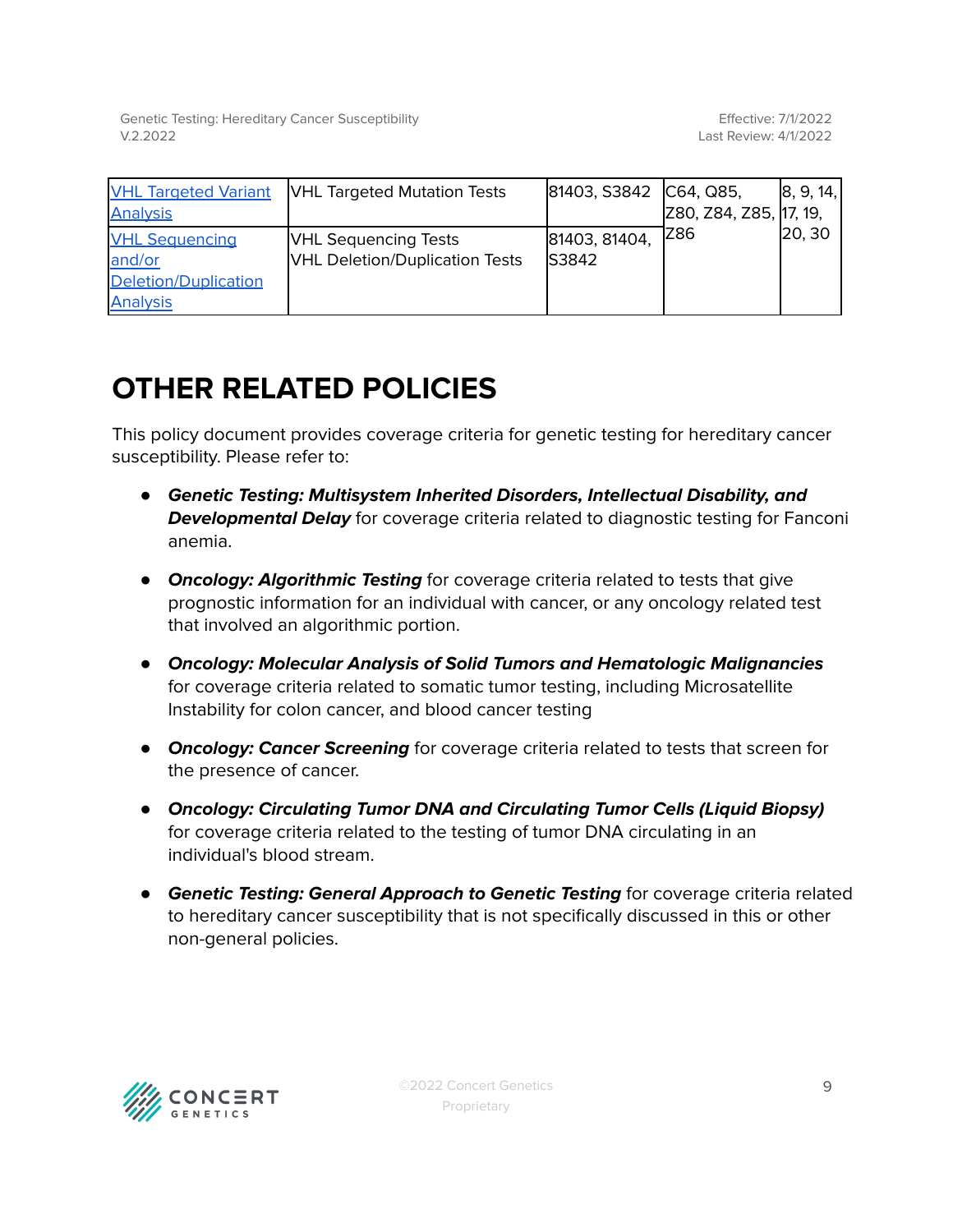# <span id="page-9-0"></span>**COVERAGE CRITERIA**

## <span id="page-9-1"></span>**PAN-CANCER HEREDITARY CANCER SUSCEPTIBILITY PANELS**

A pan-cancer hereditary cancer susceptibility panel includes genes that are associated with inherited susceptibility to several different types of cancer (e.g., breast cancer, colon cancer, stomach cancer, etc.).

- I. Genetic testing using a pan-cancer hereditary cancer susceptibility panel (including hereditary breast and gynecological panels) (81432, 81433, 81435, 81436, 0103U) is considered **medically necessary** when:
	- A. The member is 18 years or older, **AND**
	- B. The member meets at least one of the following:
		- 1. The member meets at least one criteria for BRCA1 and BRCA2 sequencing and/or deletion/duplication gene testing (see **[BRCA1](#page-20-0)** and BRCA2 sequencing and/or [deletion/duplication](#page-20-0) criteria below), **OR**
		- 2. The member meets at least one criteria for Lynch syndrome/HNPCC sequencing and/or deletion duplication gene testing (see [Lynch](#page-25-0) syndrome/HNPCC sequencing and/or [deletion/duplication](#page-25-0) gene testing [criteria](#page-25-0) below), **AND**
	- C. The panel includes, at a minimum, sequencing of the following genes: BRCA1, BRCA2, EPCAM, MLH1, MSH2, MSH6, PMS2, **AND**
	- D. The panel does not include genes without a known association with cancer by [ClinGen.](#page-47-0)
- II. Genetic testing using a pan-cancer hereditary cancer susceptibility panel (including hereditary breast and gynecological panels) (81432, 81433, 81435, 81436) is considered **investigational** for all other indications.
- III. Hereditary cancer susceptibility panel targeted mRNA sequencing analysis for the interpretation of variants of unknown significance (0132U, 0134U, 0135U, 0138U), when billed in addition, is considered **investigational** because it is typically either

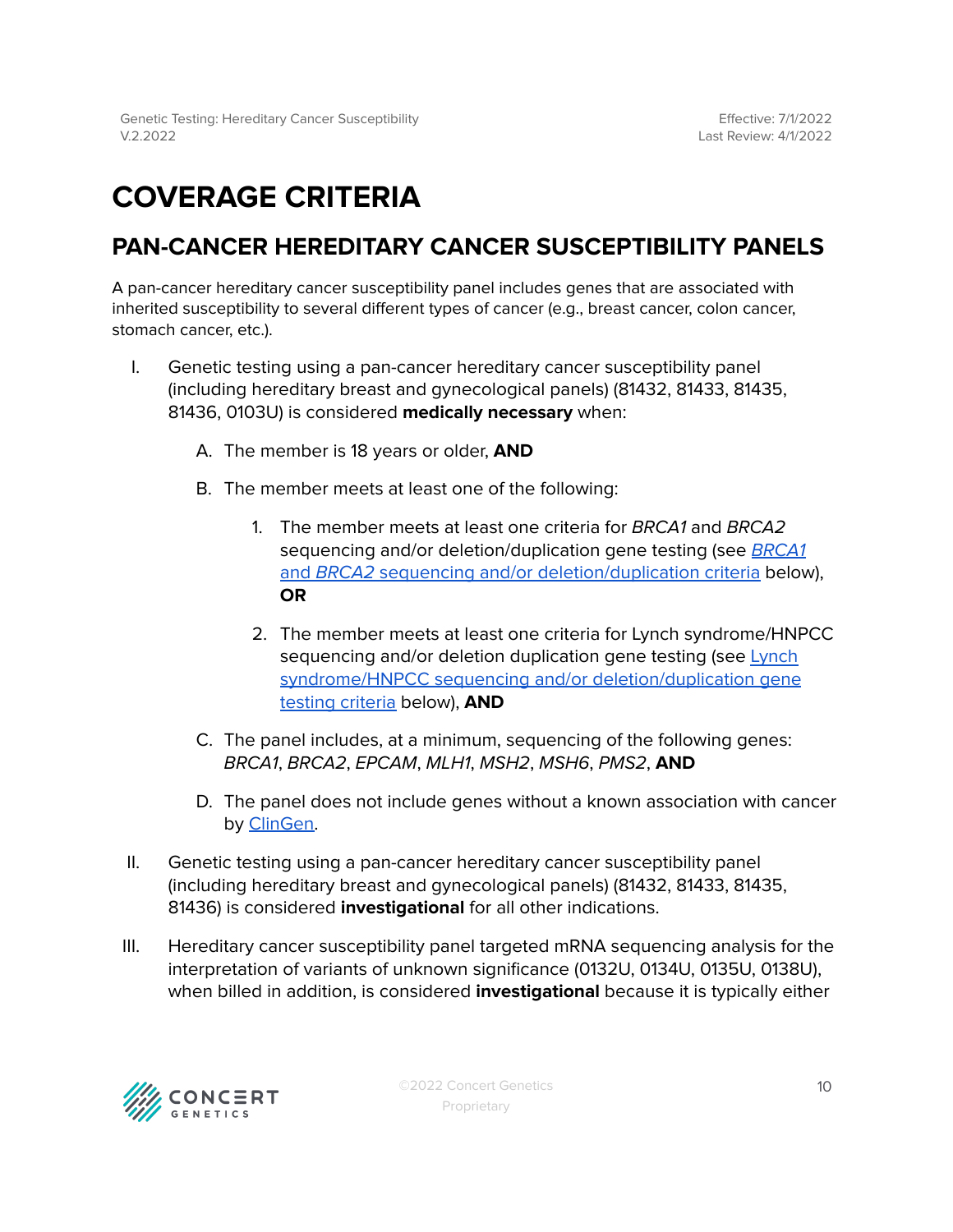considered an existing component of the genetic testing process for quality assurance, or follow up testing without proven utility.

**Note:** If a multigene cancer panel is performed, the appropriate panel code should be used.

[back](#page-0-0) to top

## <span id="page-10-0"></span>**HEREDITARY BREAST CANCER SUSCEPTIBILITY PANELS**

A hereditary breast cancer susceptibility panel includes genes that are associated with inherited susceptibility to breast cancer.

- I. Genetic testing using a hereditary breast cancer susceptibility panel (81162, 81163, 81164, 81165, 81166, 81167, 81216, 81432, 81433, 0102U, 0129U) is considered **medically necessary** when:
	- A. The member is 18 years or older, **AND**
	- B. The member meets at least one of the following:
		- 1. The member has a personal history of  $\frac{any}{any}$  of the following:
			- a) Male breast cancer
			- b) Bilateral breast cancer
			- c) Triple-negative breast cancer, **OR**
		- 2. The member is a female who has a personal history of [breast](#page-47-0) [cancer,](#page-47-0) **AND**
			- a) Diagnosed ≤45 years, **OR**
			- b) Diagnosed 46-50 with **ANY**
				- (1) Unknown or limited family history
				- (2) Multiple primary breast cancers (synchronous or metachronous)

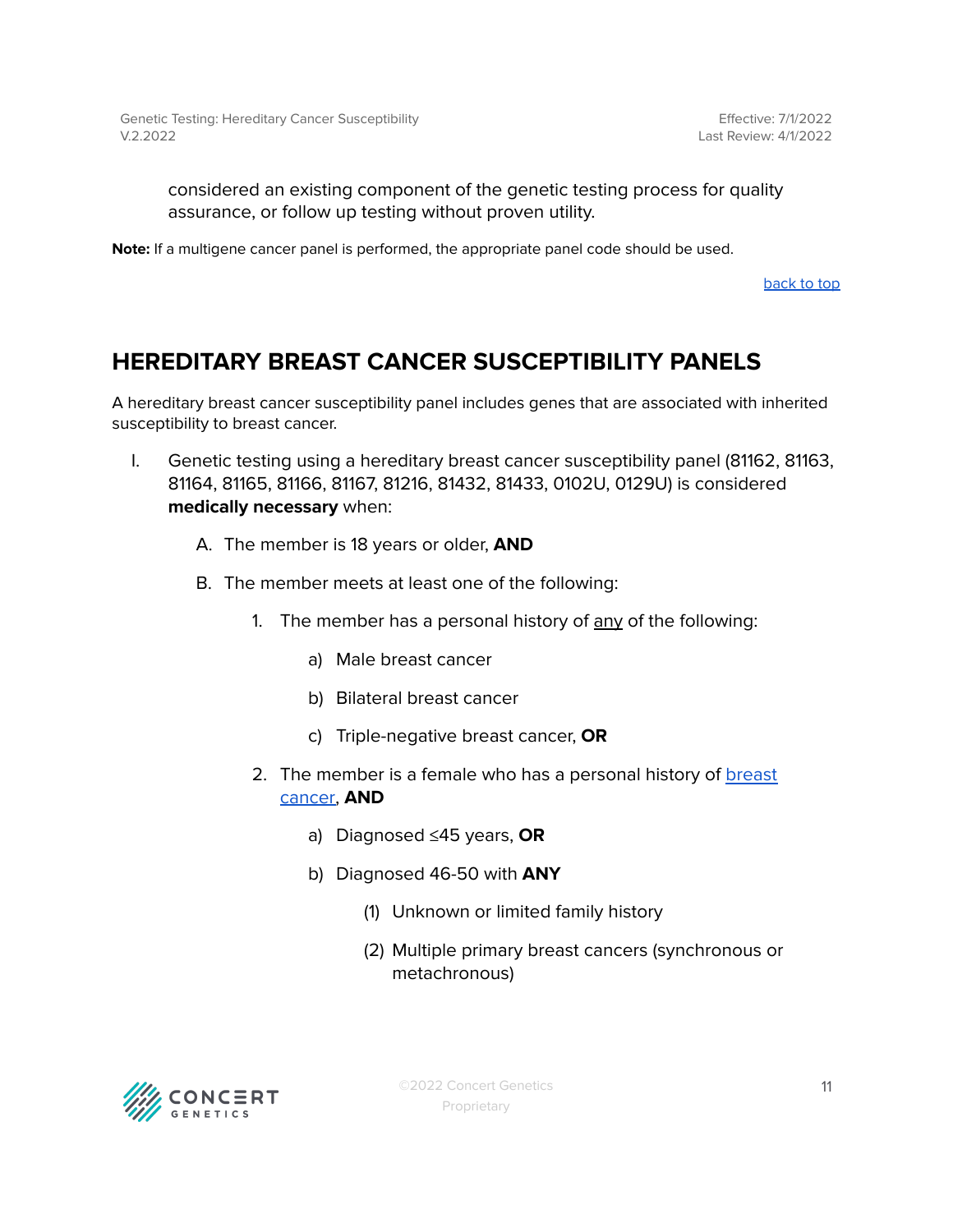Genetic Testing: Hereditary Cancer Susceptibility V.2.2022

Effective: 7/1/2022 Last Review: 4/1/2022

- (3) At least 1 close relative with breast, ovarian, pancreatic or prostate cancer at any age
- c) Diagnosed >50 years, **AND**
	- (1) One or more close [relatives](#page-47-0) with
		- (a) Breast cancer <50 years **OR**
		- (b) Male breast cancer at any age, **OR**
		- (c) Ovarian cancer at any age, OR
		- (d) Pancreatic cancer at any age, OR
		- **(e)** Metastatic, intraductal/cribriform histology, or high- or very-high risk group prostate cancer at any age, OR
	- (2) **Three or** or more close [relatives](#page-47-0) with breast cancer including patient at any age, **OR**
	- **(3)** Two or more close [relatives](#page-47-0) with either breast or prostate cancer at any age, **OR**
	- (4) An unknown or limited family [history,](#page-47-0) **OR**
- **d)** Ashkenazi Jewish ancestry, **OR**
- 3. The member does not meet any of the above criteria, but has one or more first- or [second-degree](#page-47-0) relatives meeting any of the above criteria, **OR**
- 4. The member is being considered for PARP inhibitor therapy and has a personal history of recurrent or metastatic breast cancer, **OR**
- 5. The member is being considered for olaparib therapy, and has a personal history of [high-risk](#page-47-0), HER-2 negative breast cancer, **AND**
- C. The panel includes, at a minimum, sequencing of the following genes: BRCA1, BRCA2, **AND**

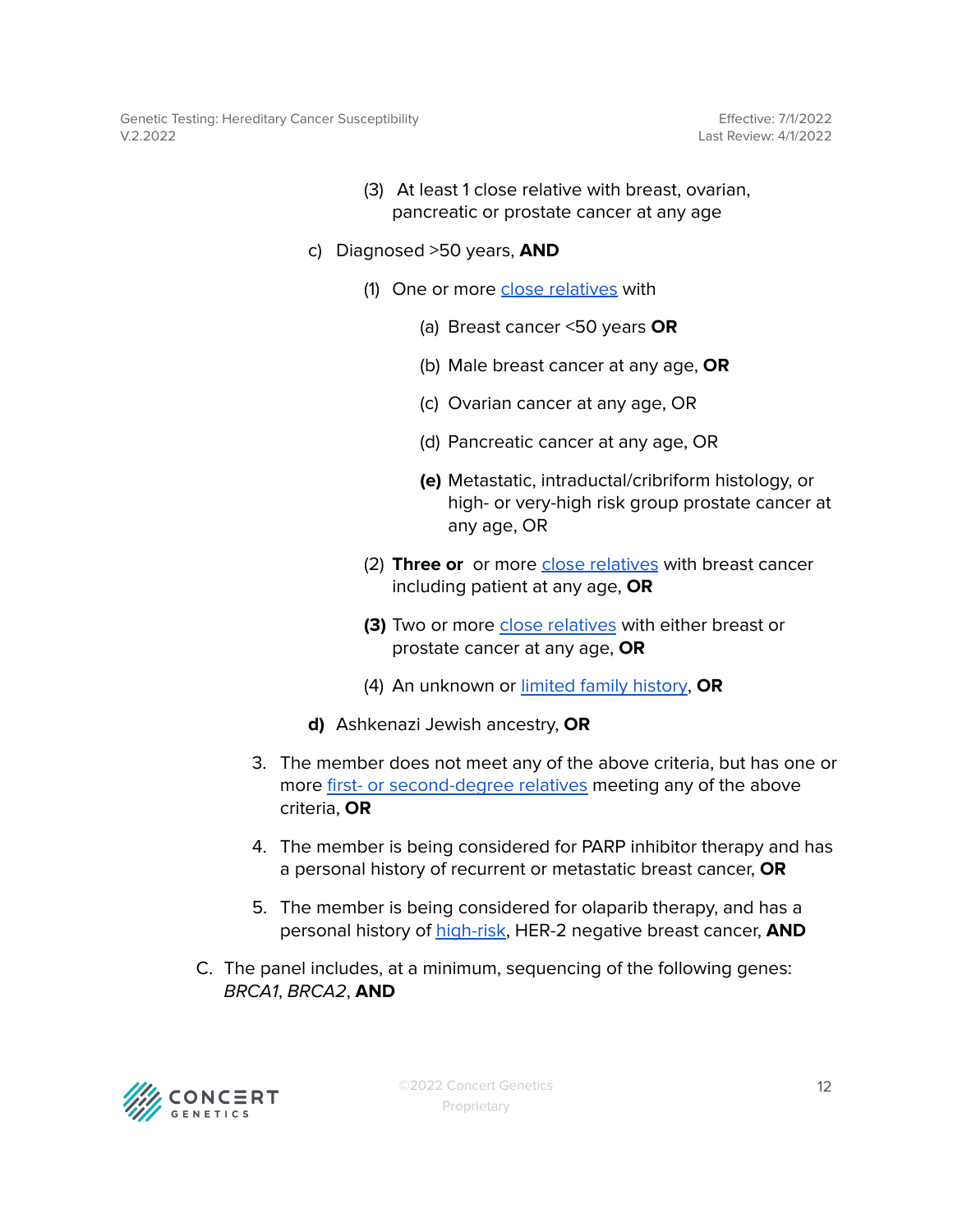- D. The panel does not include genes without known association with breast cancer by [ClinGen.](#page-47-0)
- II. Genetic testing using a STAT hereditary breast cancer panel (81162, 81163, 81164, 81165, 81166, 81167, 81216) is considered medically necessary when:
	- A. The member meets one of the above criteria, **AND**
	- B. The member requires a rapid turn-around-time for decision making related to surgical interventions and treatment decisions.
- III. Genetic testing using a hereditary breast cancer susceptibility panel (81162, 81163, 81164, 81165, 81166, 81167, 81216, 81432, 81433, 0102U, 0129U) is considered **investigational** for all other indications.
- IV. Hereditary breast cancer susceptibility panel targeted mRNA sequencing analysis for the interpretation of variants of unknown significance (0131U), when billed in addition, is considered **investigational** because it is typically either considered an existing component of the genetic testing process for quality assurance, or follow up testing without proven utility.

## <span id="page-12-0"></span>**HEREDITARY COLORECTAL CANCER SUSCEPTIBILITY PANELS**

A hereditary colorectal cancer susceptibility panel includes genes that are associated with inherited susceptibility to colorectal cancer.

- I. Genetic testing using a hereditary colorectal cancer susceptibility panel (81435, 81436, 0101U) is considered **medically necessary** when:
	- A. The member is 18 years or older, **AND**
	- B. The member meets at least one of the following:
		- 1. The member meets criteria for Lynch syndrome/HNPCC sequencing and/or deletion duplication gene testing (see [Lynch](#page-25-0) syndrome/HNPCC sequencing and/or [deletion/duplication](#page-25-0) gene testing [criteria](#page-25-0) below), **OR**

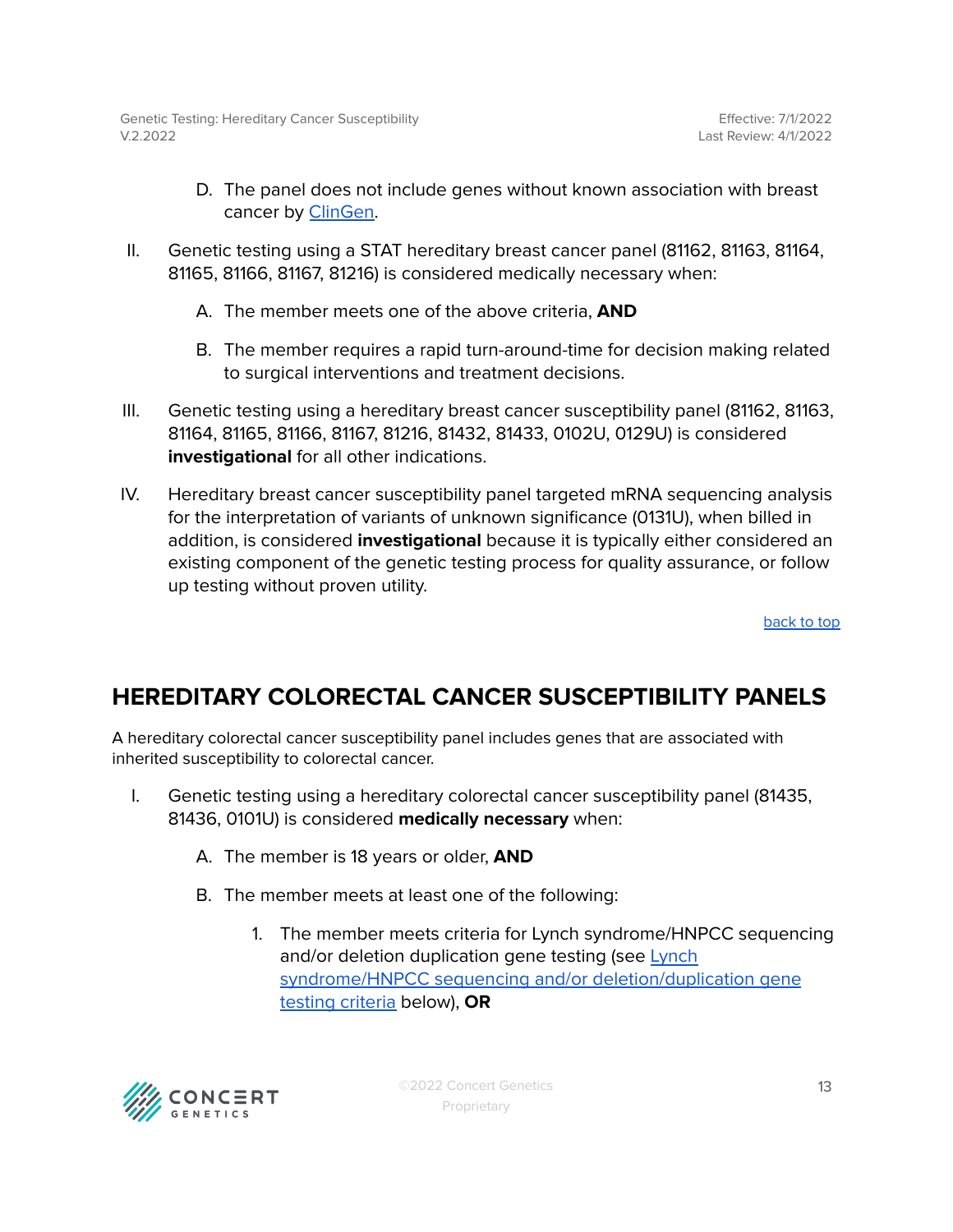- 2. The member meets criteria for sequencing and/or deletion/duplication analysis for at least two of the following (see specific coverage criteria sections below):
	- a) Familial Adenomatous Polyposis [\(FAP\)/Attenuated](#page-31-2) FAP (AFAP)
	- b) Cowden Syndrome (CS)/PTEN [Hamartoma](#page-29-2) Tumor Syndrome [\(PHTS\)](#page-29-2)
	- c) [Hereditary](#page-33-2) Diffuse Gastric Cancer (aka, Signet Ring Cell Gastric Cancer),
	- d) Juvenile Polyposis [Syndrome](#page-34-2) (JPS)
	- e) [MUTYH-associated](#page-40-2) Polyposis (MAP)
	- f) [Peutz-Jeghers](#page-44-2) Syndrome (PJS), **AND**
- C. The panel includes, at a minimum, sequencing of the following genes: APC, EPCAM, MLH1, MSH2, MSH6, MUTYH, PMS2, **AND**
- D. The panel does not include genes without a known association with colorectal or gastrointestinal cancer by [ClinGen](#page-47-0).
- II. Genetic testing using a hereditary colorectal cancer susceptibility panel (81435, 81436, 0101U) is considered **investigational** for all other indications.
- III. Hereditary colorectal cancer susceptibility panel targeted mRNA sequencing analysis for the interpretation of variants of unknown significance (0130U), when billed in addition, is considered **investigational** because it is typically either considered an existing component of the genetic testing process for quality assurance, or follow up testing without proven utility.

**Note:** If a multigene cancer panel is performed, the appropriate panel code should be used.

[back](#page-0-0) to top

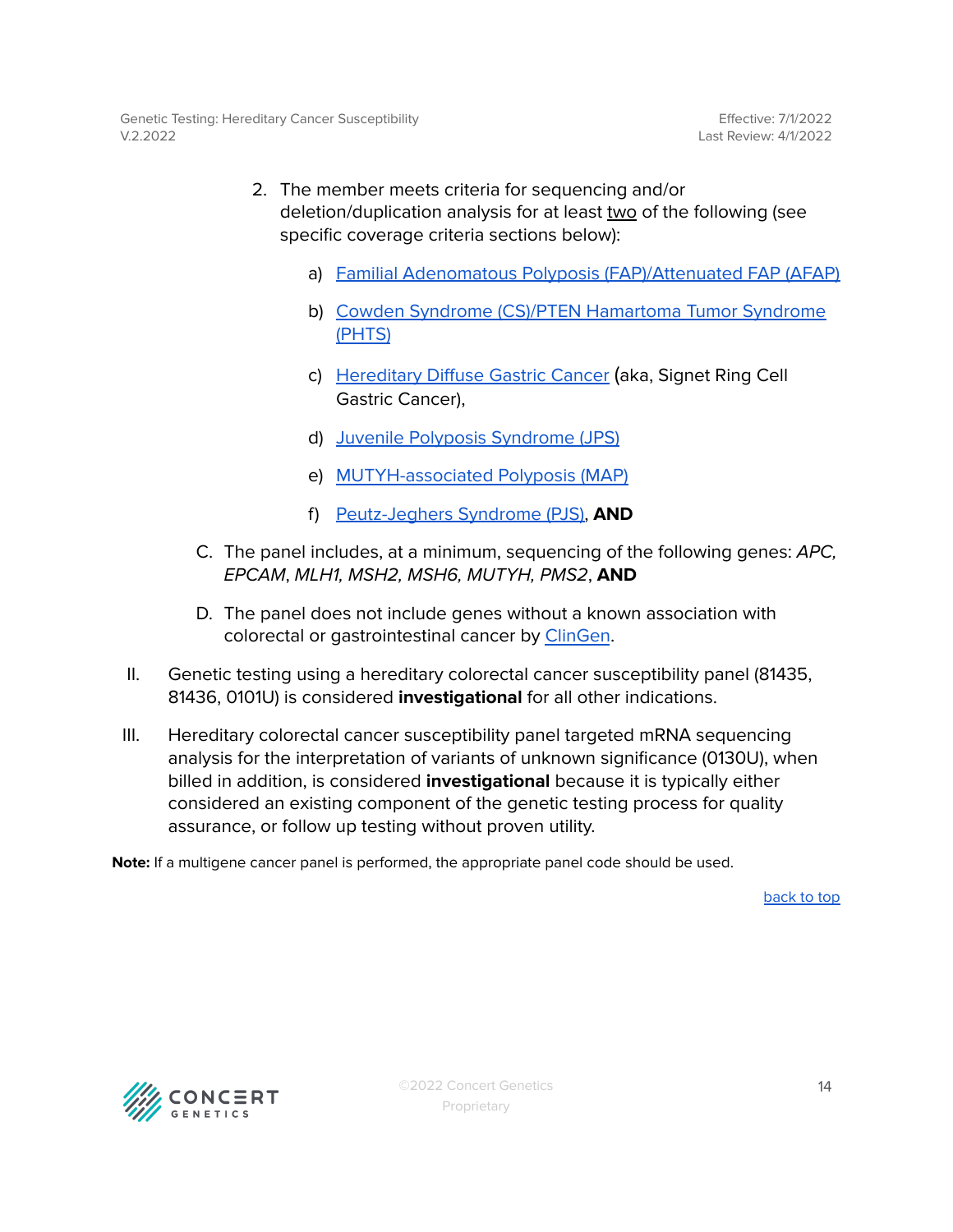# <span id="page-14-0"></span>**HEREDITARY GASTRIC CANCER SUSCEPTIBILITY PANELS**

A hereditary gastric cancer susceptibility panel includes genes that are associated with inherited susceptibility to gastric (stomach) cancer.

- I. Genetic testing using a hereditary gastric susceptibility panel (81292, 81294, 81295, 81297, 81298, 81300, 81317, 81319, 81403, 81406, 81479) is considered **medically necessary** when:
	- A. The member is 18 years or older, **AND**
	- B. The member meets at least one of the following:
		- 1. The member meets criteria for EPCAM, MLH1, MSH2, MSH6, and PMS2 sequencing and/or deletion duplication analysis (see Lynch syndrome/hereditary non-polyposis colorectal cancer sequencing and/or deletion/duplication criteria below), **OR**
		- 2. The member meets criteria for CDH1 sequencing and/or deletion/duplication analysis (see hereditary diffuse gastric cancer (aka Signet ring cell gastric cancer) criteria below), **AND**
	- C. The panel includes, at a minimum, sequencing of the following genes: CDH1, EPCAM, MLH1, MSH2, MSH6, PMS2, **AND**
	- D. The panel does not include genes without a known association with gastric (stomach) cancer by [ClinGen](#page-47-0).
- II. Genetic testing using a hereditary gastric cancer susceptibility panel (81292, 81294, 81295, 81297, 81298, 81300, 81317, 81319, 81403, 81406, 81479) is considered **investigational** for all other indications.

[back](#page-0-0) to top

### <span id="page-14-1"></span>**HEREDITARY PANCREATIC CANCER SUSCEPTIBILITY PANELS**

A hereditary pancreatic cancer susceptibility panel includes genes that are associated with inherited susceptibility to pancreatic cancer.

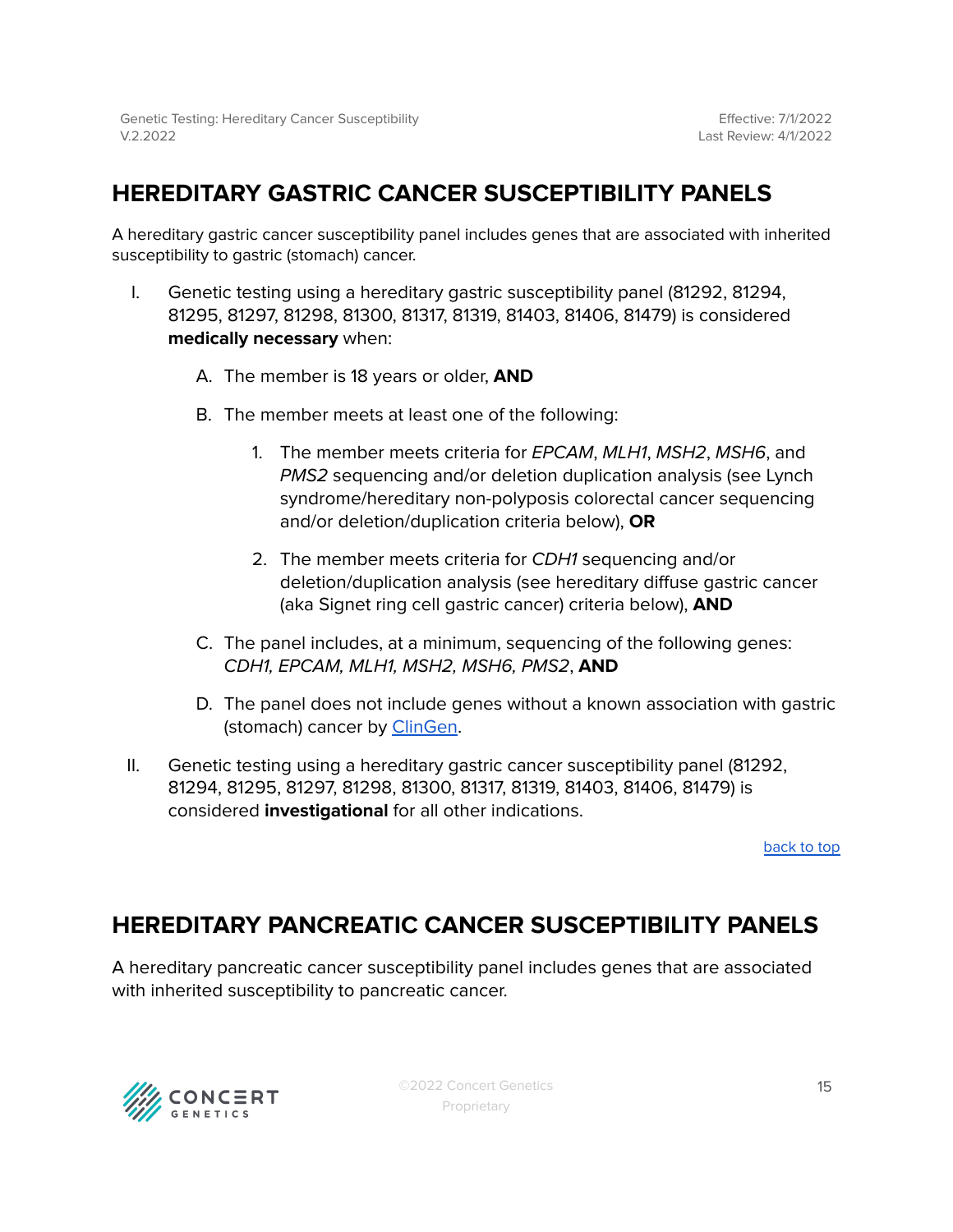- I. Genetic testing using a hereditary pancreatic cancer susceptibility panel (81162, 81163, 81164, 81165, 81166, 81167, 81216, 81292, 81294, 81295, 81297, 81298, 81300, 81307, 81317, 81319, 81404, 81405, 81479) is considered **medically necessary** when:
	- A. The member is 18 years or older, **AND**
	- B. The member meets at least one of the following:
		- 1. The member has a personal history of exocrine pancreatic cancer, **OR**
		- 2. The member has a [first-degree](#page-47-0) relative with a diagnosis of exocrine pancreatic cancer, **OR**
		- 3. The member meets criteria for BRCA1 and BRCA2 sequencing and/or deletion/duplication gene testing (see **BRCA1** and **[BRCA2](#page-20-0)** sequencing and/or [deletion/duplication](#page-20-0) criteria below), **AND**
	- C. The panel includes, at a minimum, sequencing of the following genes: BRCA1, BRCA2, CDKN2A, MLH1, MSH2, MSH6, PALB2, PMS2, STK11, **AND**
	- D. The panel does not include genes without a known association with pancreatic cancer by [ClinGen.](#page-47-0)
- II. Genetic testing using a hereditary pancreatic cancer susceptibility panel (81162, 81163, 81164, 81165, 81166, 81167, 81216, 81292, 81294, 81295, 81297, 81298, 81300, 81307, 81317, 81319, 81404, 81405, 81479) is considered **investigational** for all other indications.

## <span id="page-15-0"></span>**HEREDITARY POLYPOSIS PANELS**

A hereditary polyposis panel is one that includes genes that are associated with inherited susceptibility to colon polyposis.

I. Genetic testing using a hereditary polyposis panel (81201, 81203, 81406, 81479, S3833) is considered **medically necessary** when:

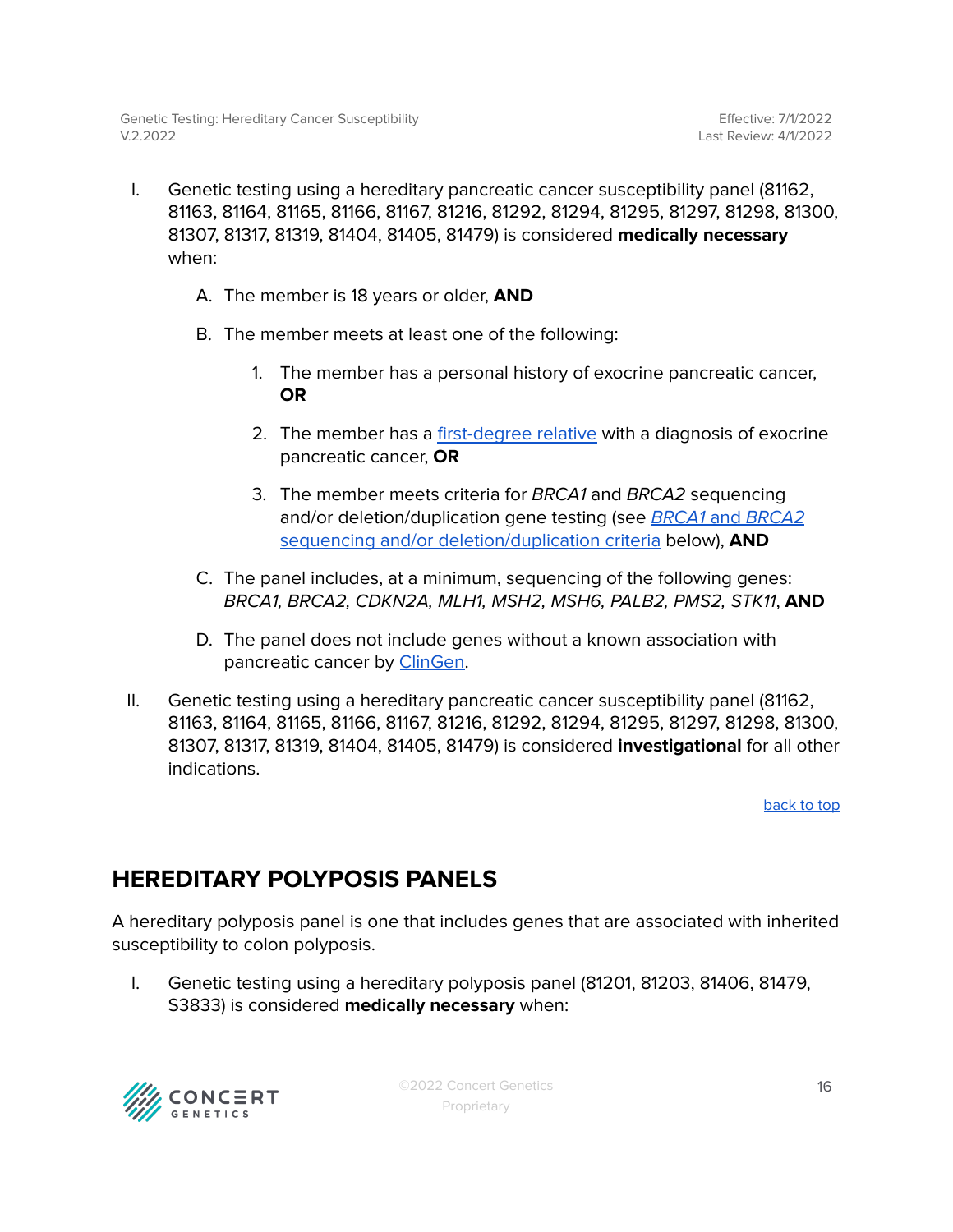- A. The member meets criteria for sequencing and/or deletion/duplication analysis for at least one of the following (see specific coverage criteria sections below):
	- 1. Familial Adenomatous Polyposis (FAP)/Attenuated FAP, **OR**
	- 2. MUTYH associated polyposis (MAP), **AND**
- B. The panel includes, at a minimum, sequencing of the following genes: APC and MUTYH, **AND**
- C. The panel does not include genes without a known association with colon polyposis by [ClinGen.](#page-47-0)
- II. Genetic testing using a hereditary polyposis panel (81201, 81203, 81406, 81479, S3833) is considered **investigational** for all other indications.

## <span id="page-16-0"></span>**HEREDITARY PROSTATE CANCER SUSCEPTIBILITY PANELS**

A hereditary prostate cancer susceptibility panel is one that includes genes that are associated with inherited susceptibility to prostate cancer.

- I. Genetic testing using a hereditary prostate cancer susceptibility panel (0133U, 81162, 81163, 81164, 81165, 81166, 81167, 81216, 81292, 81294, 81295, 81297, 81298, 81300, 81317, 81319) is considered **medically necessary** when:
	- A. The member is 18 years or older, **AND**
	- B. The member meets at least one of the following:
		- 1. The member has a personal history of metastatic prostate cancer, **OR**
		- 2. The member's prostate cancer has intraductal, cribriform or ductal histology, **OR**
		- 3. The member's prostate cancer has a high- or very high-risk classification, OR

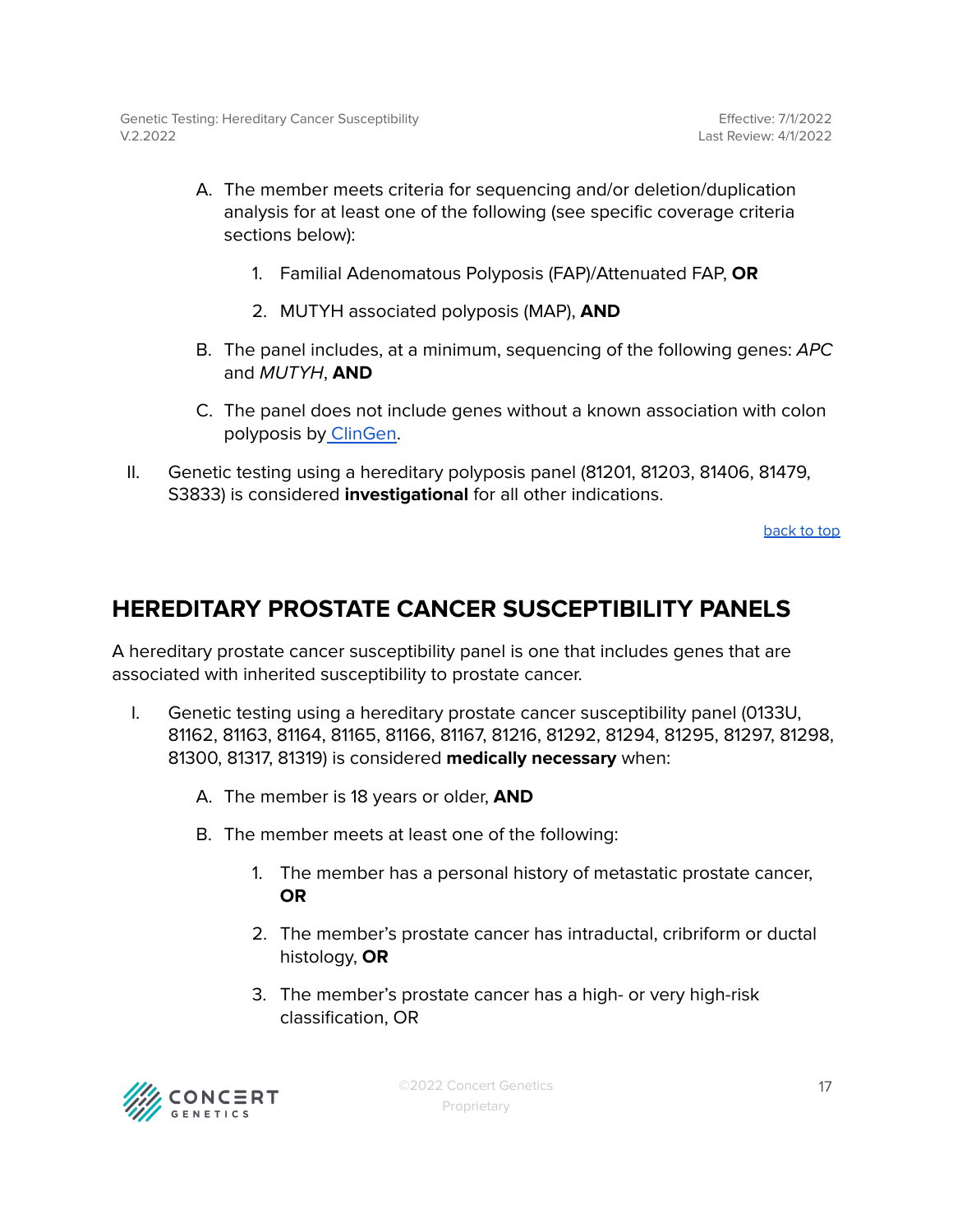- 4. The member has family history that includes at least one relative with any the following
	- a) Breast cancer at age 50 or younger, **OR**
	- b) Ovarian cancer at any age, **OR**
	- c) Pancreatic cancer at any age, **OR**
	- d) Prostate cancer with metastasis, intraductal/cribriform histology, or a high- or very high-risk classification, **OR**
- 5. The member meets criteria for BRCA1 and BRCA2 sequencing and/or deletion/duplication gene testing (see BRCA1 and [BRCA2](#page-20-0) sequencing and/or [deletion/duplication](#page-20-0) criteria below), **AND**
- C. The panel includes, at a minimum, sequencing of the following genes: BRCA1, BRCA2, MLH1, MSH2, MSH6, PMS2, HOXB13, **AND**
- D. The panel does not include genes without a known association with prostate cancer by [ClinGen](#page-47-0).
- II. Genetic testing using a hereditary prostate cancer susceptibility panel (81479, 0133U) is considered **investigational** for all other indications.
- III. Hereditary prostate cancer susceptibility panel targeted mRNA sequencing analysis for the interpretation of variants of unknown significance (0133U), when billed in addition, is considered **investigational** because it is typically either considered an existing component of the genetic testing process for quality assurance, or follow up testing without proven utility.

# <span id="page-17-0"></span>**HEREDITARY NEUROENDOCRINE CANCER SUSCEPTIBILITY PANELS**

A hereditary neuroendocrine cancer susceptibility panel is one that includes genes that are associated with inherited susceptibility to a neuroendocrine cancer.

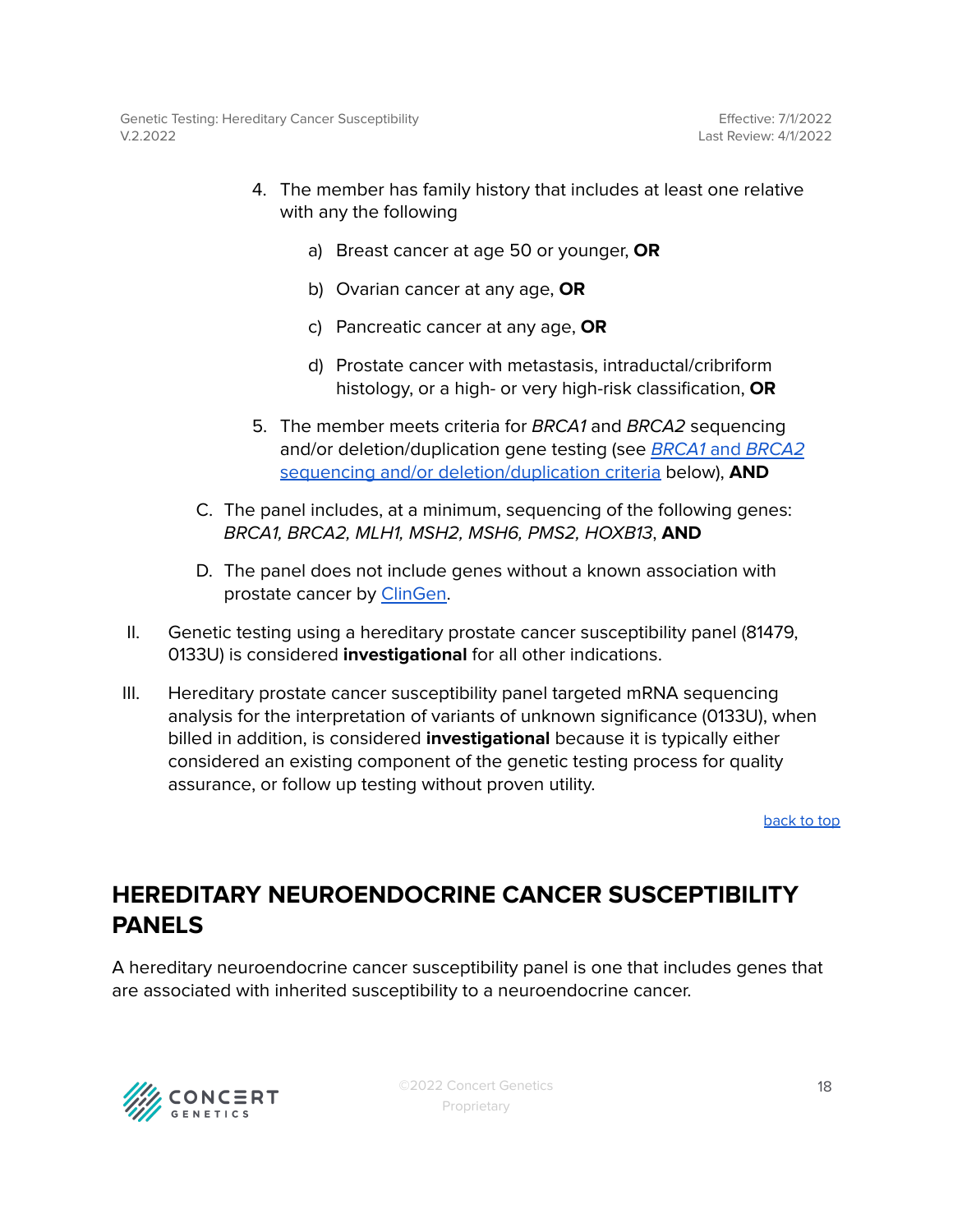- I. Genetic testing using a hereditary neuroendocrine cancer susceptibility panel (81437, 81438) is considered **medically necessary** when:
	- A. The member meets criteria for sequencing and/or deletion/duplication analysis for at least one of the following (see specific coverage criteria sections below):
		- 1. [Von-Hippel](#page-46-2) Lindau syndrome (VHL), **OR**
		- 2. Hereditary [Paraganglioma-Pheochromocytoma](#page-43-2) syndrome [\(PGL/PCC\)](#page-43-2), **OR**
		- 3. Multiple [Endocrine](#page-38-0) Neoplasia Type 1 (MEN1), **OR**
		- 4. Multiple [Endocrine](#page-39-1) Neoplasia Type 2 (MEN2), **AND**
	- B. The panel includes, at a minimum, sequencing of the following genes: MAX, SDHB, SDHC, SDHD, TMEM127, SDHAF2, SDHA, VHL, MEN1, RET **AND**
	- C. The panel does not include genes without a known association with a neuroendocrine cancer by [ClinGen.](#page-47-0)
- II. Genetic testing using a hereditary neuroendocrine cancer susceptibility panel (81437, 81438) is considered **investigational** for all other indications.

**Note:** If a multigene cancer panel is performed, the appropriate panel code should be used.

[back](#page-0-0) to top

### <span id="page-18-0"></span>**SIMULTANEOUS GERMLINE AND TUMOR MOLECULAR PROFILING**

I. The use of **hereditary cancer susceptibility panels** (81432, 81433, 81435, 81436, 81437, 81438) simultaneously with **comprehensive tumor molecular profiling panels** (81445, 81450, 81455) is considered **investigational**, when the member does not independently meet criteria for the hereditary cancer susceptibility panel (see specific panel coverage criteria above).

[back](#page-0-0) to top



©2022 Concert Genetics Proprietary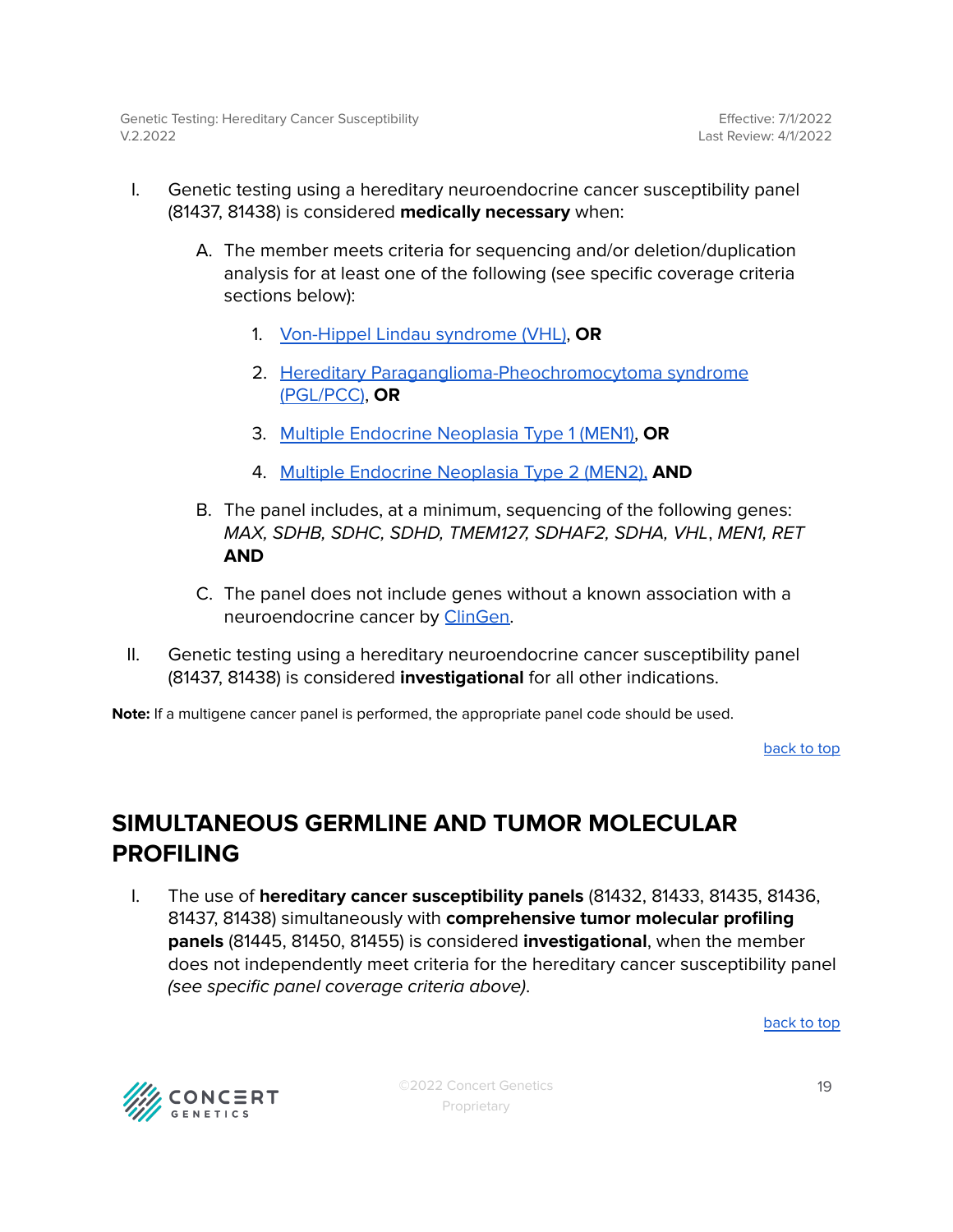# <span id="page-19-0"></span>**BRCA1 AND BRCA2 GENE TESTING**

### <span id="page-19-1"></span>**BRCA1 or BRCA2 Targeted Variant Analysis - Known Familial Variant**

- I. BRCA1 (81215) or BRCA2 (81217) targeted variant analysis for hereditary cancer susceptibility is considered **medically necessary** when:
	- A. The member is 18 years or older, **AND**
	- B. One of the following:
		- 1. The member has a close [relativew](#page-47-0)ith a known BRCA1 or BRCA2 pathogenic or likely pathogenic variant, **OR**
		- 2. The member is seeking confirmatory testing for a BRCA1 or BRCA2 variant detected by an Food and Drug Administration (FDA)-authorized direct-to-consumer (DTC) test report, **OR**
		- 3. A BRCA1 or BRCA2 pathogenic or likely pathogenic variant was detected by tumor profiling and germline analysis has not yet been performed.
- II. BRCA1 (81215) or BRCA2 (81217) targeted variant analysis for hereditary cancer susceptibility is considered **investigational** for all other indications.

### **BRCA1 and/or BRCA2 Targeted Variant Analysis - Ashkenazi Jewish Founder Variants**

- I. BRCA1 and BRCA2 (81212) targeted variant analysis for the 185delAG, 5385insC, 6174delT variants is considered **medically necessary** when:
	- A. The member is 18 years or older, **AND**
	- B. The member is of Ashkenazi Jewish ancestry.
- II. BRCA1 and BRCA2 (81212) targeted variant analysis for the 185delAG, 5385insC, 6174delT variants is considered **investigational** for all other indications.

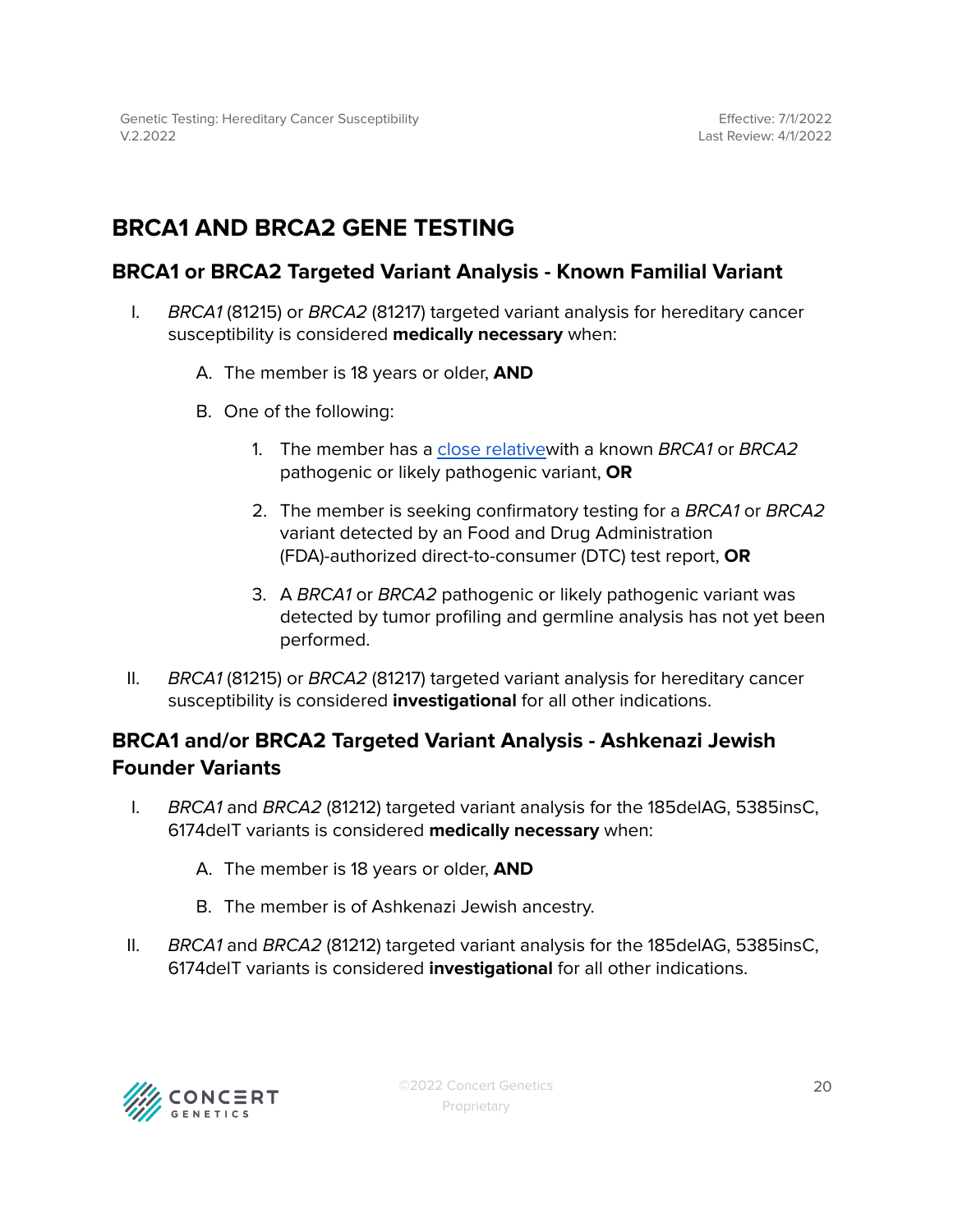### <span id="page-20-0"></span>**BRCA1 and BRCA2 Sequencing and/or Deletion/Duplication Analysis**

- I. BRCA1 and BRCA2 sequencing and/or deletion/duplication analysis (81162, 81163, 81164, 81165, 81166, 81167, 81216,) for hereditary cancer susceptibility is considered **medically necessary** when:
	- A. The member is 18 years or older, **AND**
	- B. The member has a personal history of any of the following:
		- 1. Epithelial ovarian cancer
		- 2. Fallopian tube cancer
		- 3. Primary peritoneal cancer
		- 4. Male breast cancer
		- 5. Pancreatic cancer
		- 6. Bilateral breast cancer
		- 7. Triple-negative breast cancer
		- 8. Metastatic prostate cancer, **OR**
	- C. The member is a female who has a personal history of breast [cancer](#page-47-0), **AND**
		- 1. Diagnosed ≤50 years, **OR**
		- 2. Diagnosed >50 years, **AND**
			- a) One or more close [relative](#page-47-0) with ovarian, pancreatic, or metastatic prostate cancer at any age, **OR**
			- b) One or more close [relatives](#page-47-0) with breast cancer <50 years, **OR**
			- c) Two or more close [relatives](#page-47-0) with breast or prostate cancer at any age, **OR**
			- d) An unknown or limited family [history,](#page-47-0) **OR**
	- D. Personal history of high-grade prostate cancer (Gleason score ≥7) at any age with:
		- 1. One or more close [relatives](#page-47-0) with ovarian, pancreatic, or metastatic prostate cancer at any age, **OR**
		- 2. One or more close [relatives](#page-47-0) with breast cancer <50 years, **OR**

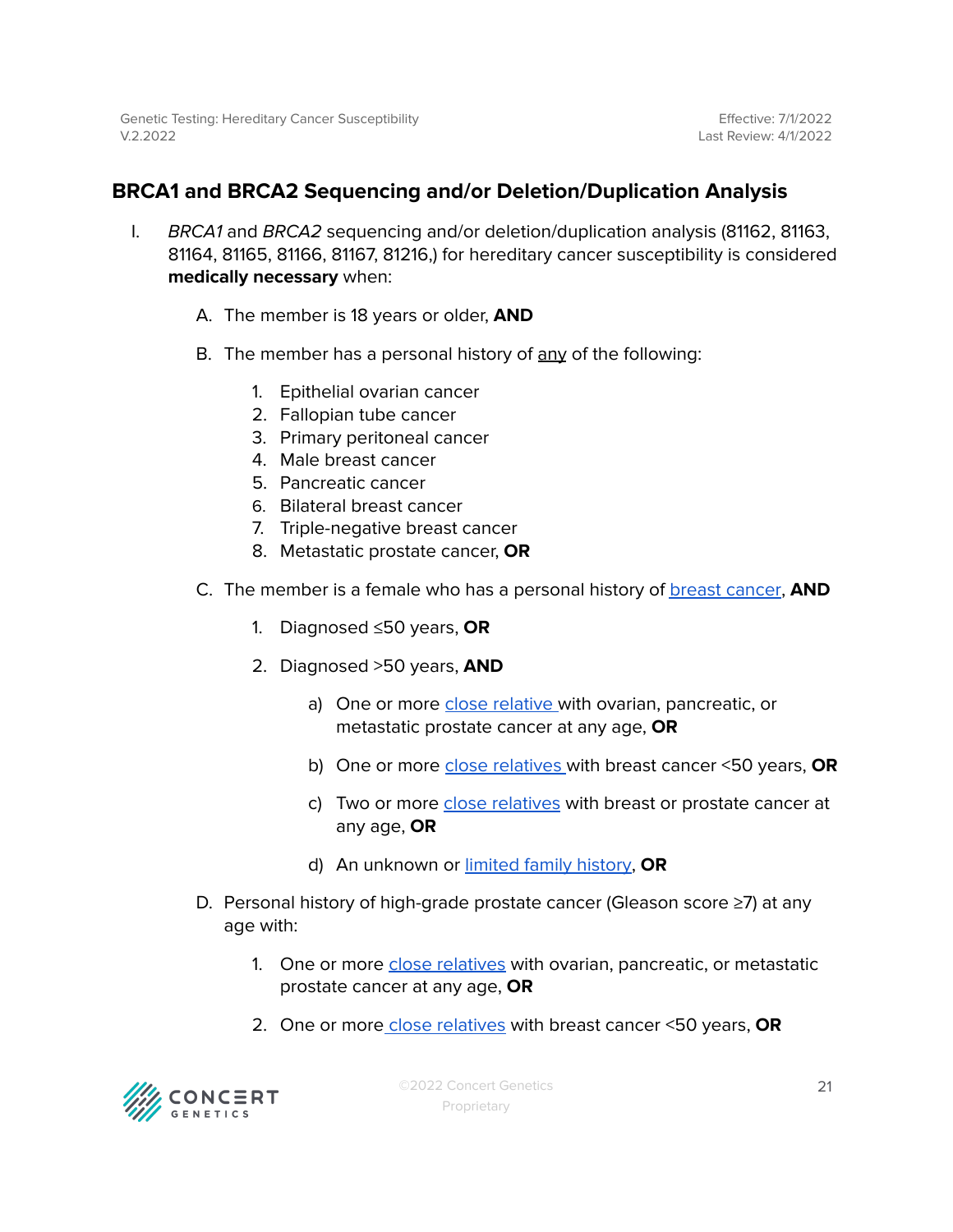- 3. Two or more close [relatives](#page-47-0) with breast or prostate cancer at any age, **OR**
- E. The member does not meet any of the above criteria, but has one or more first- or [second-degree](#page-47-0) relatives meeting any of the above criteria, **OR**
- F. The member is being considered for PARP inhibitor therapy and has a personal history of recurrent or metastatic breast cancer, **OR**
- G. The member has a probability >5% of a BRCA1 or BRCA2 pathogenic variant based on prior probability models (e.g., Tyrer-Cuzick, BRCAPro, PennII).
- II. BRCA1 and BRCA2 sequencing and/or deletion/duplication analysis (81162, 81163, 81164, 81165, 81166, 81167, 81216, 0138U) for hereditary cancer susceptibility is considered **investigational** for all other indications.
- III. BRCA1 and BRCA2 mRNA sequencing analysis for the interpretation of variants of unknown significance (0138U), when billed in addition, is considered **investigational** because it is typically either considered an existing component of the genetic testing process for quality assurance, or follow up testing without proven utility.

## <span id="page-21-0"></span>**PALB2 Gene Testing**

### <span id="page-21-1"></span>**PALB2 Targeted Variant Analysis**

- I. PALB2 targeted variant analysis (81308) for hereditary breast and/or ovarian cancer susceptibility is considered **medically necessary** when:
	- A. The member is 18 years or older, **AND**
	- B. One of the following:
		- 1. The member has a close [relative](#page-47-0) with a known pathogenic or likely pathogenic variant in PALB2, **OR**

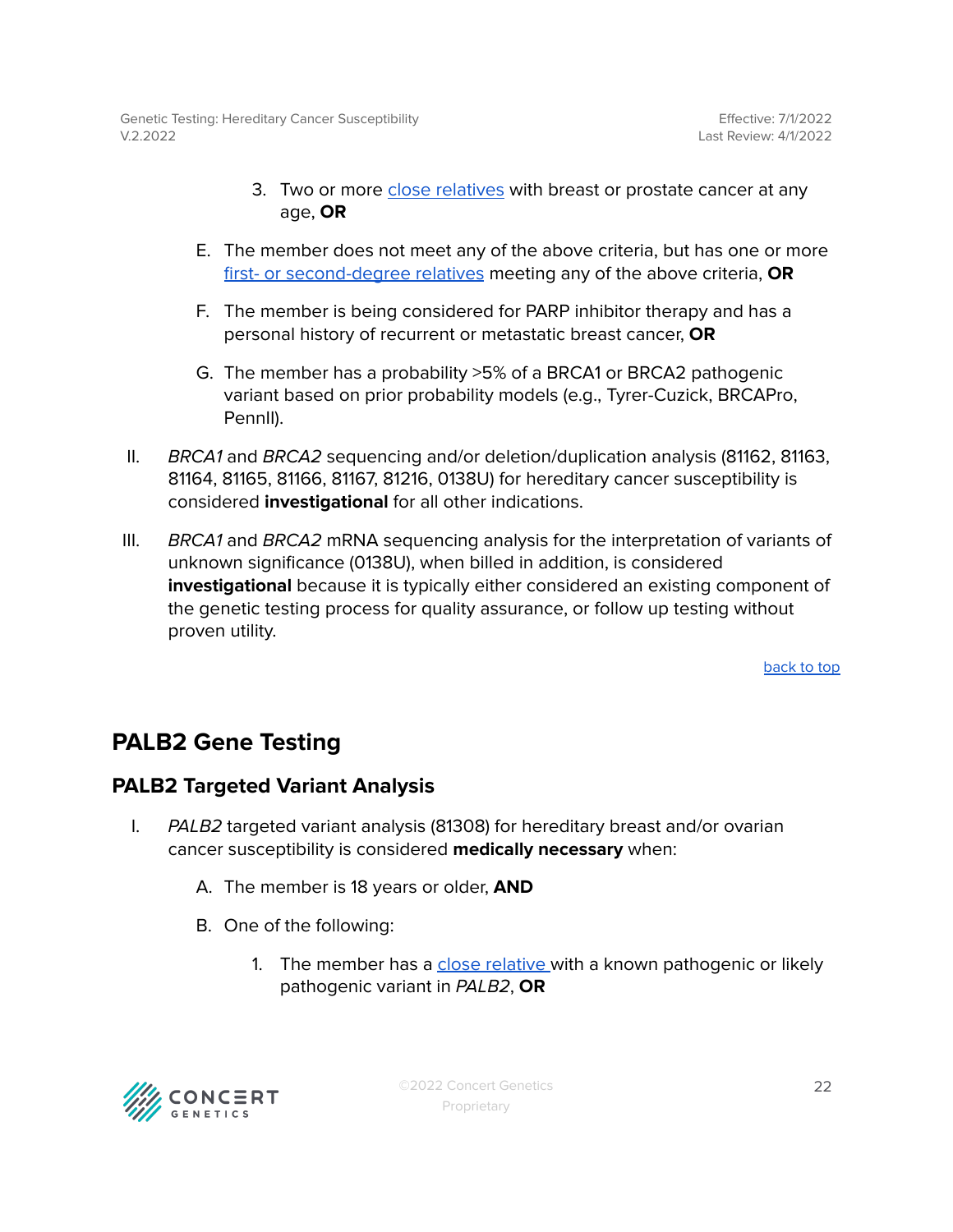- 2. A pathogenic or likely pathogenic variant was detected by tumor profiling in PALB2 and germline analysis has not yet been performed.
- II. PALB2 targeted variant analysis (81308) for hereditary breast and/or ovarian cancer susceptibility is considered **investigational** for all other indications.

### <span id="page-22-0"></span>**PALB2 Sequencing and/or Deletion/Duplication Analysis**

- I. PALB2 (81307, 0137U) sequencing and/or deletion/duplication analysis for hereditary breast and/or ovarian cancer susceptibility is considered **medically necessary** when:
	- A. The member is 18 years or older, **AND**
	- B. The member meets at least one of the following criteria:
		- 1. The member has a personal history of any of the following:
			- a) Epithelial ovarian cancer
			- b) Fallopian tube cancer
			- c) Primary peritoneal cancer
			- d) Male breast cancer
			- e) Pancreatic cancer
			- f) Bilateral breast cancer
			- g) Triple-negative breast cancer, **OR**
		- 2. The member is a female who has a personal history of **[breast](#page-47-0)** [cancer,](#page-47-0) **AND**
			- a) Diagnosed ≤50 years, **OR**
			- b) Diagnosed >50 years, **AND**
				- (1) One or more close [relative](#page-47-0) with ovarian or pancreatic cancer at any age, **OR**

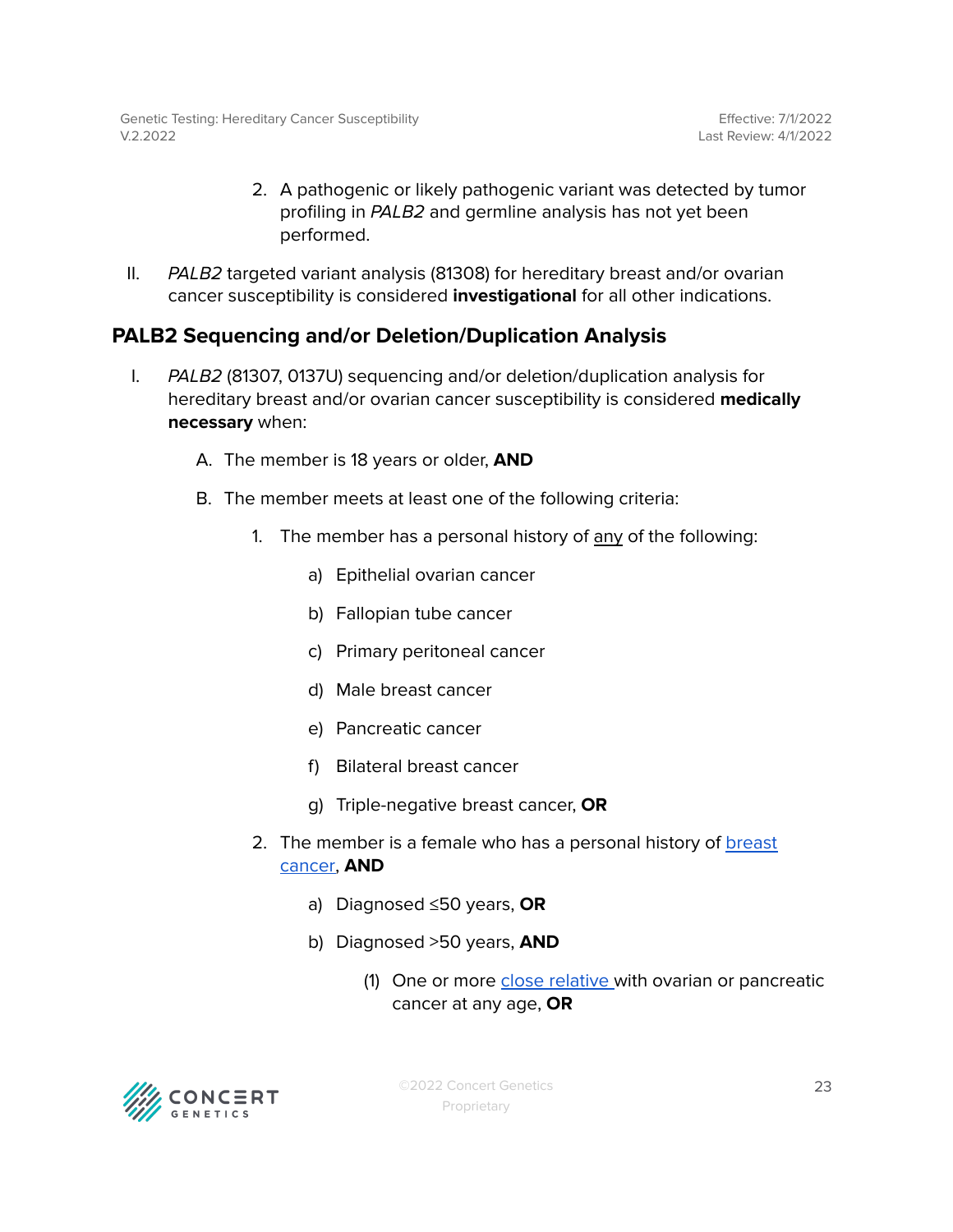Genetic Testing: Hereditary Cancer Susceptibility V.2.2022

- (2) One or more close [relatives](#page-47-0) with breast cancer <50 years, **OR**
- (3) Two or more close [relatives](#page-47-0) with breast cancer at any age, **OR**
- (4) An unknown or limited family [history,](#page-47-0) **OR**
- 3. The member does not meet any of the above criteria, but has one or more first- or [second-degree](#page-47-0) relatives meeting any of the above criteria, **OR**
- 4. The member is being considered for PARP inhibitor therapy and has a personal history of metastatic HER2-negative breast cancer, **AND**
- C. The member has previously undergone BRCA1/2 gene testing and the results were negative.
- II. PALB2 (81307, 0137U) sequencing and/or deletion/duplication analysis for hereditary breast and/or ovarian cancer susceptibility is considered **investigational** for all other indications.
- III.  $PALB2$  mRNA sequencing analysis for the interpretation of variants of unknown significance (0137U), when billed in addition, is considered **investigational** because it is typically either considered an existing component of the genetic testing process for quality assurance, or follow up testing without proven utility.

[back](#page-0-0) to top

### <span id="page-23-0"></span>**ATM and/or CHEK2 Gene Testing**

### <span id="page-23-1"></span>**ATM or CHEK2 Targeted Variant Analysis**

- I. ATM (81403) or CHEK2 (81403) targeted variant analysis for hereditary breast and/or ovarian cancer susceptibility is considered **medically necessary** when:
	- A. The member is 18 years or older, **AND**
	- B. One of the following:

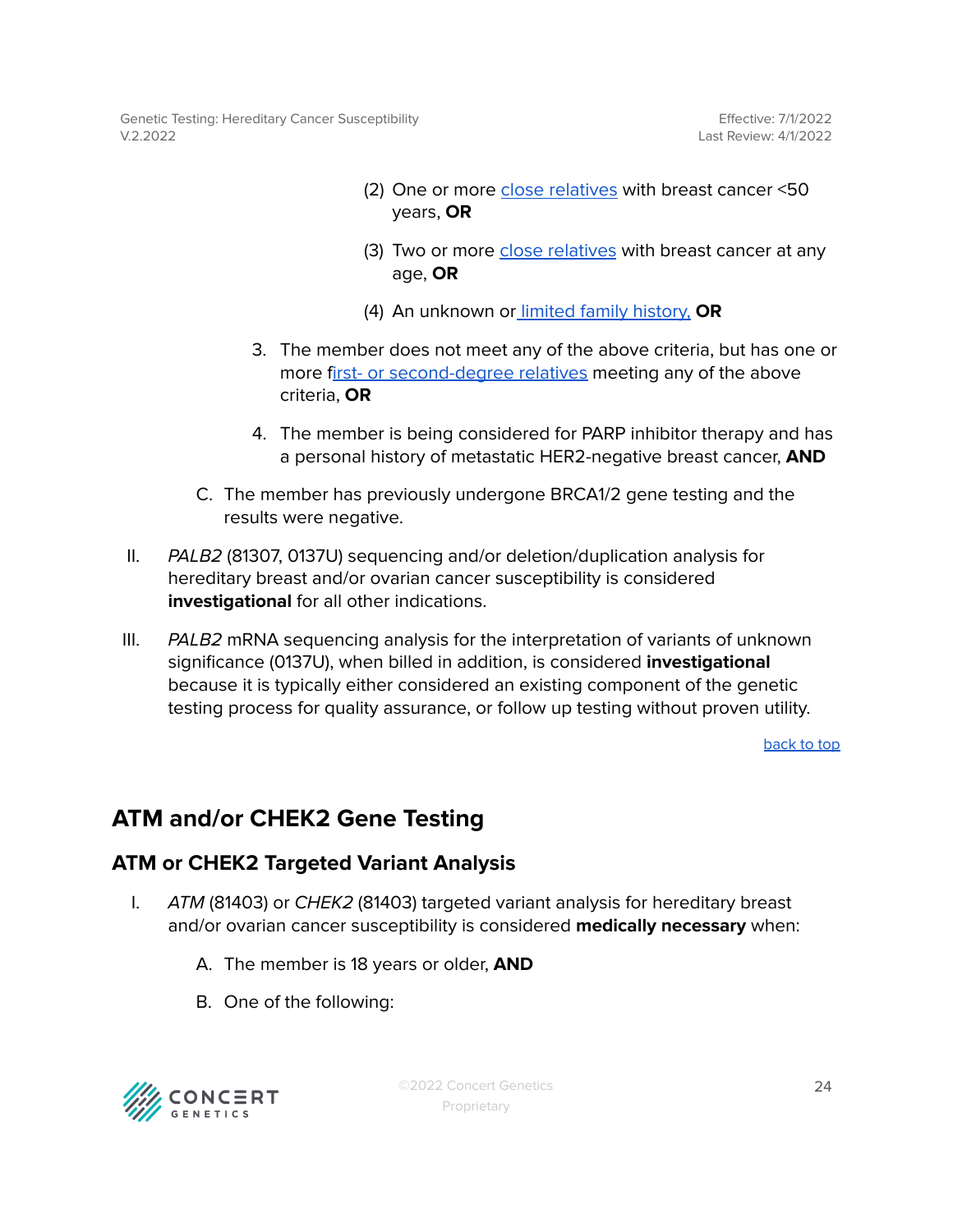- 1. The member has a close [relative](#page-47-0) with a known pathogenic or likely pathogenic variant in ATM or CHEK2, **OR**
- 2. A pathogenic or likely pathogenic variant was detected by tumor profiling in ATM or CHEK2 and germline analysis has not yet been performed.
- II. ATM (81403) or CHEK2 (81403) targeted variant analysis for hereditary breast and/or ovarian cancer susceptibility is considered **investigational** for all other indications.

### <span id="page-24-0"></span>**ATM and/or CHEK2 Sequencing and/or Deletion/Duplication Analysis**

- I. ATM (81408, 81479) and/or CHEK2 (81479) sequencing and/or deletion/duplication analysis for hereditary breast and/or ovarian cancer susceptibility, as a stand alone test, is considered **investigational**.
- II.  $ATM$  mRNA sequencing analysis for the interpretation of variants of unknown significance (0136U, 0157U), when billed in addition, is considered **investigational** because it is typically either considered an existing component of the genetic testing process for quality assurance, or follow up testing without proven utility.

[back](#page-0-0) to top

# <span id="page-24-1"></span>**LYNCH SYNDROME / HEREDITARY NONPOLYPOSIS COLORECTAL CANCER (HNPCC) TESTING**

### <span id="page-24-2"></span>**MLH1, MSH2, MSH6, PMS2 Targeted Variant Analysis**

- I. MLH1 (81293), MSH2 (81296), MSH6 (81299), or PMS2 (81318) targeted variant analysis for Lynch syndrome/HNPCC is considered **medically necessary** when:
	- A. The member has a close [relative](#page-47-0) with a known pathogenic or likely pathogenic variant in MLH1, MSH2, MSH6, or PMS2, **OR**
	- B. A pathogenic or likely pathogenic variant was detected by tumor profiling in MLH1, MSH2, MSH6, or PMS2 and germline analysis has not yet been performed.

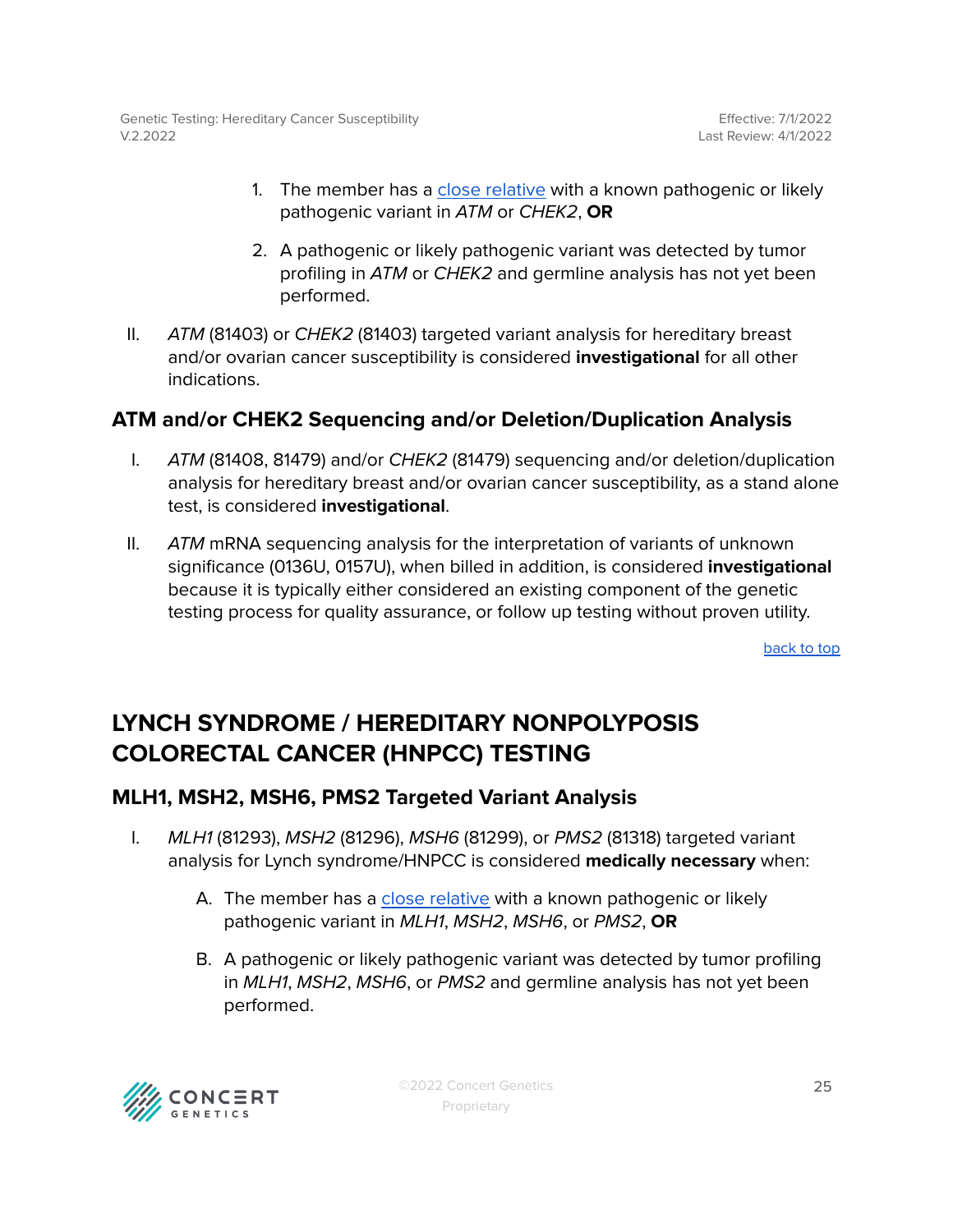II. *MLH1* (81293), *MSH2* (81296), *MSH6* (81299), or *PMS2* (81318) targeted variant analysis for Lynch syndrome/HNPCC is considered **investigational** for all other indications.

### <span id="page-25-0"></span>**MLH1, MSH2, MSH6, PMS2, or EPCAM Sequencing and/or Deletion/Duplication Analysis**

- I. MLH1 (81292, 81294), MSH2 (81295, 81297), MSH6 (81298, 81300), PMS2 (81317, 81319), and/or EPCAM (81403) (0238U) sequencing and/or duplication analysis for Lynch syndrome/HNPCC is considered **medically necessary** when:
	- A. The member has a Lynch syndrome-related cancer (i.e., colorectal, endometrial, gastric, ovarian, pancreatic, ureter and renal pelvic, brain (usually glioblastoma), biliary tract, small intestinal, sebaceous adenoma, sebaceous carcinoma, or keratoacanthoma) **and** the tumor shows evidence of mismatch repair (MMR) deficiency (either by microsatellite instability (MSI) or loss of MMR protein expression), **OR**
	- B. The member has a diagnosis of colorectal cancer or endometrial cancer **AND** any of the following:
		- 1. Diagnosed before age 50, **OR**
		- 2. Diagnosed at any age with an additional Lynch syndrome-related cancer (i.e., colorectal, endometrial, gastric, ovarian, pancreatic, ureter and renal pelvic, brain (usually glioblastoma), biliary tract, small intestinal, sebaceous adenoma, sebaceous carcinoma, or keratoacanthoma), **OR**
		- 3. Diagnosed at any age with one or more first- or [second-degree](#page-47-0) [relatives](#page-47-0) diagnosed before age 50 with a Lynch syndrome-related cancer (i.e., colorectal, endometrial, gastric, ovarian, pancreatic, ureter and renal pelvic, brain (usually glioblastoma), biliary tract, small intestinal, sebaceous adenoma, sebaceous carcinoma, or keratoacanthoma), **OR**
		- 4. Diagnosed at any age with two or more first- or [second-degree](#page-47-0) [relatives](#page-47-0) diagnosed at any age with a Lynch syndrome-related cancer (i.e., colorectal, endometrial, gastric, ovarian, pancreatic, ureter and renal pelvic, brain (usually glioblastoma), biliary tract,

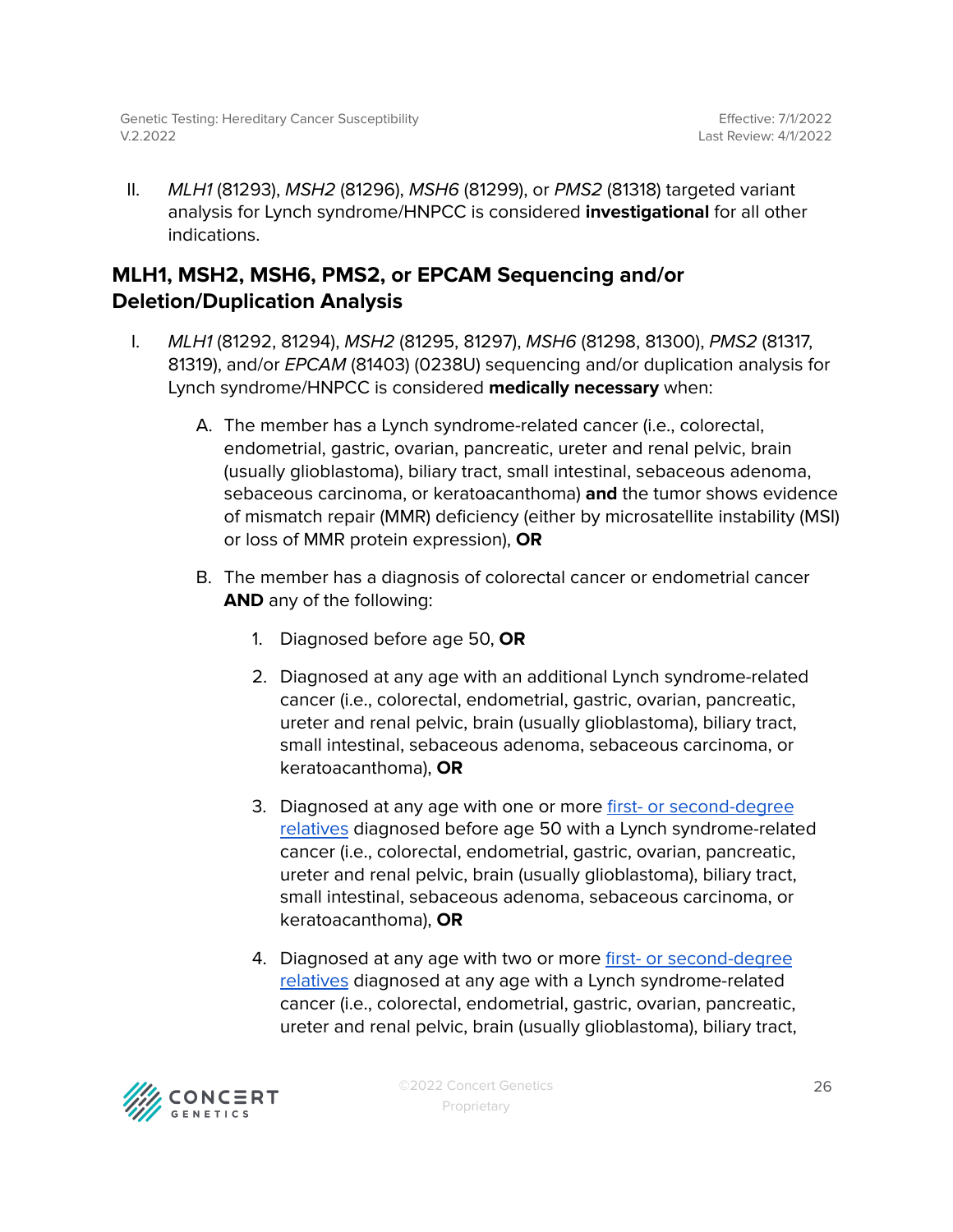small intestinal, sebaceous adenoma, sebaceous carcinoma, or keratoacanthoma), **OR**

- C. The member has a family history of **any** of the following:
	- 1. One or more [first-degree](#page-47-0) relatives diagnosed with colorectal or endometrial cancer before age 50, **OR**
	- 2. One or more [first-degree](#page-47-0) relatives diagnosed with colorectal or endometrial cancer and an additional Lynch syndrome-related cancer (i.e., colorectal, endometrial, gastric, ovarian, pancreatic, ureter and renal pelvic, brain (usually glioblastoma), biliary tract, small intestinal, sebaceous adenoma, sebaceous carcinoma, or keratoacanthoma), **OR**
	- 3. Two or more first- or [second-degree](#page-47-0) relatives diagnosed with a Lynch syndrome-related cancer (i.e., colorectal, endometrial, gastric, ovarian, pancreatic, ureter and renal pelvic, brain (usually glioblastoma), biliary tract, small intestinal, sebaceous adenoma, sebaceous carcinoma, or keratoacanthoma), one of which was diagnosed before age 50, **OR**
	- 4. Three or more first- or [second-degree](#page-47-0) relatives diagnosed with a Lynch syndrome-related cancer (i.e., colorectal, endometrial, gastric, ovarian, pancreatic, ureter and renal pelvic, brain (usually glioblastoma), biliary tract, small intestinal, sebaceous adenoma, sebaceous carcinoma, or keratoacanthoma), **OR**
- D. The member has a 5% or greater risk of Lynch syndrome on one or the following variant prediction models: MMRpro, PREMM, MMRpredict.
- II. MLH1 (81292, 81294), MSH2 (81295, 81297), MSH6 (81298, 81300), PMS2 (81317, 81319), and/or EPCAM (81403) (0238U) sequencing and/or duplication analysis for Lynch syndrome/HNPCC is considered **investigational** for all other indications.
- III. MLH1, MSH2, MSH6, and PMS2 mRNA sequencing analysis for the interpretation of variants of unknown significance (0158U, 0159U, 0160U, 0161U, 0162U), when billed in addition, is considered **investigational** because it is typically either considered an existing component of the genetic testing process for quality assurance, or follow up testing without proven utility.

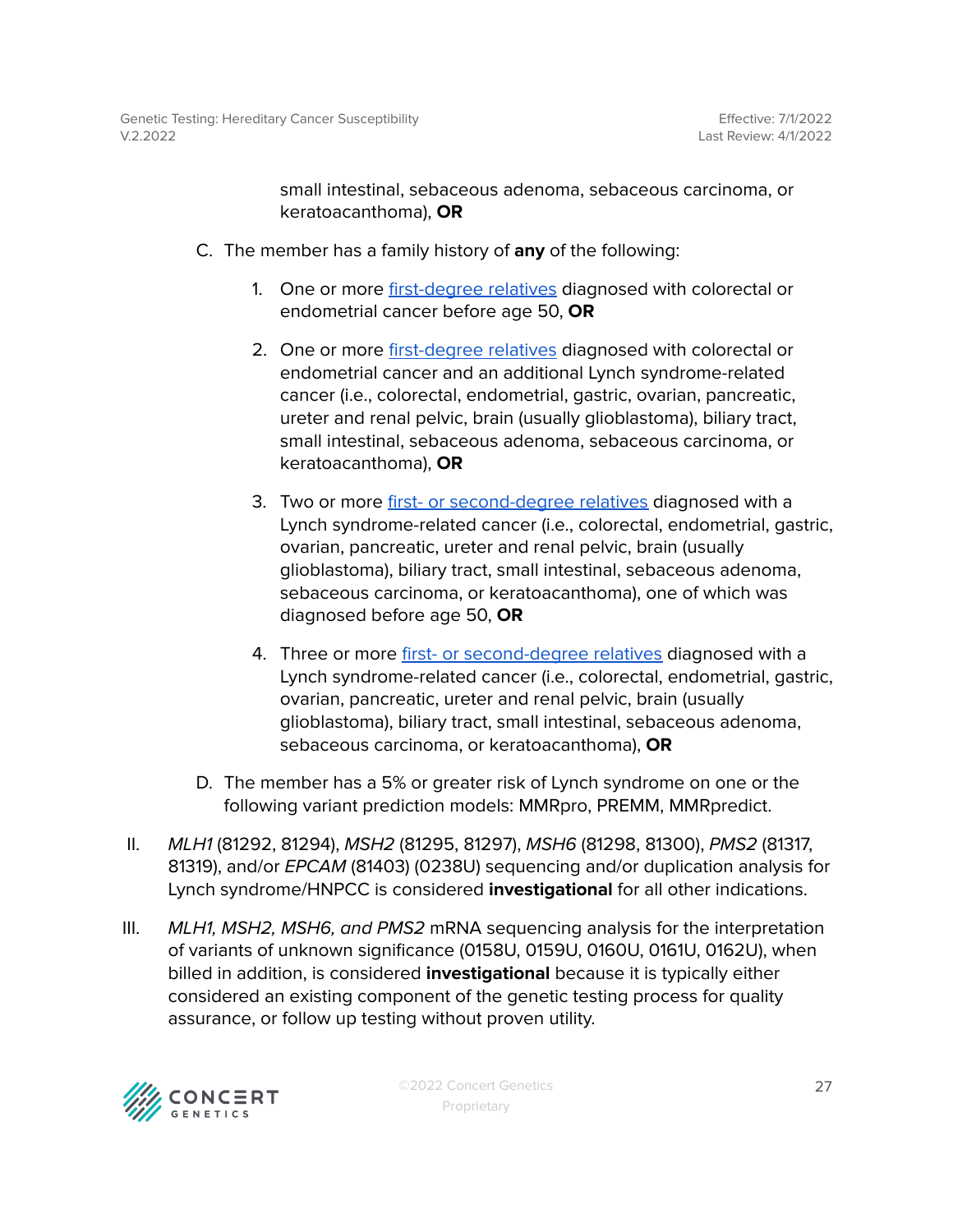# <span id="page-27-0"></span>**BAP1-TUMOR PREDISPOSITION SYNDROME**

### <span id="page-27-1"></span>**BAP1 Targeted Variant Analysis**

- I. BAP1 targeted variant analysis (81479) for BAP1-tumor predisposition syndrome is considered **medically necessary** when:
	- A. The member has a close [relative](#page-47-0) with a known pathogenic or likely pathogenic variant in BAP1, **OR**
	- B. A pathogenic or likely pathogenic variant in BAP1 was identified on tumor profiling and germline analysis has not yet been performed.
- II. BAP1 targeted variant analysis (81479) for BAP1-tumor predisposition syndrome is considered **investigational** for all other indications.

### <span id="page-27-2"></span>**BAP1 Sequencing and/or Deletion/Duplication Analysis**

- I. BAP1 sequencing and/or deletion/duplication analysis (81479) for BAP1-tumor predisposition syndrome is considered **medically necessary** when:
	- A. The member has a personal history of:
		- 1. Two or more of the following:
			- a) BAP1-inactivated melanocytic tumors (aka atypical spitz tumor)
			- b) Uveal melanoma
			- c) Malignant mesothelioma
			- d) Renal cell carcinoma
			- e) Hepatocellular carcinoma
			- f) Cholangiocarcinoma

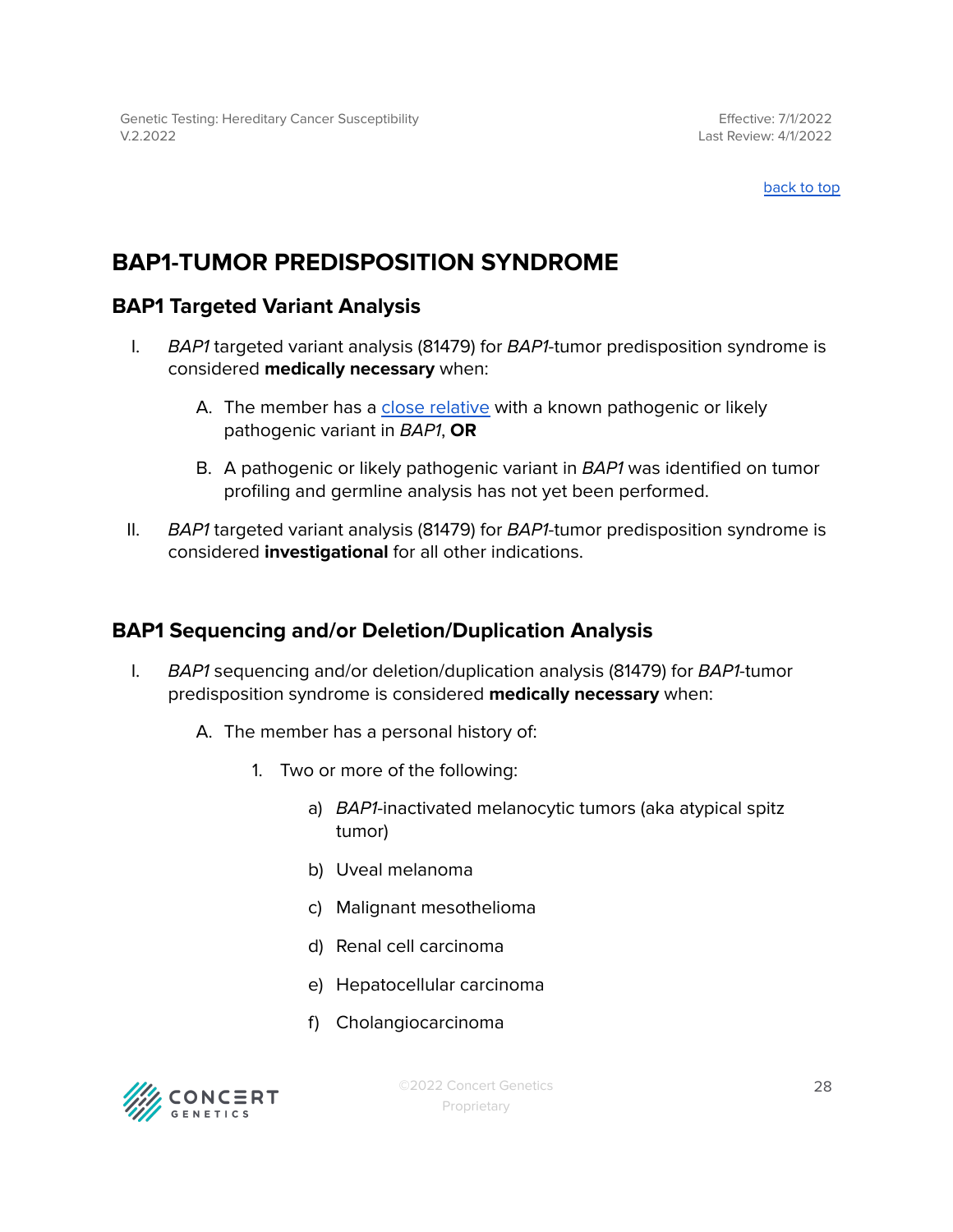Genetic Testing: Hereditary Cancer Susceptibility V.2.2022

Effective: 7/1/2022 Last Review: 4/1/2022

#### g) Meningioma, **OR**

- 2. One or more of the above listed tumors/cancer, **AND**
	- a) A first or [second-degree](#page-47-0) relative with any of the above listed tumors/cancers.
- II. BAP1 sequencing and/or deletion/duplication analysis (81479) for BAP1-tumor predisposition syndrome is considered **investigational** for all other indications.

[back](#page-0-0) to top

### <span id="page-28-0"></span>**BIRT-HOGG-DUBE SYNDROME (BHDS)**

### <span id="page-28-1"></span>**FLCN Targeted Variant Analysis**

- I. FLCN targeted variant analysis (81403) for Birt-Hogg-Dube syndrome (BHDS) is considered **medically necessary** when:
	- A. The member has a close [relative](#page-47-0) with a known pathogenic or likely pathogenic variant in FLCN, **OR**
	- B. A pathogenic or likely pathogenic variant in FLCN was identified on tumor profiling and germline analysis has not yet been performed.
- II. FLCN targeted variant analysis (81403) for Birt-Hogg-Dube syndrome (BHDS) is considered **investigational** for all other indications.

### <span id="page-28-2"></span>**FLCN Sequencing and/or Deletion/Duplication Analysis**

- I. FLCN sequencing and/or deletion/duplication analysis (81479) for Birt-Hogg-Dube syndrome (BHDS) is considered **medically necessary** when:
	- A. The member has a personal history of:
		- 1.  $\geq$ 5 fibrofolliculomas/trichodiscomas with at least one confirmed histologically, **OR**
		- 2. Two or more of the following:

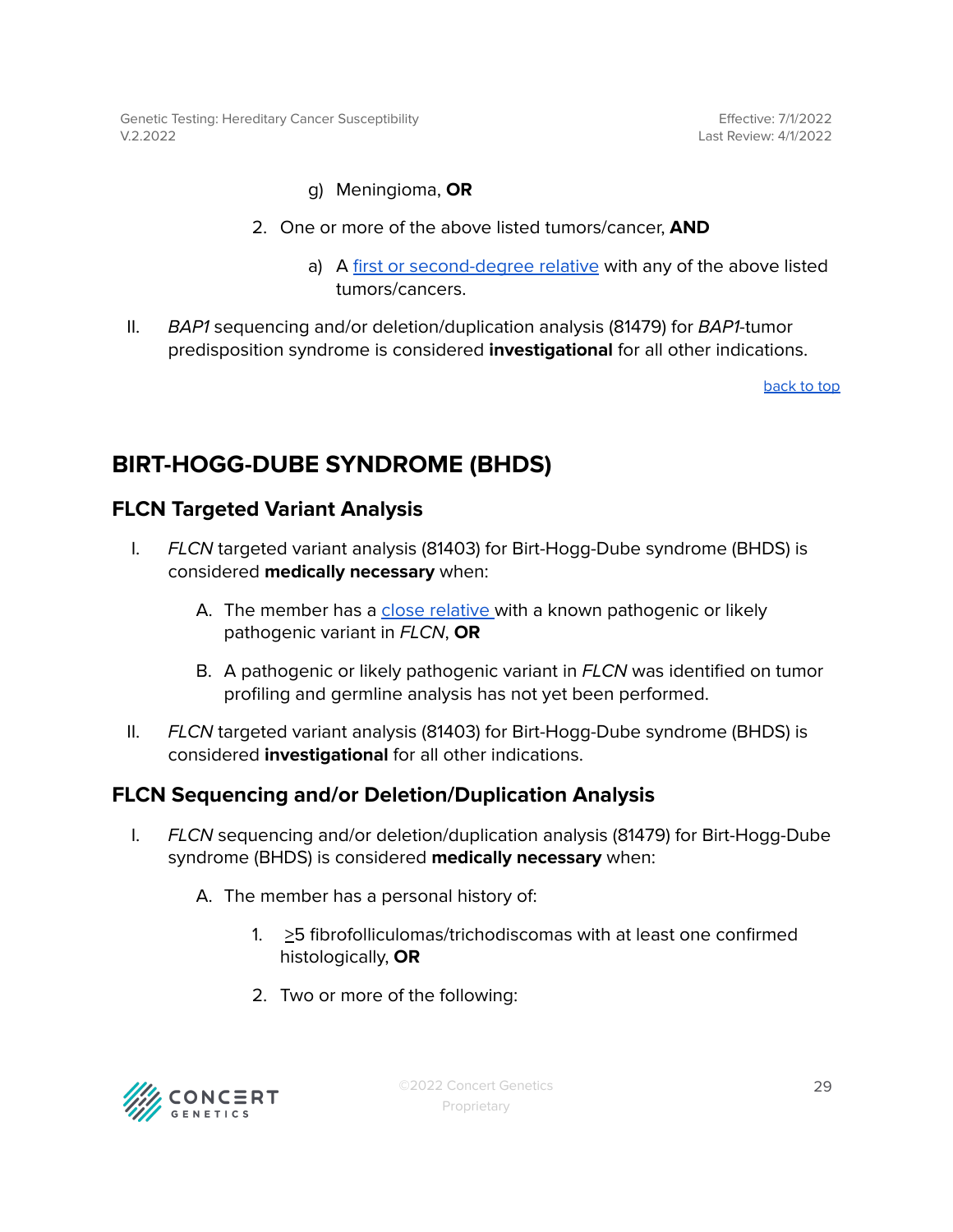Genetic Testing: Hereditary Cancer Susceptibility V.2.2022

Effective: 7/1/2022 Last Review: 4/1/2022

- a) Multiple lung cysts with no apparent cause
- b) Renal cancer before 50 years of age
- c) Multifocal or bilateral renal cancer
- d) Renal cancer of mixed chromophobe and oncocytic histology
- e) A [first-degree](#page-47-0) relative with BHDS
- II. FLCN sequencing and/or deletion/duplication analysis (81479) for Birt-Hogg-Dube syndrome (BHDS) is considered **investigational** for all other indications.

[back](#page-0-0) to top

## <span id="page-29-0"></span>**COWDEN SYNDROME (CS)/PTEN HAMARTOMA TUMOR SYNDROME (PHTS)**

#### <span id="page-29-1"></span>**PTEN Targeted Variant Analysis**

- I. PTEN targeted variant analysis (81322) for Cowden syndrome (CS)/PTEN hamartoma tumor syndrome (PHTS) is considered **medically necessary** when:
	- A. The member has a close [relative](#page-47-0) with a known pathogenic or likely pathogenic variant in PTEN.
- II. PTEN targeted variant analysis analysis (81322) for Cowden syndrome (CS)/PTEN hamartoma tumor syndrome (PHTS) is considered **investigational** for all other indications.

### <span id="page-29-2"></span>**PTEN Sequencing and/or Deletion/Duplication Analysis**

- I. PTEN sequencing and/or deletion/duplication analysis (81321, 81323, 0235U) for Cowden syndrome (CS)/PTEN hamartoma tumor syndrome (PHTS) is considered **medically necessary** when:
	- A. The member has a personal history of any of the following:
		- 1. Bannayan Riley-Ruvalcaba syndrome (BRRS), **OR**



©2022 Concert Genetics Proprietary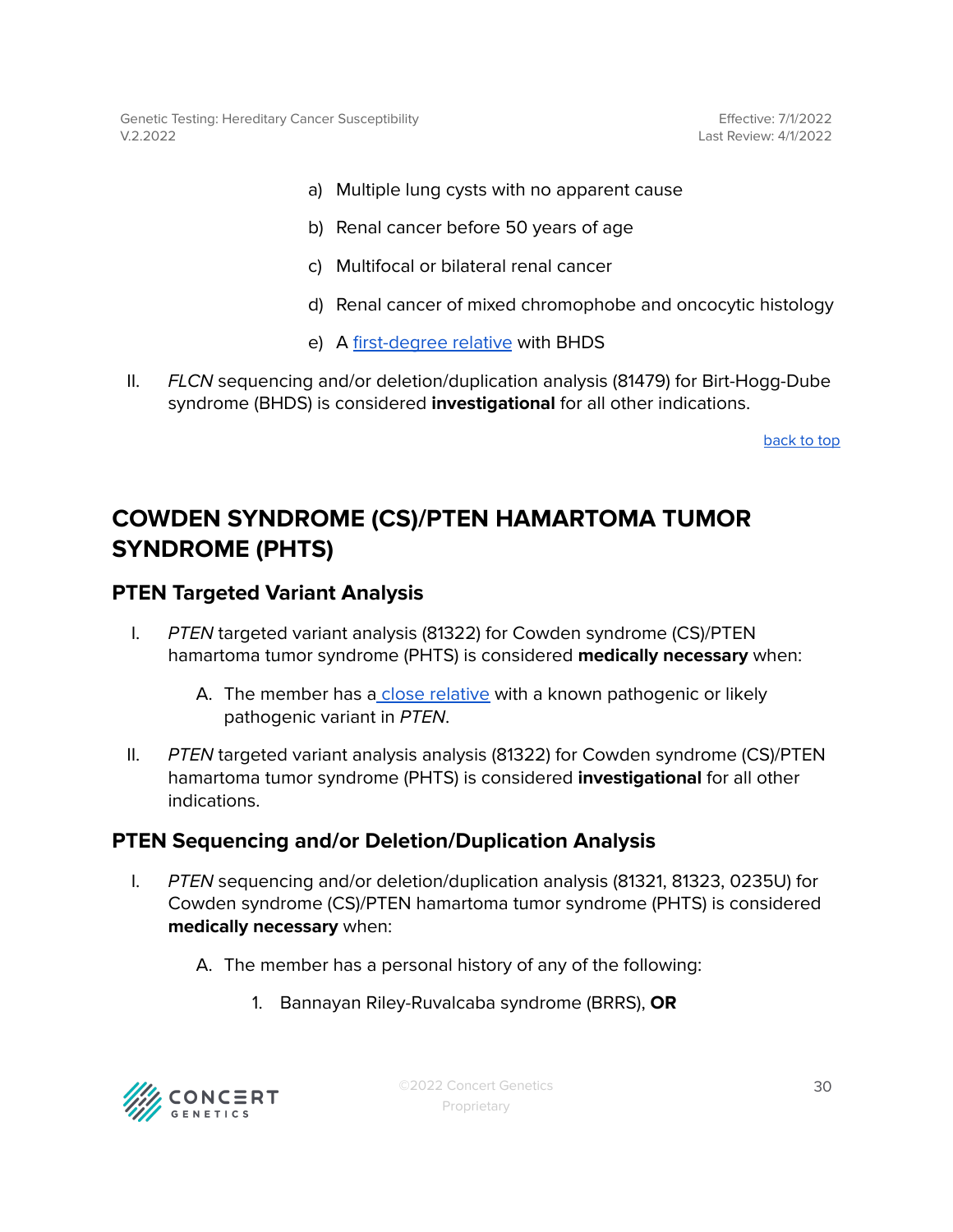- 2. Adult Lhermitte-Duclos disease (LDD) (defined as the presence of a cerebellar dysplastic gangliocytoma), **OR**
- 3. Autism-spectrum disorder and macrocephaly, **OR**
- 4. At least 2 biopsy-proven trichilemmomas, **OR**
- 5. Macrocephaly and at least one other major criteria (see below), **OR**
- 6. Three major criteria (see below) without macrocephaly, **OR**
- 7. One major and at least three minor criteria (see below), **OR**
- 8. Four or more minor criteria (see below), **OR**
- B. The member has a close [relative](#page-47-0) with a clinical diagnosis of CS/PHTS or BRRS for whom testing has not been performed, **AND**

| The member meets one major or two minor criteria (see below).                                                                                                                                                                                                                                                                                    |                                                                                                                                                                                                                                                                                                                                                             |  |  |  |
|--------------------------------------------------------------------------------------------------------------------------------------------------------------------------------------------------------------------------------------------------------------------------------------------------------------------------------------------------|-------------------------------------------------------------------------------------------------------------------------------------------------------------------------------------------------------------------------------------------------------------------------------------------------------------------------------------------------------------|--|--|--|
| Major Criteria:                                                                                                                                                                                                                                                                                                                                  | lMinor Criteria:                                                                                                                                                                                                                                                                                                                                            |  |  |  |
| <b>Breast Cancer</b><br><b>Endometrial Cancer (epithelial)</b><br><b>Thyroid Cancer (follicular)</b><br>Gastrointestinal hamartomas<br>Macrocephaly $(297$ percentile)<br>Macular pigmentation of the glans penis<br>Multiple mucocutaneous lesions:<br>One biopsy-proven trichilemmoma<br>$\circ$<br>Multiple palmoplantar keratoses<br>$\circ$ | Autism Spectrum Disorder<br>Colon Cancer<br>$\bullet$<br>Esophageal glycogenic acanthosis (≥3)<br>$\bullet$<br>Lipomas $(≥3)$<br>$\bullet$<br>Intellectual disability (ie, $IQ \leq 75$ )<br>$\bullet$<br>Thyroid cancer (papillary or follicular)<br>Thyroid structural lesions (eg, adenoma,<br>multinodular goiter)<br>Renal cell carcinoma<br>$\bullet$ |  |  |  |
| Multifocal or extensive oral mucosal                                                                                                                                                                                                                                                                                                             | Single GI hamartoma or ganglioneuroma                                                                                                                                                                                                                                                                                                                       |  |  |  |

II. PTEN sequencing and/or deletion/duplication analysis (81321, 81323, 0235U) for Cowden syndrome (CS)/PTEN hamartoma tumor syndrome (PHTS) is considered **investigational** for all other indications**.**

● Testicular lipomatosis

● Vascular anomalies (including multiple

intracranial developmental venous anomalies)

[back](#page-0-0) to top



papillomatosis

verrucous)

○ Multiple cutaneous facial papules (often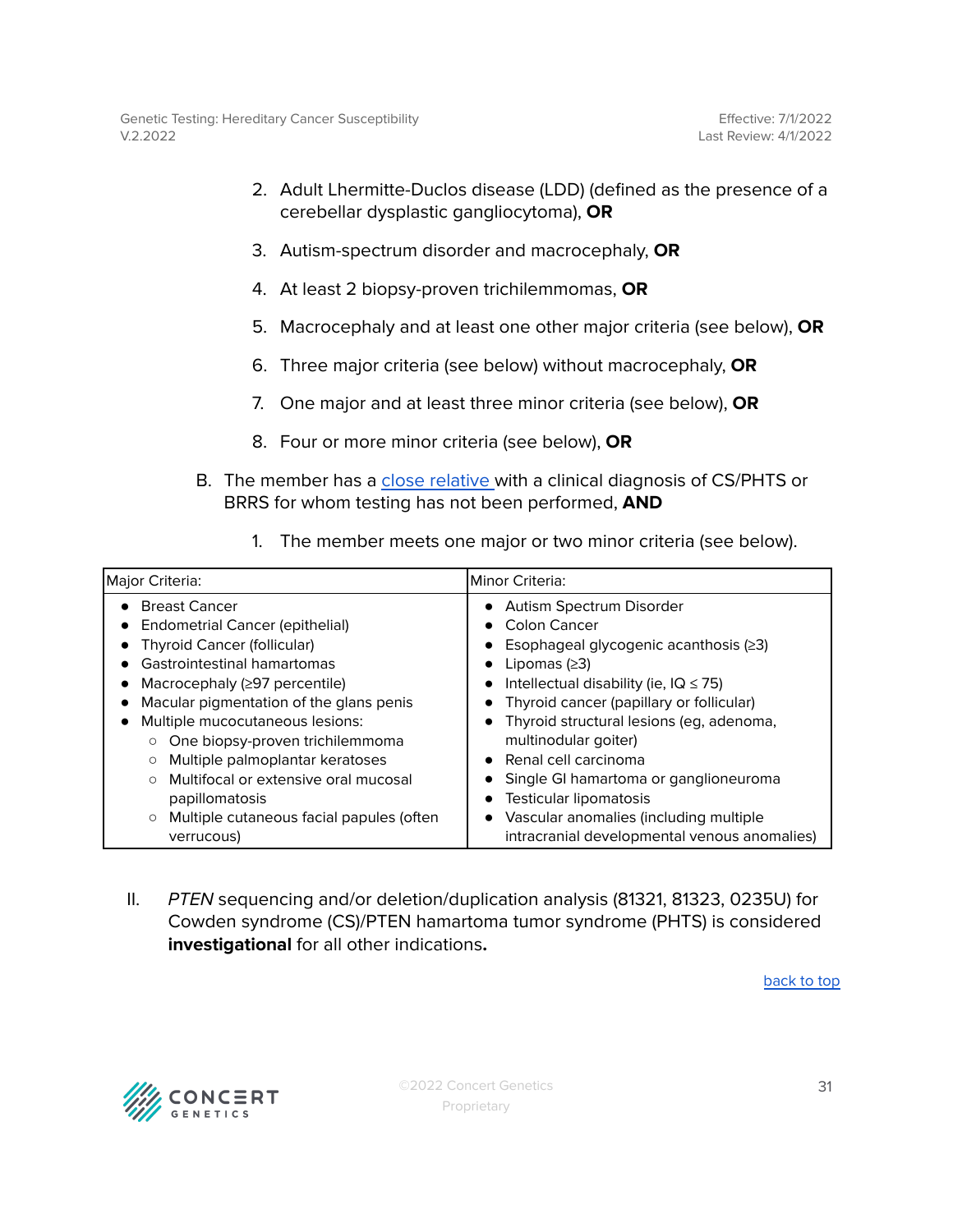# <span id="page-31-0"></span>**FAMILIAL ADENOMATOUS POLYPOSIS (FAP)/ATTENUATED FAP (AFAP)**

### <span id="page-31-1"></span>**APC Targeted Variant Analysis**

- I. APC targeted variant analysis (81202, S3834) for familial adenomatous polyposis (FAP) is considered **medically necessary** when:
	- A. The member has a close [relative](#page-47-0) with a known pathogenic or likely pathogenic variant in APC, **OR**
	- B. An APC pathogenic or likely pathogenic variant was detected by tumor profiling and germline analysis has not yet been performed.
- II. APC targeted variant analysis (81202, S3834) for familial adenomatous polyposis (FAP) is considered **investigational** for all other indications.

### <span id="page-31-2"></span>**APC Sequencing and/or Deletion/Duplication Analysis**

- I. APC sequencing and/or deletion/duplication analysis (81201, 81203, S3833) for familial adenomatous polyposis (FAP) is considered **medically necessary** when:
	- A. The member has a history of any of the following:
		- 1. 10 or more cumulative colorectal adenomas, **OR**
		- 2. Hepatoblastoma, **OR**
		- 3. Congenital hypertrophy of the retinal pigment epithelium (CHRPE), **OR**
		- 4. A desmoid tumor, **OR**
		- 5. Gastric fundus gland polyps, **OR**
	- B. The member has a history of colorectal adenomas, **AND**
		- 1. Duodenal or other small bowel adenomas, **OR**
		- 2. Papillary thyroid carcinoma, **OR**
		- 3. Medulloblastoma, **OR**



©2022 Concert Genetics Proprietary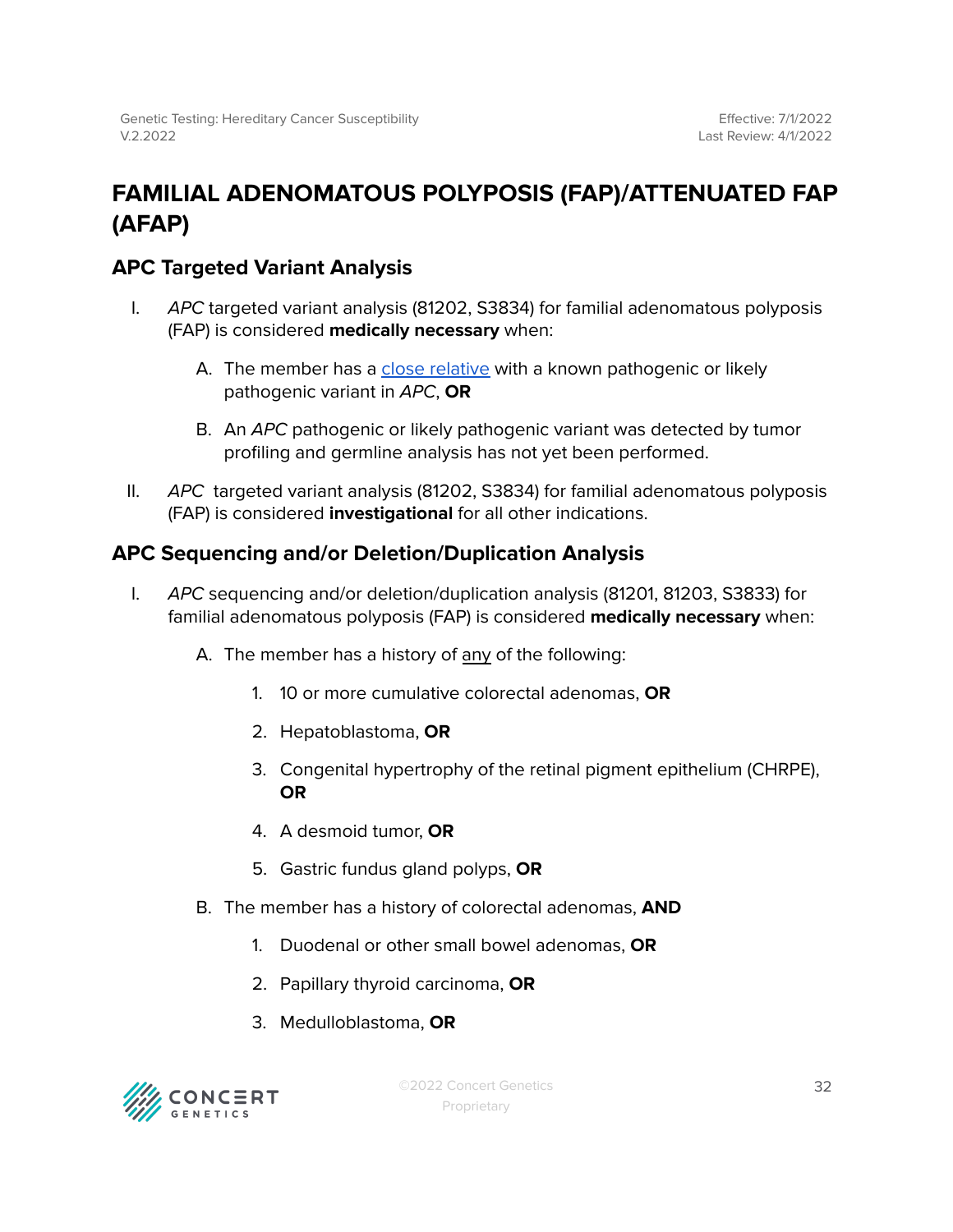- C. The member has a [first-degree](#page-47-0) relative that meets at least one of the above criteria and has not previously undergone APC sequencing and/or deletion duplication analysis.
- II. APC sequencing and/or deletion/duplication analysis (81201, 81203, S3833) for familial adenomatous polyposis (FAP) is considered **investigational** for all other indications.

## <span id="page-32-0"></span>**FAMILIAL ATYPICAL MULTIPLE MOLE MELANOMA (FAMMM) SYNDROME**

### <span id="page-32-1"></span>**CDKN2A Targeted Variant Analysis**

- I. CDKN2A targeted variant analysis (81403) for familial atypical multiple mole melanoma (FAMMM) syndrome, also known as melanoma-pancreatic cancer syndrome, is considered **medically necessary** when:
	- A. The member is 18 years or older, **AND**
	- B. One of the following:
		- 1. The member has a close [relative](#page-47-0) with a known pathogenic or likely pathogenic variant in CDKN2A, **OR**
		- 2. A CDKN2A pathogenic or likely pathogenic variant was detected by tumor profiling and germline analysis has not yet been performed.
- II. CDKN2A targeted variant analysis (81403) for familial cutaneous malignant melanoma is considered **investigational** for all other indications.

### <span id="page-32-2"></span>**CDKN2A Sequencing and/or Deletion/Duplication Analysis**

I. CDKN2A sequencing and/or deletion/duplication analysis (81404, 81479) for familial atypical multiple mole melanoma (FAMMM) syndrome, also known as melanoma-pancreatic cancer syndrome, as a standalone test, is considered **investigational**.

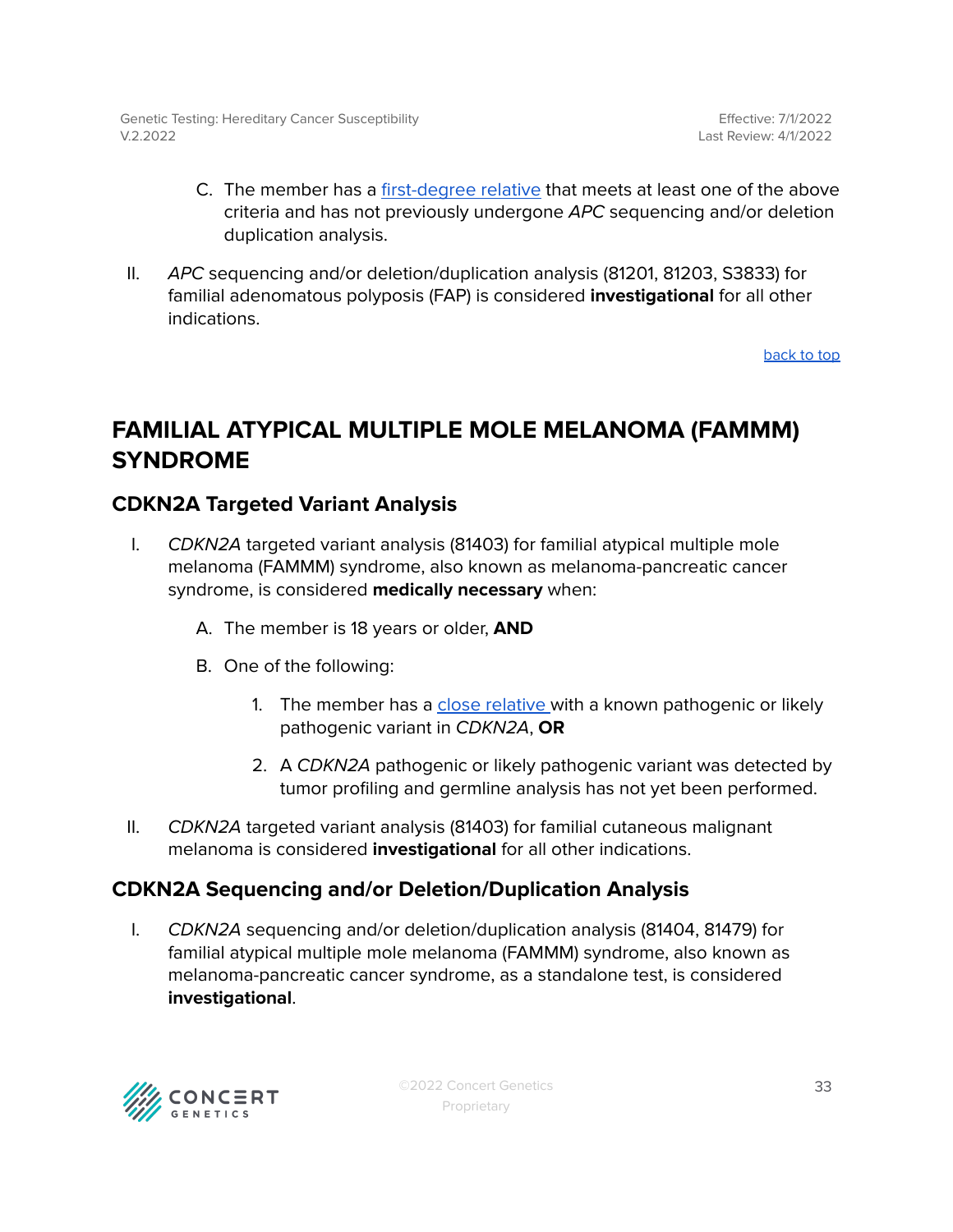### <span id="page-33-0"></span>**HEREDITARY DIFFUSE GASTRIC CANCER (aka, Signet Ring Cell Gastric Cancer):**

### <span id="page-33-1"></span>**CDH1 Targeted Variant Analysis**

- I. CDH1 targeted variant analysis (81403) for Hereditary Diffuse Gastric Cancer (aka, Signet Ring Cell Gastric Cancer) is considered **medically necessary** when:
	- A. The member is 18 years or older, **AND**
	- B. One of the following:
		- 1. The member has a close [relative](#page-47-0) with a known pathogenic or likely pathogenic variant in CDH1, **OR**
		- 2. A CDH1 pathogenic or likely pathogenic variant was detected by tumor profiling and germline analysis has not yet been performed.
- II. CDH1 targeted variant analysis (81403) for Hereditary Diffuse Gastric Cancer (aka, Signet Ring Cell Gastric Cancer) is considered **investigational** for all other indications.

### <span id="page-33-2"></span>**CDH1 Sequencing and/or Deletion/Duplication Analysis**

- I. CDH1 sequencing and/or deletion/duplication analysis for Hereditary Diffuse Gastric Cancer (aka, Signet Ring Cell Gastric Cancer) (81406, 81479) is considered **medically necessary** when:
	- A. The member is 18 years or older, **AND**
	- B. One of the following:
		- 1. The member has diffuse gastric cancer diagnosed before 40 years of age, **OR**
		- 2. The member has a personal history of diffuse gastric cancer and lobular breast cancer, **OR**

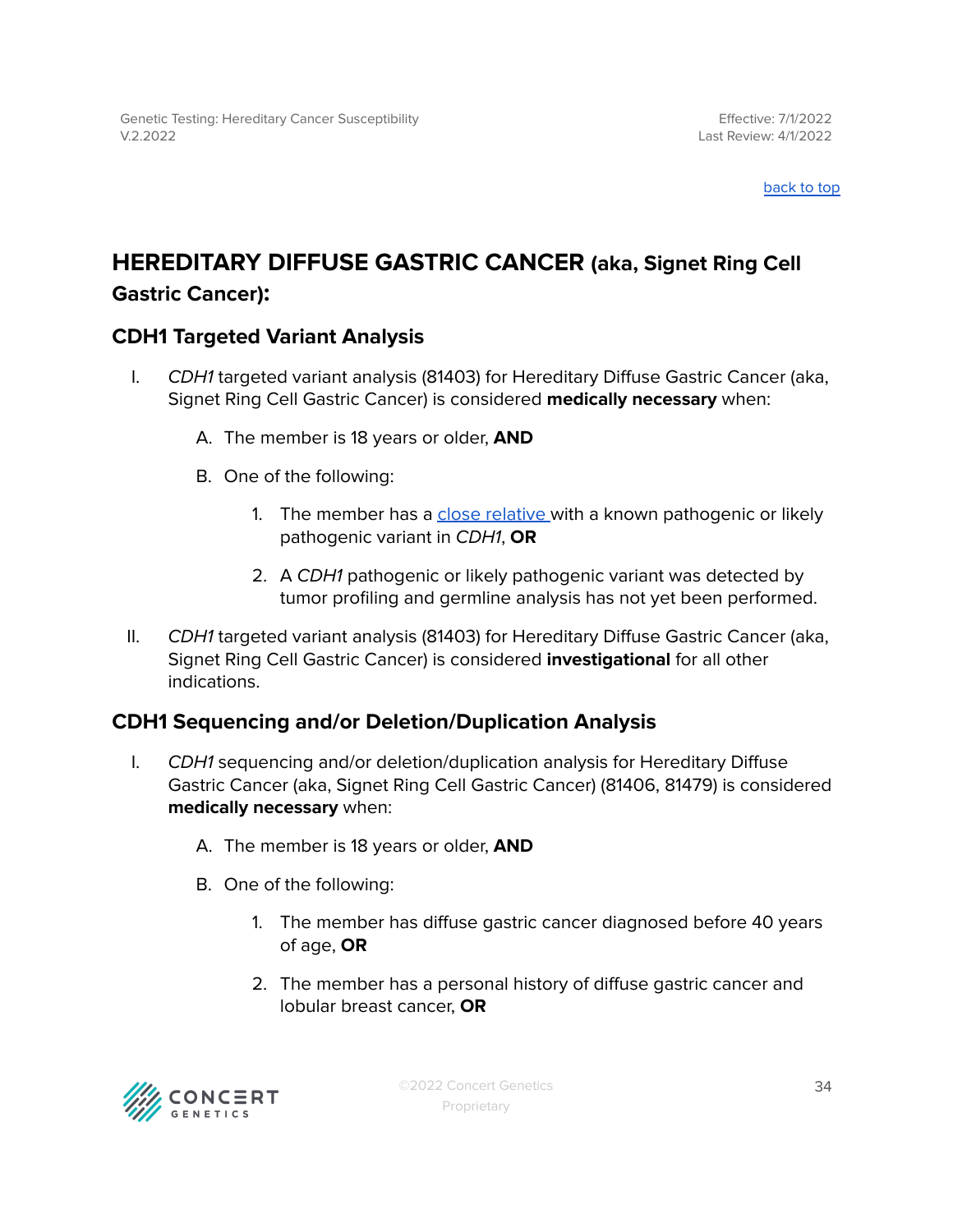Genetic Testing: Hereditary Cancer Susceptibility V.2.2022

- 3. The member has diffuse gastric cancer and one or more [first-](#page-47-0) or [second-degree](#page-47-0) relatives diagnosed with gastric cancer, **OR**
- 4. The member has a close [relative](#page-47-0) with diffuse gastric cancer **AND** a close [relative](#page-47-0) with lobular breast cancer, **OR**
- 5. The member has a [first-degree](#page-47-0) relative that meets at least one of the above criteria and has not previously undergone CDH1 sequencing and/or deletion duplication analysis.
- II. CDH1 sequencing and/or deletion/duplication analysis for Hereditary Diffuse Gastric Cancer (aka, Signet Ring Cell Gastric Cancer) (81406, 81479) is considered **investigational** for all other indications.

[back](#page-0-0) to top

### <span id="page-34-0"></span>**JUVENILE POLYPOSIS SYNDROME (JPS)**

### <span id="page-34-1"></span>**SMAD4 or BMPR1A Targeted Variant Analysis**

- I. SMAD4 and/or BMPR1A targeted variant analysis (81403) for juvenile polyposis syndrome (JPS) is considered **medically necessary** when:
	- A. The member has a close [relative](#page-47-0) with a known pathogenic or likely pathogenic variant in SMAD4 and/or BMPR1A, **OR**
	- B. A SMAD4 and/or BMPR1A pathogenic or likely pathogenic variant was detected by tumor profiling and germline analysis has not yet been performed.
- II. SMAD4 and/or BMPR1A targeted variant analysis (81403) for juvenile polyposis syndrome (JPS) is considered **investigational** for all other indications.

### <span id="page-34-2"></span>**SMAD4 and/or BMPR1A Sequencing and/or Deletion/Duplication Analysis**

I. SMAD4 and/or BMPR1A sequencing and/or deletion/duplication analysis (81405, 81406) for juvenile polyposis syndrome (JPS) is considered **medically necessary** when:

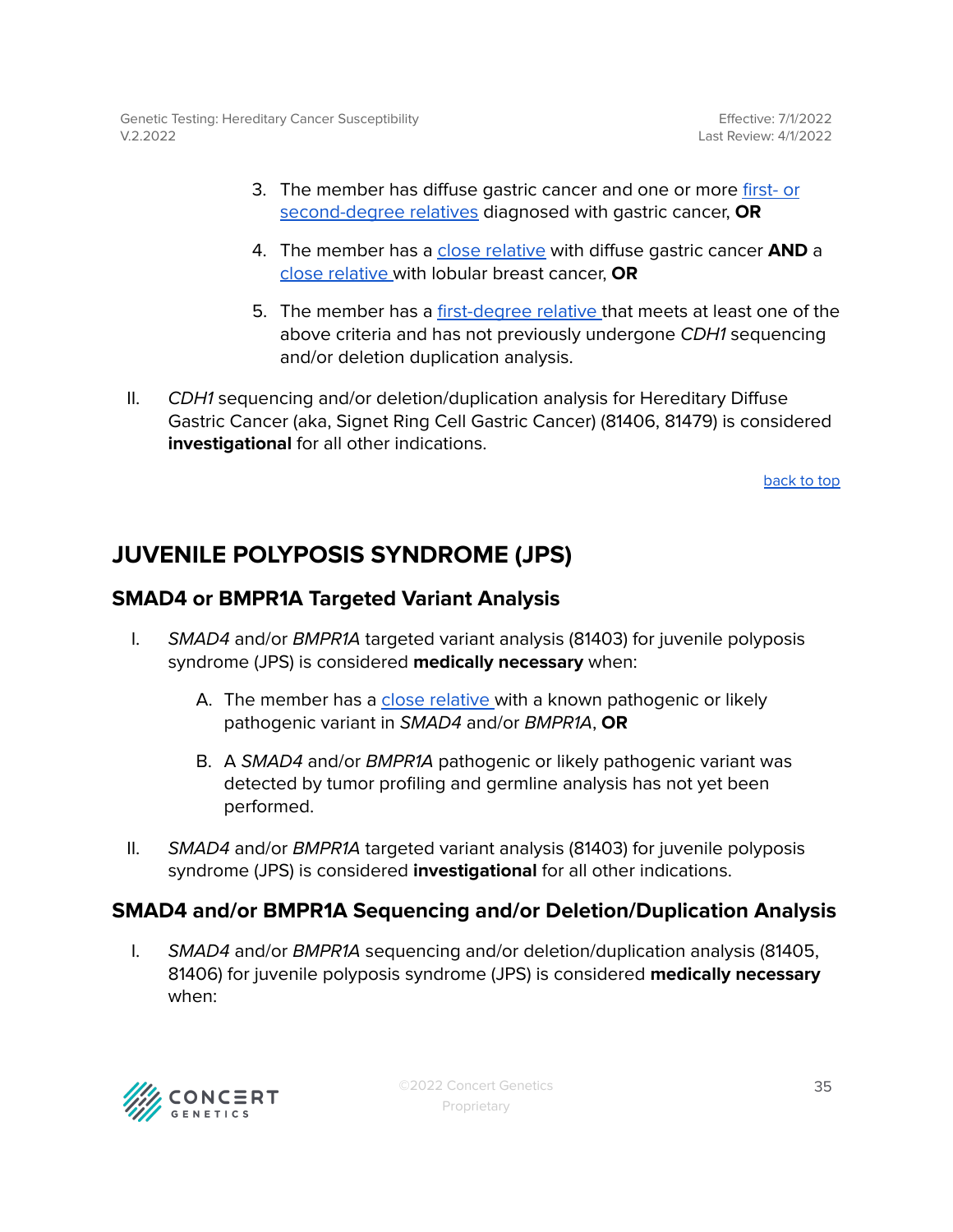- A. The member has 5 or more [juvenile](#page-47-0) polyps in the colon, **OR**
- B. The member has multiple [juvenile](#page-47-0) polyps throughout the gastrointestinal tract, **OR**
- C. The member has a [first-degree](#page-47-0) relative that meets at least one of the above criteria and has not previously undergone SMAD4 and/or BMPR1A sequencing and/or deletion duplication analysis.
- II. SMAD4 and/or BMPR1A sequencing and/or deletion/duplication analysis (81405, 81406) for juvenile polyposis syndrome (JPS) is considered **investigational** for all other indications.

# <span id="page-35-0"></span>**HEREDITARY LEIOMYOMATOSIS AND RENAL CELL CANCER (HLRCC)**

### <span id="page-35-1"></span>**FH Targeted Variant Analysis**

- I. FH targeted variant analysis (81403) for hereditary leiomyomatosis and renal cell cancer (HLRCC) is considered **medically necessary** when:
	- A. The member is 18 years or older, **AND**
	- B. One of the following:
		- 1. The member has a close [relative](#page-47-0) with a known pathogenic or likely pathogenic variant in FH, **OR**
		- 2. A FH pathogenic or likely pathogenic variant was detected by tumor profiling and germline analysis has not yet been performed.
- II. FH targeted variant analysis (81403) for hereditary leiomyomatosis and renal cell cancer (HLRCC) is considered **investigational** for all other indications.

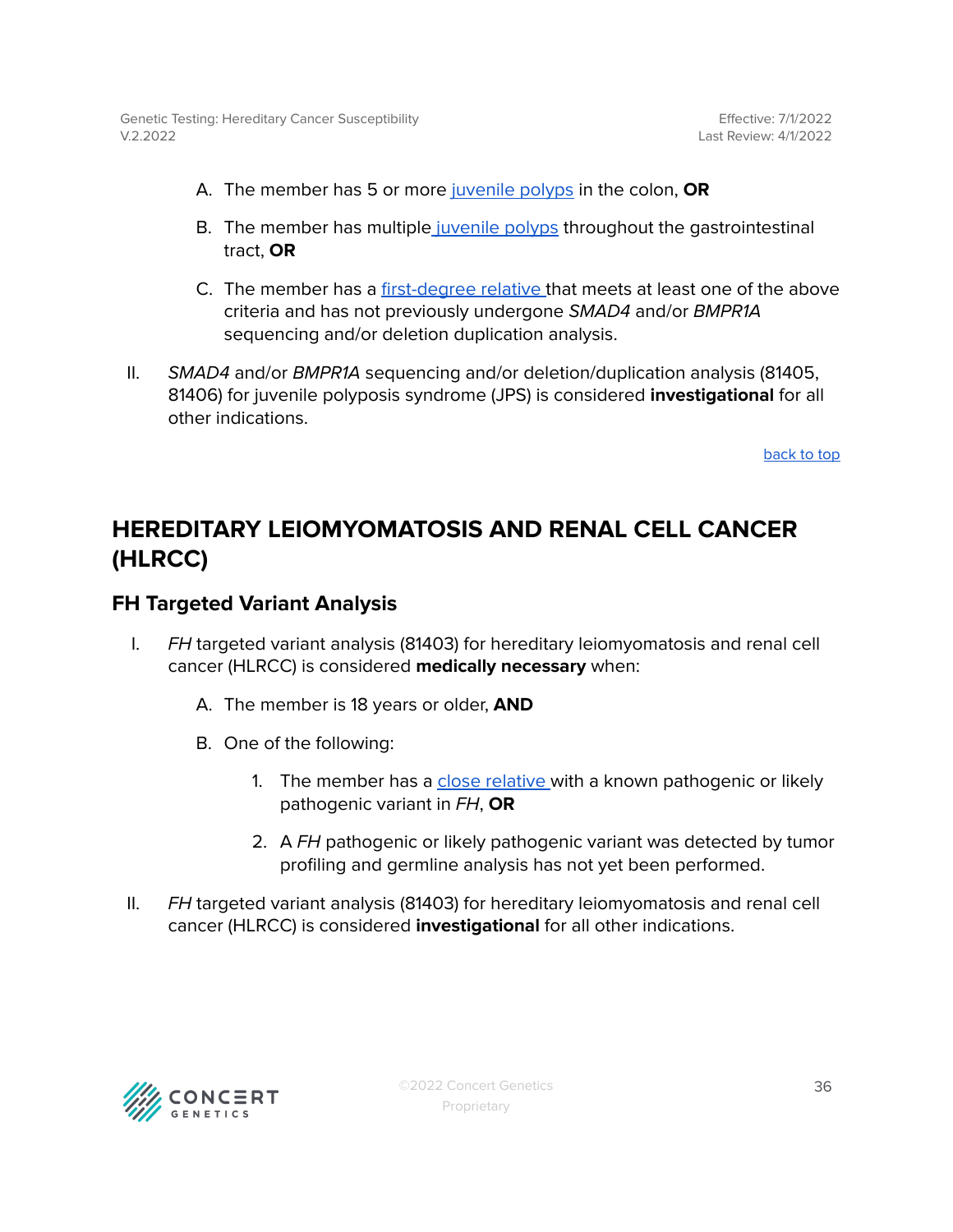### <span id="page-36-0"></span>**FH Sequencing and/or Deletion/Duplication Analysis**

- I. FH sequencing and/or deletion/duplication analysis (81405, 81479) for hereditary leiomyomatosis and renal cell cancer (HLRCC) is considered **medically necessary** when:
	- A. The member is 18 years or older, **AND**
	- B. One of the following:
		- 1. The member has one or more biopsy proven cutaneous leiomyoma(s), **OR**
		- 2. The member has cutaneous leiomyosarcoma, **OR**
		- 3. The member is a female with:
			- a) Multiple or large uterine fibroids, **OR**
			- b) Hysterectomy or myomectomy before 40 years of age due to large or numerous uterine fibroids, **OR**
			- c) A single uterine fibroid with loss of FH staining on IHC analysis, **OR**
			- d) Uterine leiomyosarcoma, **OR**
		- 4. The member has renal cell cancer diagnosed before 45 years of age.
- II. FH sequencing and/or deletion/duplication analysis for hereditary leiomyomatosis and renal cell cancer (HLRCC) is considered **investigational** for all other indications.

[back](#page-0-0) to top

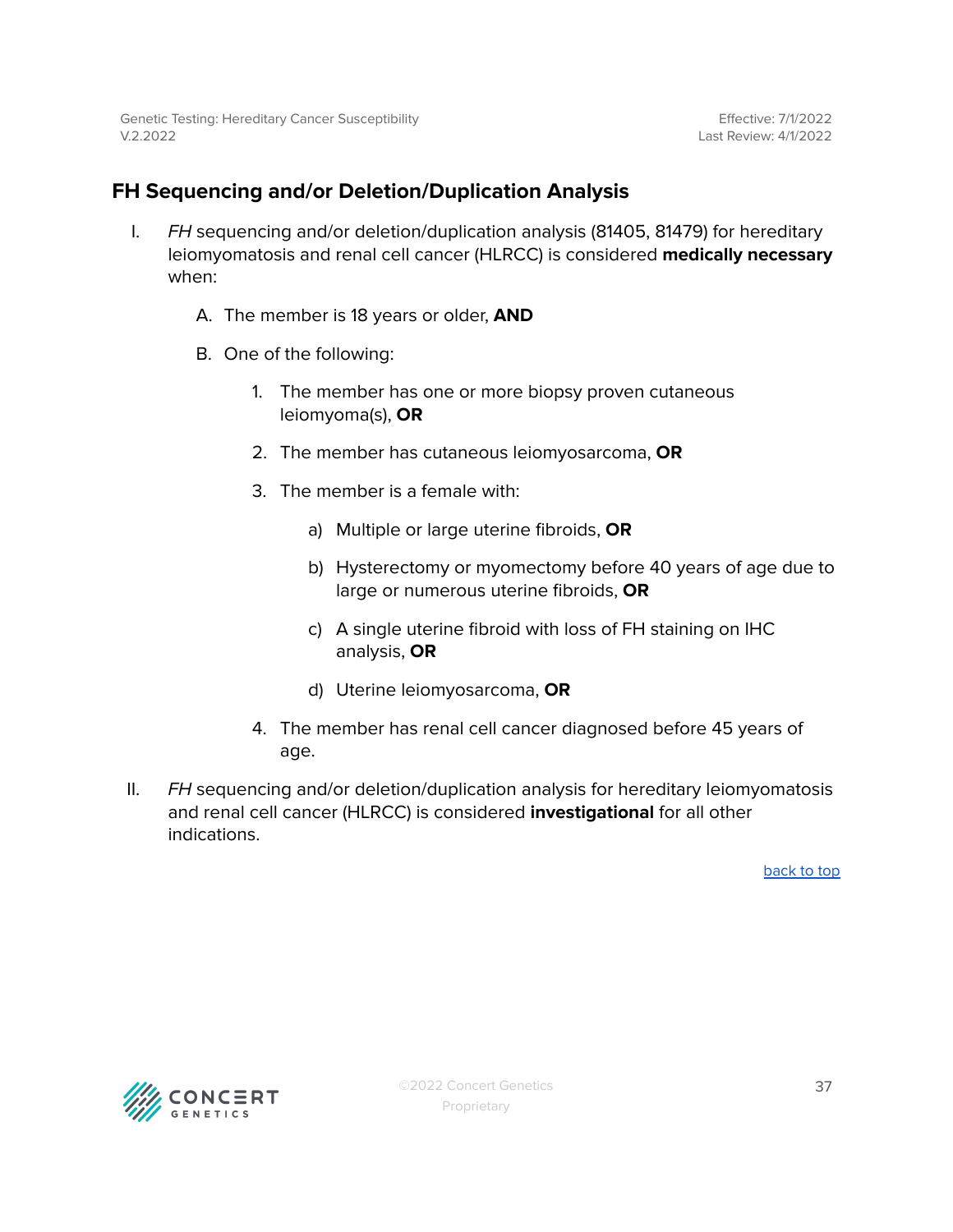# <span id="page-37-0"></span>**LI-FRAUMENI SYNDROME (LFS)**

### <span id="page-37-1"></span>**TP53 Targeted Variant Analysis**

- I. TP53 targeted variant analysis (81404) for Li-Fraumeni syndrome (LFS) is considered **medically necessary** when:
	- A. The member has a close [relative](#page-47-0) with a known pathogenic or likely pathogenic variant in TP53.
- II. TP53 targeted variant analysis (81404) for Li-Fraumeni syndrome (LFS) is considered **investigational** for all other indications.

### <span id="page-37-2"></span>**TP53 Sequencing and/or Deletion/Duplication Analysis**

- I. TP53 sequencing and/or deletion/duplication analysis (81405, 81479) for Li-Fraumeni syndrome (LFS) is considered **medically necessary** when:
	- A. The member was diagnosed with breast cancer before 31 years of age, **OR**
	- B. The member meets all of the following Classic LFS criteria:
		- 1. The member was diagnosed with a sarcoma before 45 years of age, **AND**
		- 2. The member has a [first-degree](#page-47-0) relative diagnosed with any cancer before 45 years of age, **AND**
		- 3. At least one of the following:
			- a) The member has a first- or [second-degree](#page-47-0) relative diagnosed with any cancer before 45 years of age
			- b) The member has a first- or [second-degree](#page-47-0) relative diagnosed with sarcoma at any age, **OR**
	- C. The member meets any of the following Chompret clinical diagnostic criteria:
		- 1. The member has been diagnosed with an adrenocortical carcinoma, choroid plexus carcinoma, or rhabdomyosarcoma of embryonal anaplastic subtype, **OR**

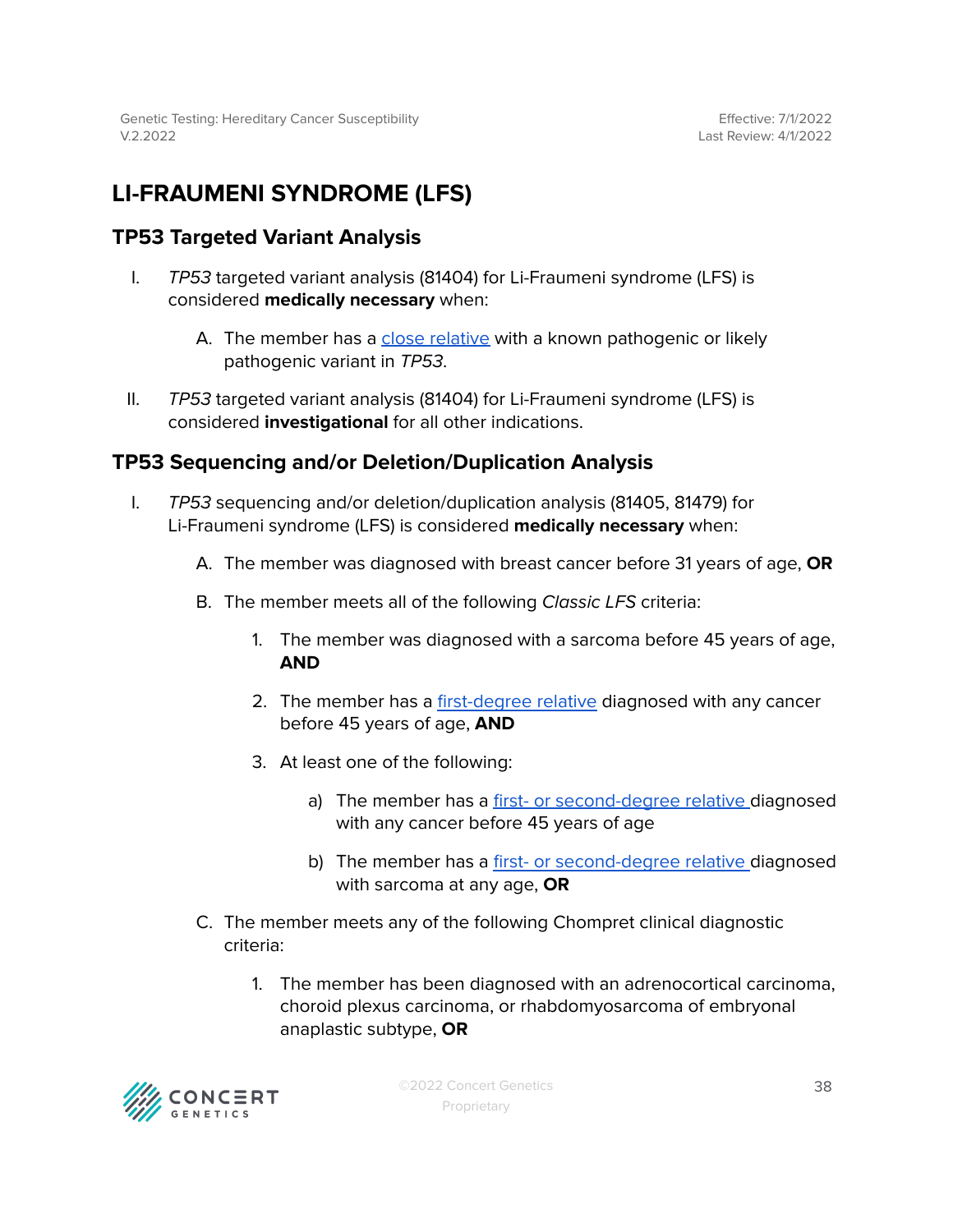Genetic Testing: Hereditary Cancer Susceptibility V.2.2022

- 2. The member has three or more primary tumors, **OR**
- 3. The member has a diagnosis of at least two of the following:
	- a) Soft tissue sarcoma
	- b) Osteosarcoma
	- c) Central nervous system tumor
	- d) Breast cancer, **OR**
- 4. The member has a diagnosis of soft tissue sarcoma, osteosarcoma, CNS tumor, breast cancer diagnosed before 46 years of age, **AND**
	- a) A first- or [second-degree](#page-47-0) relative diagnosed with soft tissue sarcoma, osteosarcoma, CNS tumor, breast cancer, adrenocortical carcinoma before 56 years of age.
- II. TP53 sequencing and/or deletion/duplication analysis (81405, 81479) for Li-Fraumeni syndrome (LFS) is considered **investigational** for all other indications**.**

[back](#page-0-0) to top

### <span id="page-38-0"></span>**MULTIPLE ENDOCRINE NEOPLASIA TYPE 1 (MEN1)**

### <span id="page-38-1"></span>**MEN1 Targeted Variant Analysis**

- I. MEN1 targeted variant analysis (81403) for multiple endocrine neoplasia type 1 (MEN1) is considered **medically necessary** when:
	- A. The member has a close [relative](#page-47-0) with a known pathogenic or likely pathogenic variant in MEN1, **OR**
	- B. An MEN1 pathogenic or likely pathogenic variant was detected by tumor profiling and germline analysis has not yet been performed.
- II. MEN1 targeted variant analysis (81403) for multiple endocrine neoplasia type 1 (MEN1) is considered **investigational** for all other indications.

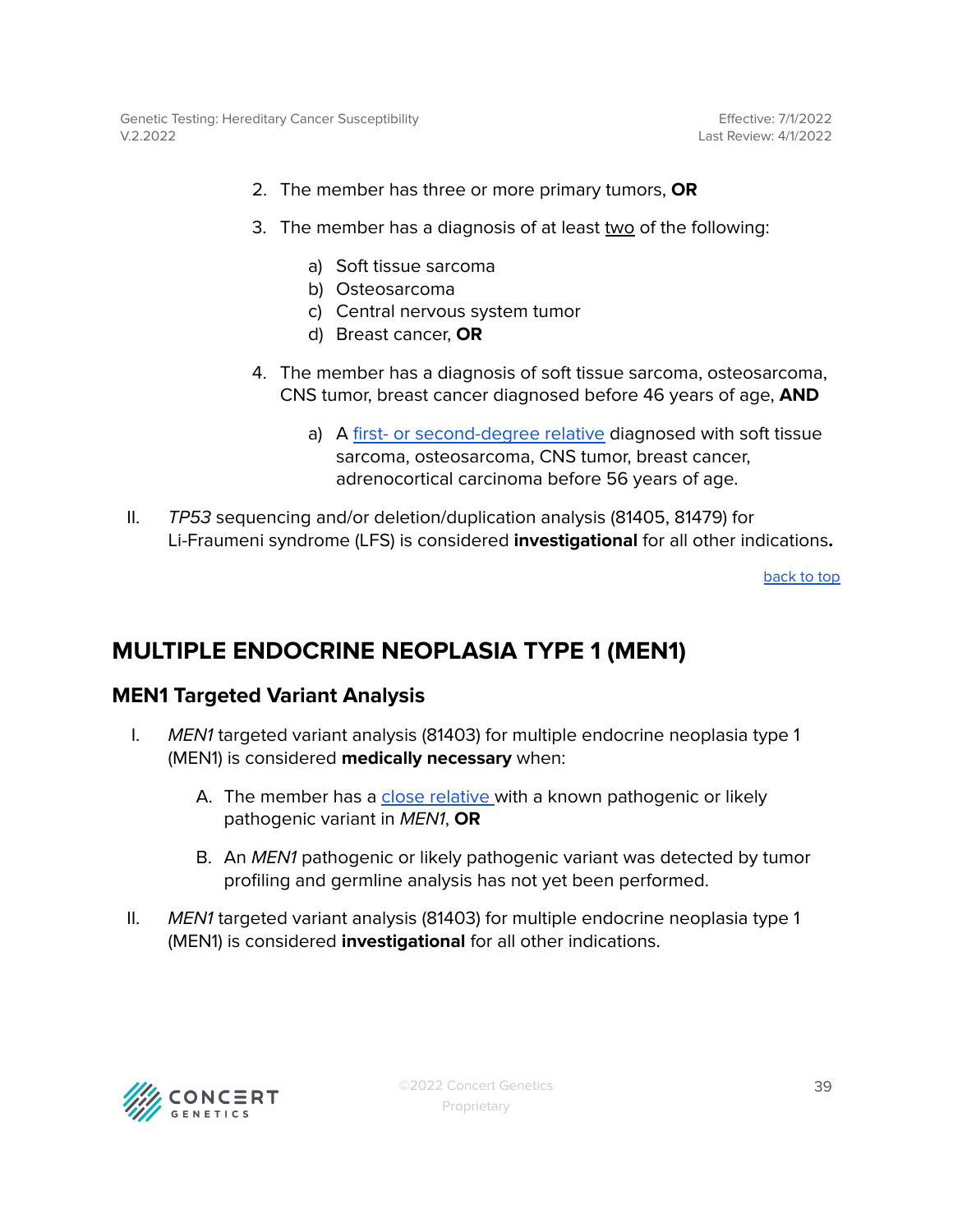### <span id="page-39-0"></span>**MEN1 Sequencing and/or Deletion/Duplication Analysis**

- I. MEN1 sequencing and/or deletion/duplication analysis (81404, 81405) for multiple endocrine neoplasia type 1 (MEN1) is considered **medically necessary** when:
	- A. The member has a personal history of at least two of the following:
		- 1. Pancreatic neuroendocrine tumor (islet cell tumor)
		- 2. Multi-gland parathyroid hyperplasia
		- 3. Pituitary adenoma
- II. MEN1 sequencing and/or deletion/duplication analysis (81404, 81405) for multiple endocrine neoplasia type 1 (MEN1) is considered **investigational** for all other indications**.**

[back](#page-0-0) to top

### <span id="page-39-1"></span>**MULTIPLE ENDOCRINE NEOPLASIA TYPE 2 (MEN2)**

### <span id="page-39-2"></span>**RET Targeted Variant Analysis**

- I. RET targeted variant analysis (81404, 81405) for multiple endocrine neoplasia type 2 (MEN2) is considered **medically necessary** when:
	- A. The member has a close [relative](#page-47-0) with a known pathogenic or likely pathogenic variant in RET, **OR**
	- B. A RET pathogenic or likely pathogenic variant was detected by tumor profiling and germline analysis has not yet been performed.
- II.  $RET$  targeted variant analysis (81404, 81405) for multiple endocrine neoplasia type 2 (MEN2) is considered **investigational** for all other indications.

### <span id="page-39-3"></span>**RET Sequencing and/or Deletion/Duplication Analysis**

I. RET sequencing and/or deletion/duplication analysis (81406, 81479, S3840) for multiple endocrine neoplasia type 2 (MEN2) is considered **medically necessary** when:

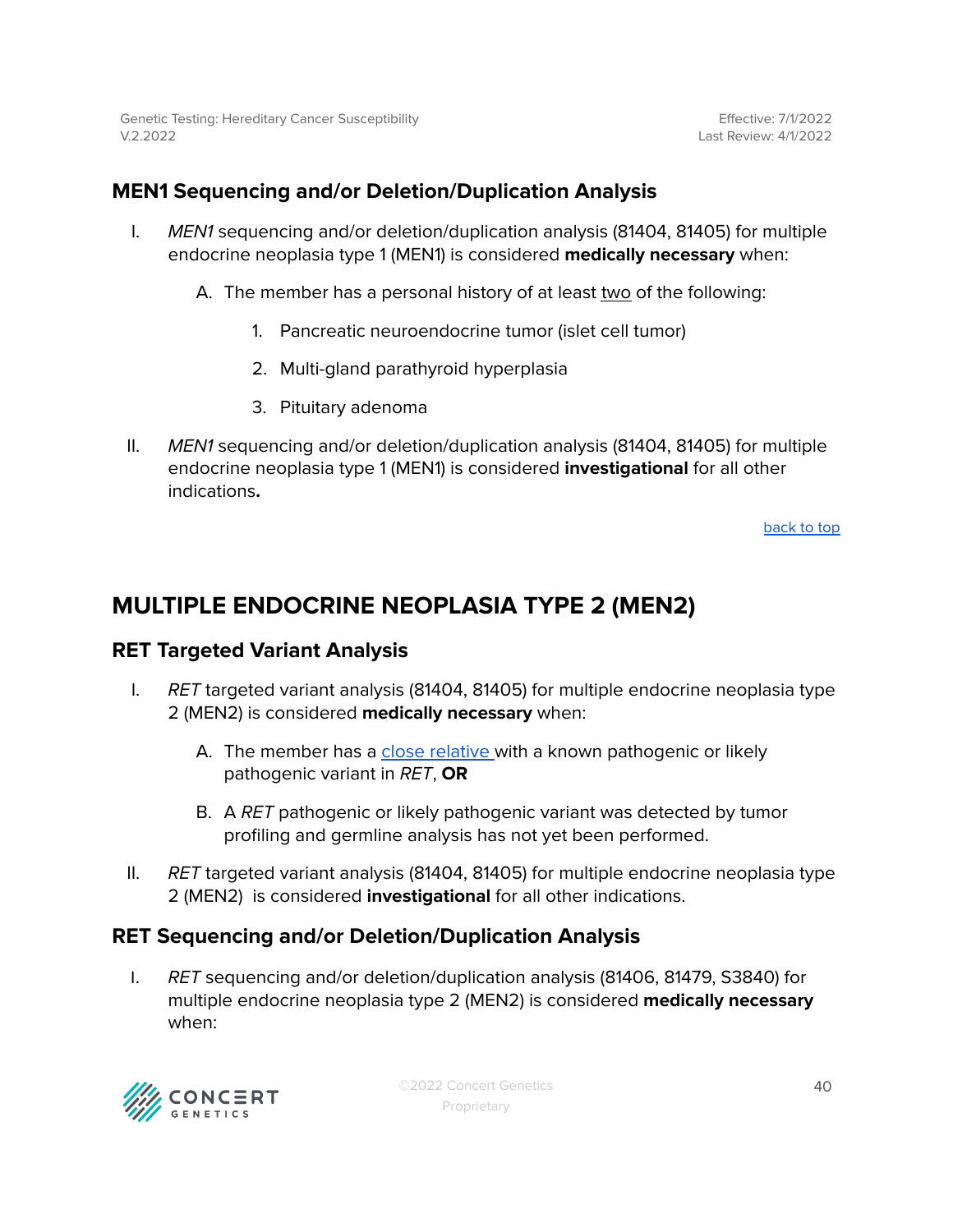- A. The member has a diagnosis of medullary thyroid cancer, **OR**
- B. The member has a diagnosis of primary C-cell hyperplasia, **OR**
- C. The member has a personal history of an adrenal pheochromocytoma and parathyroid hyperplasia, **OR**
- D. The member has a [first-degree](#page-47-0) relative that meets at least one of the above criteria and has not previously undergone RET sequencing and/or deletion duplication analysis.
- II. RET sequencing and/or deletion/duplication analysis (81406, 81479, S3840) for multiple endocrine neoplasia type 2 (MEN2) is considered **investigational** for all other indications.

## <span id="page-40-0"></span>**MUTYH-ASSOCIATED POLYPOSIS (MAP)**

### <span id="page-40-1"></span>**MUTYH Targeted Variant Analysis**

- I. MUTYH targeted variant analysis (81401) for MYH-associated polyposis (MAP) is considered **medically necessary** when:
	- A. The member has a close [relative](#page-47-0) with a known pathogenic or likely pathogenic variant in MUTYH, **OR**
	- B. A MUTYH pathogenic or likely pathogenic variant was detected by tumor profiling and germline analysis has not yet been performed.
- II. MUTYH targeted variant analysis (81401) for MYH-associated polyposis (MAP) is considered **investigational** for all other indications.

### <span id="page-40-2"></span>**MUTYH Sequencing and/or Deletion/Duplication Analysis**

- I. MUTYH sequencing and/or deletion/duplication analysis (81406, 81479) for MYH-associated polyposis (MAP) is considered **medically necessary** when:
	- A. The member has 10 or more cumulative colorectal adenomas, **OR**

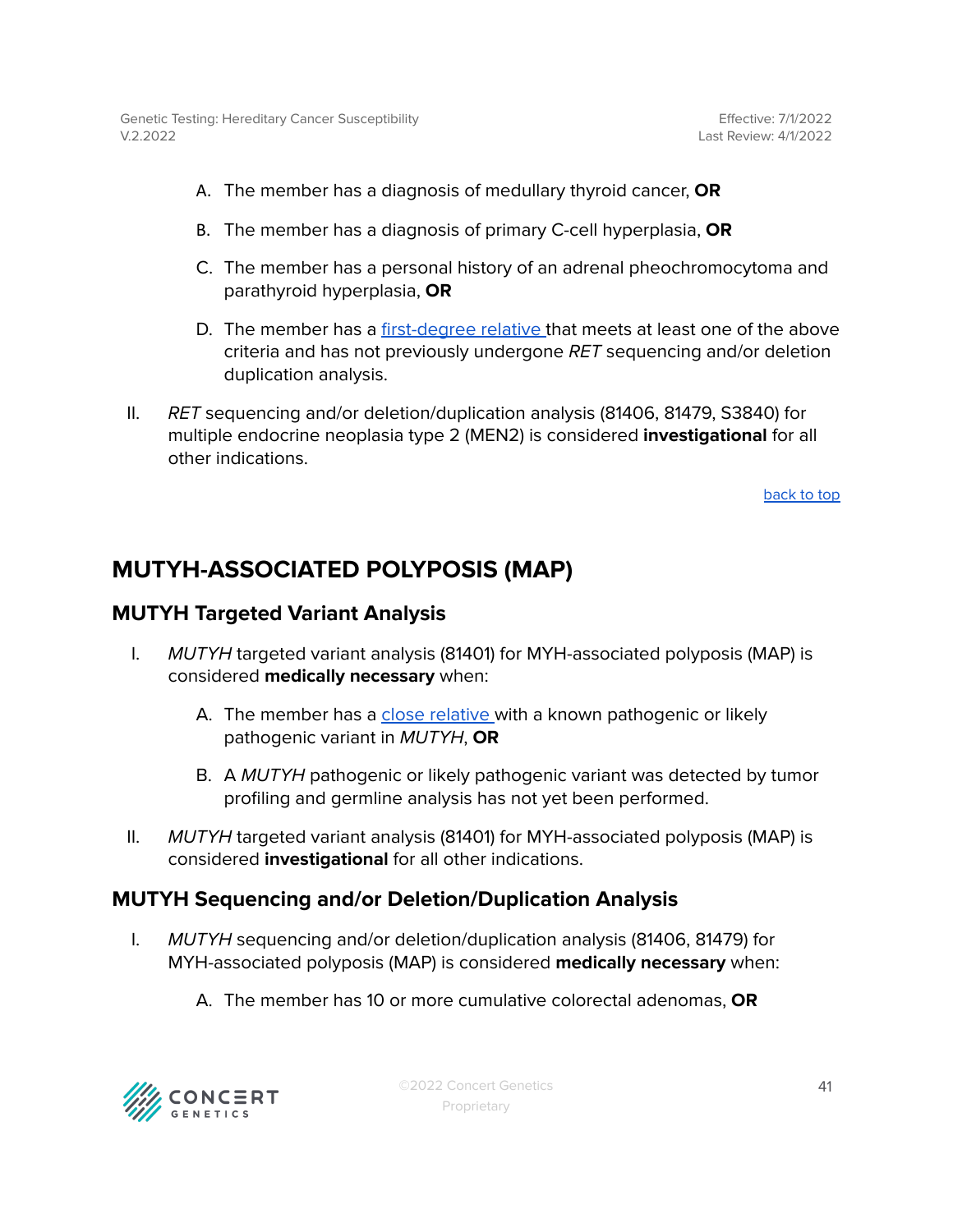- B. The member has a history of colorectal adenomas, **AND**
	- 1. Duodenal adenomas or carcinoma, **OR**
	- 2. 5 or more serrated polyps proximal to the rectum with at least 2 greater than 10mm, **OR**
	- 3. More than 20 serrated polyps of any size, distributed throughout the large bowel with at least 4 proximal to the rectum.
- II. MUTYH sequencing and/or deletion/duplication analysis (81406, 81479) for MYH-associated polyposis (MAP) is considered **investigational** for all other indications.

# <span id="page-41-0"></span>**NEVOID BASAL CELL CARCINOMA SYNDROME (aka Gorlin syndrome)**

### <span id="page-41-1"></span>**PTCH1 or SUFU Targeted Variant Analysis**

- I. PTCH1 or SUFU targeted variant analysis (81403) for nevoid basal cell carcinoma syndrome (NBCC), also known was Gorlin syndrome, is considered **medically necessary** when:
	- A. The member has a close [relative](#page-47-0) with a known pathogenic or likely pathogenic variant in PTCH1 or SUFU, **OR**
	- B. A PTCH1 or SUFU pathogenic or likely pathogenic variant was detected by tumor profiling and germline analysis has not yet been performed.
- II. PTCH1 or SUFU targeted variant analysis (81403) for nevoid basal cell carcinoma syndrome (NBCC), also known as Gorlin syndrome, is considered **investigational** for all other indications.

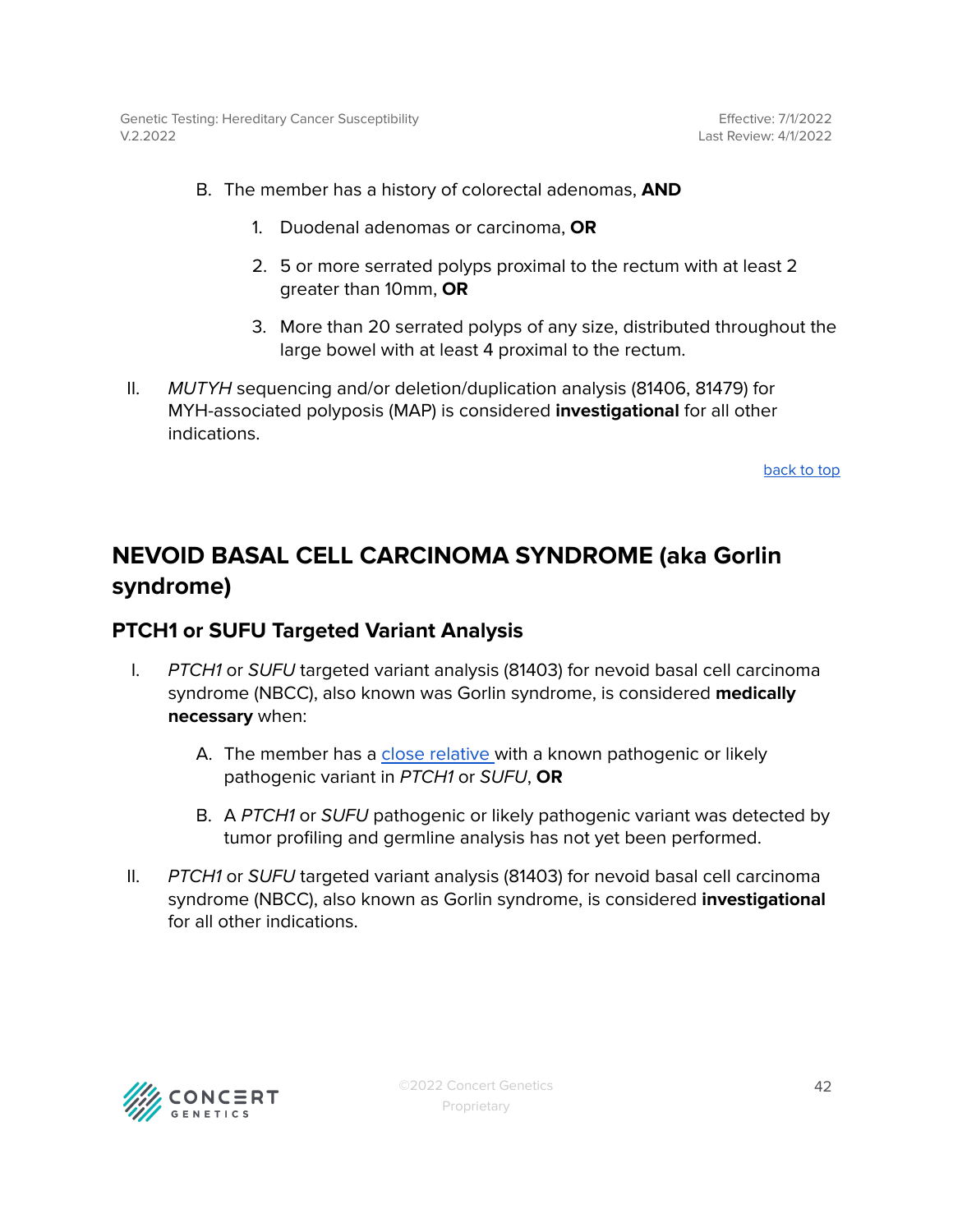### <span id="page-42-0"></span>**PTCH1 and SUFU Sequencing and/or Deletion/Duplication Analysis**

I. PTCH1 and SUFU sequencing and/or deletion duplication analysis (81479) for nevoid basal cell carcinoma syndrome (NBCC), also known as Gorlin syndrome, is considered **medically necessary** when:

A. The member has a personal history of any of the following:

- 1. Two major and one minor criteria (see below), **OR**
- 2. One major and three minor criteria (see below)

| Major criteria:                                                                                                                                                                                                                                   | Minor Criteria:                                                                                                                                                                                                                                                                                                                                                                                                                                                         |  |
|---------------------------------------------------------------------------------------------------------------------------------------------------------------------------------------------------------------------------------------------------|-------------------------------------------------------------------------------------------------------------------------------------------------------------------------------------------------------------------------------------------------------------------------------------------------------------------------------------------------------------------------------------------------------------------------------------------------------------------------|--|
| Lamellar calcification of the falx<br>Jaw keratocyst<br>Palmar/plantar pits<br>Multiple basal cell carcinomas (>5 in<br>$\bullet$<br>lifetime) or a basal cell carcinoma<br>diagnosed before 30 years of age<br>A first degree relative with NBCC | Childhood medulloblastoma<br>Lympho-mesenteric or pleural cysts<br>$\bullet$<br>Macrocephaly (OFC >97th centile)<br>$\bullet$<br>Cleft lip/palate<br>Vertebral/rib anomalies:<br>Bifid/splayed/extra ribs<br>$\circ$<br><b>Bifid vertebrae</b><br>$\bigcirc$<br>Pre- or post-axial polydactyly<br>Ovarian fibromas<br>Cardiac fibromas<br>Ocular anomalies<br>Cataract<br>O<br>Pigmentary changes of the retinal<br>$\circ$<br>epithelium<br>Developmental defects<br>O |  |

II. PTCH1 and SUFU sequencing and/or deletion/duplication analysis (81479) is considered **investigational** for all other indications.

[back](#page-0-0) to top

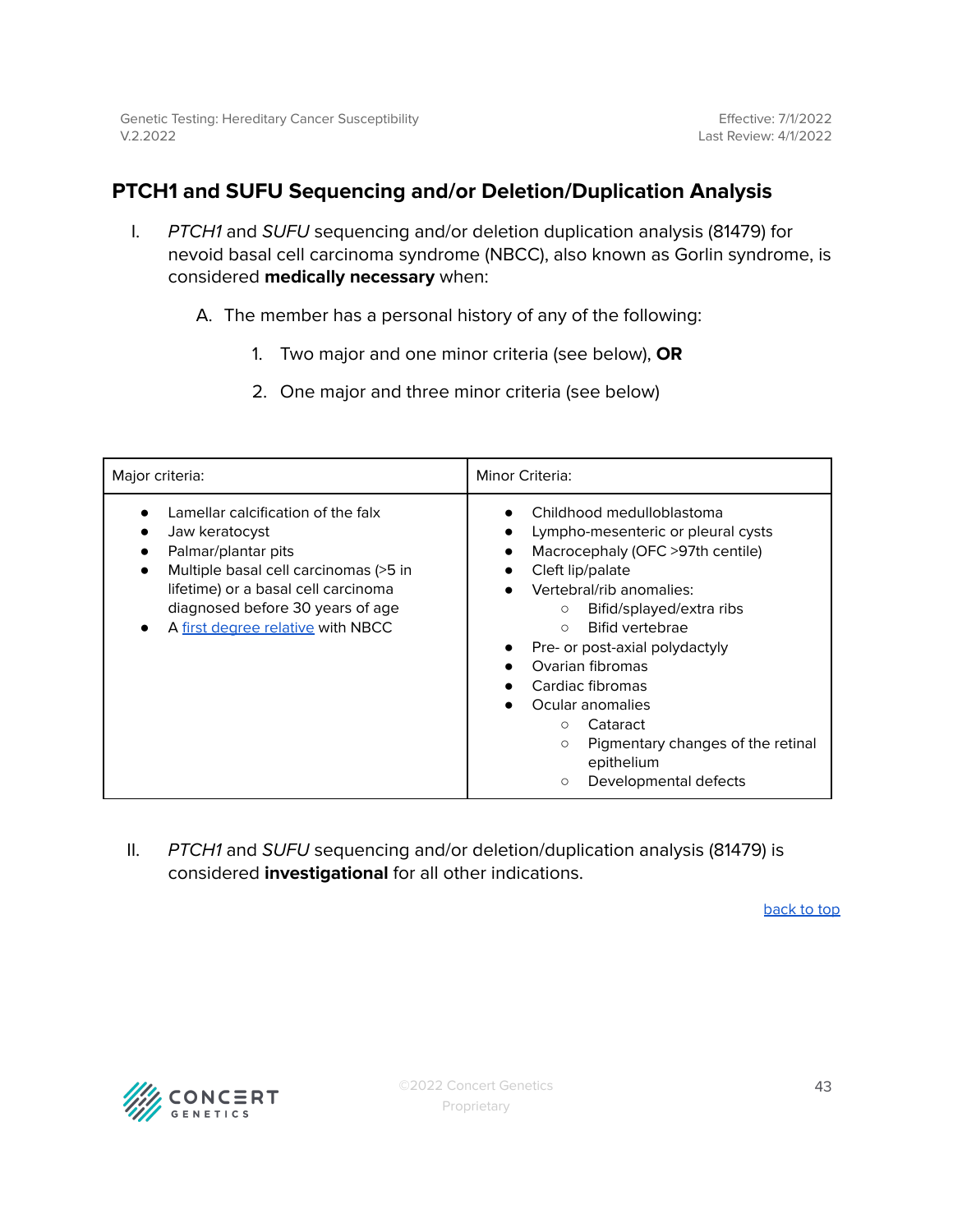# <span id="page-43-0"></span>**HEREDITARY PARAGANGLIOMA/PHEOCHROMOCYTOMA SYNDROME (PGL/PCC)**

### <span id="page-43-1"></span>**MAX, SDHA, SDHAF2, SDHB, SDHC, SDHD, or TMEM127 Targeted Variant Analysis**

- I. MAX, SDHA, SDHAF2, SDHB, SDHC, SDHD, or TMEM127 targeted variant analysis (81403) for hereditary paraganglioma/pheochromocytoma syndrome (PGL/PCC) is considered **medically necessary** when:
	- A. The member has a close [relative](#page-47-0) with a known pathogenic or likely pathogenic variant in MAX, SDHA, SDHAF2, SDHB, SDHC, SDHD, or TMEM127, **OR**
	- B. A MAX, SDHA, SDHAF2, SDHB, SDHC, SDHD, or TMEM127 pathogenic or likely pathogenic variant was detected by tumor profiling and germline analysis has not yet been performed.
- II. MAX, SDHA, SDHAF2, SDHB, SDHC, SDHD, or TMEM127 targeted variant analysis (81403) for hereditary paraganglioma/pheochromocytoma syndrome (PGL/PCC) is considered **investigational** for all other indications.

### <span id="page-43-2"></span>**MAX, SDHA, SDHAF2, SDHB, SDHC, SDHD, and TMEM127 Sequencing and Deletion Duplication Analysis**

- I. MAX, SDHA, SDHAF2, SDHB, SDHC, SDHD, and TMEM127 sequencing and/or deletion/duplication analysis (81404, 81405, 81406, 81479) for hereditary paraganglioma/pheochromocytoma syndrome (PGL/PCC) is considered **medically necessary** when:
	- A. The member has a diagnosis of one or more of the following:
		- 1. Pheochromocytoma, including bilateral adrenal pheochromocytoma
		- 2. Paraganglioma, including paravertebral, carotid body, vagal, and/or jugulotympanic
		- 3. Clear cell renal cell cancer
		- 4. Gastrointestinal stromal tumor (GIST)

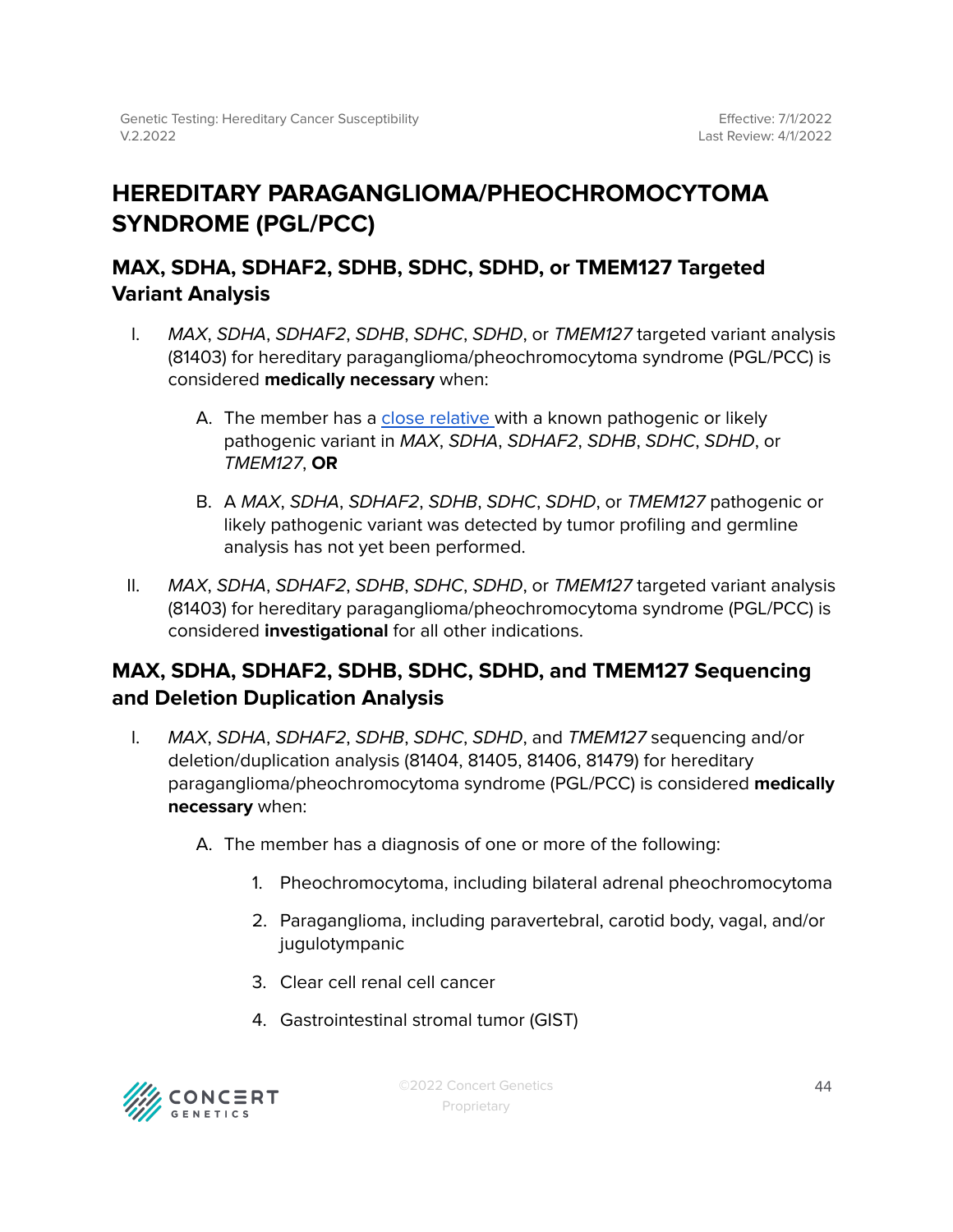Effective: 7/1/2022 Last Review: 4/1/2022

- 5. Pulmonary chondromas**, OR**
- B. The member has a close [relative](#page-47-0) who meets the above criteria.
- II. MAX, SDHA, SDHAF2, SDHB, SDHC, SDHD, and TMEM127 sequencing and/or deletion/duplication (81404, 81405, 81406, 81479) for hereditary paraganglioma/pheochromocytoma syndrome (PGL/PCC) is considered **investigational** for all other indications.

[back](#page-0-0) to top

### <span id="page-44-0"></span>**PEUTZ-JEGHERS SYNDROME (PJS)**

#### <span id="page-44-1"></span>**STK11 Targeted Variant Analysis**

- I. STK11 targeted variant analysis (81403) for Peutz-Jeghers syndrome is considered **medically necessary** when:
	- A. The member has a close [relative](#page-47-0) with a known pathogenic or likely pathogenic variant in STK11.
- II. STK11 targeted variant analysis (81403) for Peutz-Jeghers syndrome is considered **investigational** for all other indications.

### <span id="page-44-2"></span>**STK11 Sequencing and/or Deletion/Duplication Analysis**

- I. STK11 sequencing and/or deletion/duplication analysis (81404, 81405) for Peutz-Jeghers syndrome is considered **medically necessary** when:
	- A. The member has a clinical diagnosis of Peutz-Jeghers syndrome based on the presence of any two of the following:
		- 1. Two or more histologically confirmed Peutz-Jeghers-type hamartomatous polyps of the GI tract
		- 2. Mucocutaneous pigmentation of the mouth, lips, nose, eyes, genitalia, or fingers
		- 3. Close [relative](#page-47-0) with a clinical diagnosis of PJS.

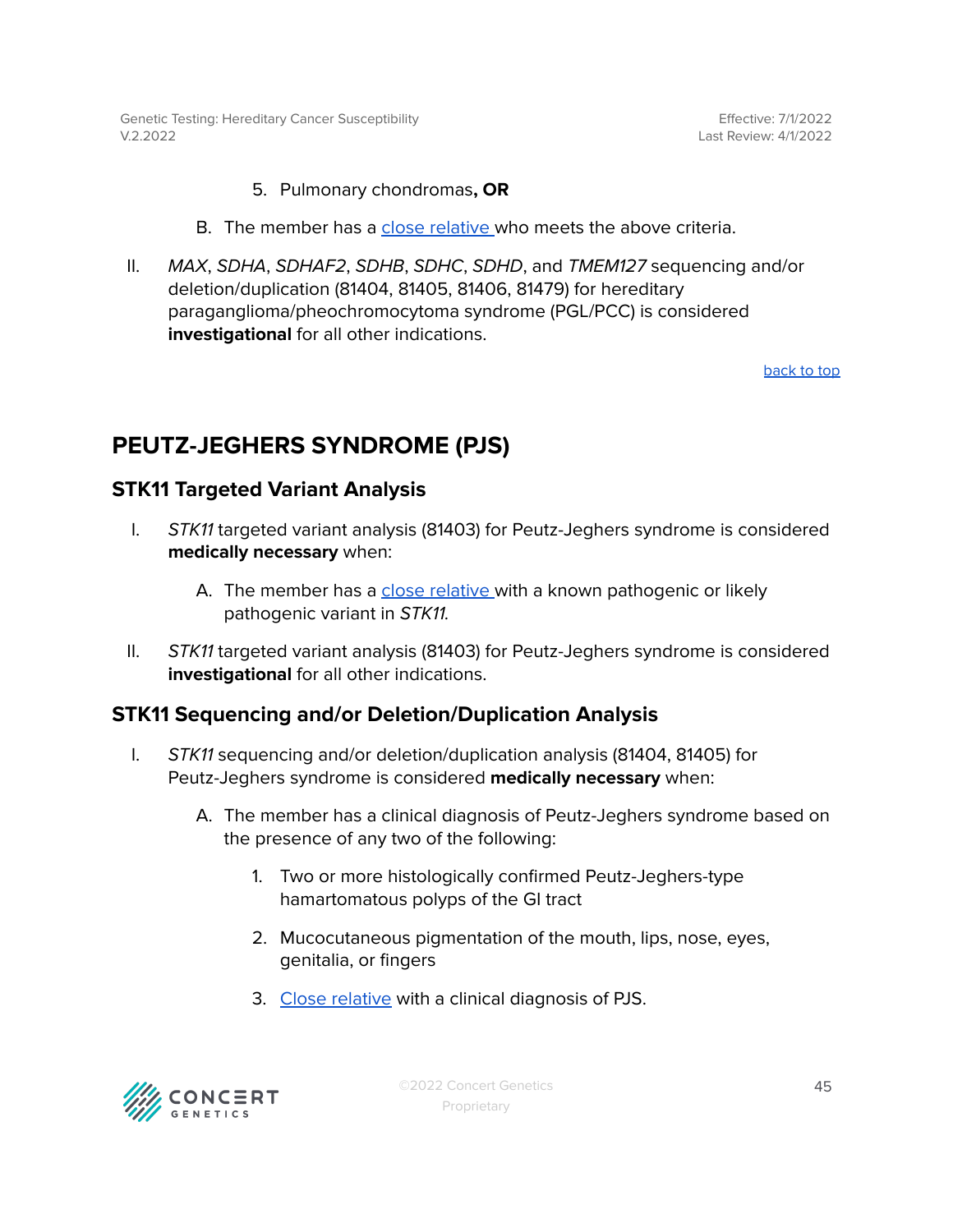II. STK11 sequencing and/or deletion/duplication analysis (81404, 81405) for Peutz-Jeghers syndrome is considered **investigational** for all other indications.

[back](#page-0-0) to top

## <span id="page-45-0"></span>**RETINOBLASTOMA**

### <span id="page-45-1"></span>**RB1 Targeted Variant Analysis**

- I. RB1 targeted variant analysis (81403, S3841) for retinoblastoma is considered **medically necessary** when:
	- A. The member has a close [relative](#page-47-0) with a known pathogenic or likely pathogenic variant in RB1, **OR**
	- B. An RB1 pathogenic or likely pathogenic variant was detected by tumor profiling and germline analysis has not yet been performed.
- II. RB1 targeted variant analysis (81403, S3841) for retinoblastoma is considered **investigational** for all other indications.

### <span id="page-45-2"></span>**RB1 Sequencing and/or Deletion/Duplication Analysis**

- I. RB1 sequencing and/or deletion/duplication analysis (81403, S3841) for retinoblastoma is considered **medically necessary** when:
	- A. The member has a diagnosis of retinoblastoma in one or both eyes, **OR**
	- B. The member has a close [relative](#page-47-0) diagnosed with retinoblastoma in one or both eyes and has not previously undergone RB1 sequencing and/or deletion duplication analysis.
- II. RB1 sequencing and/or deletion/duplication analysis (81403, S3841) for retinoblastoma is considered **investigational** for all other indications.

[back](#page-0-0) to top

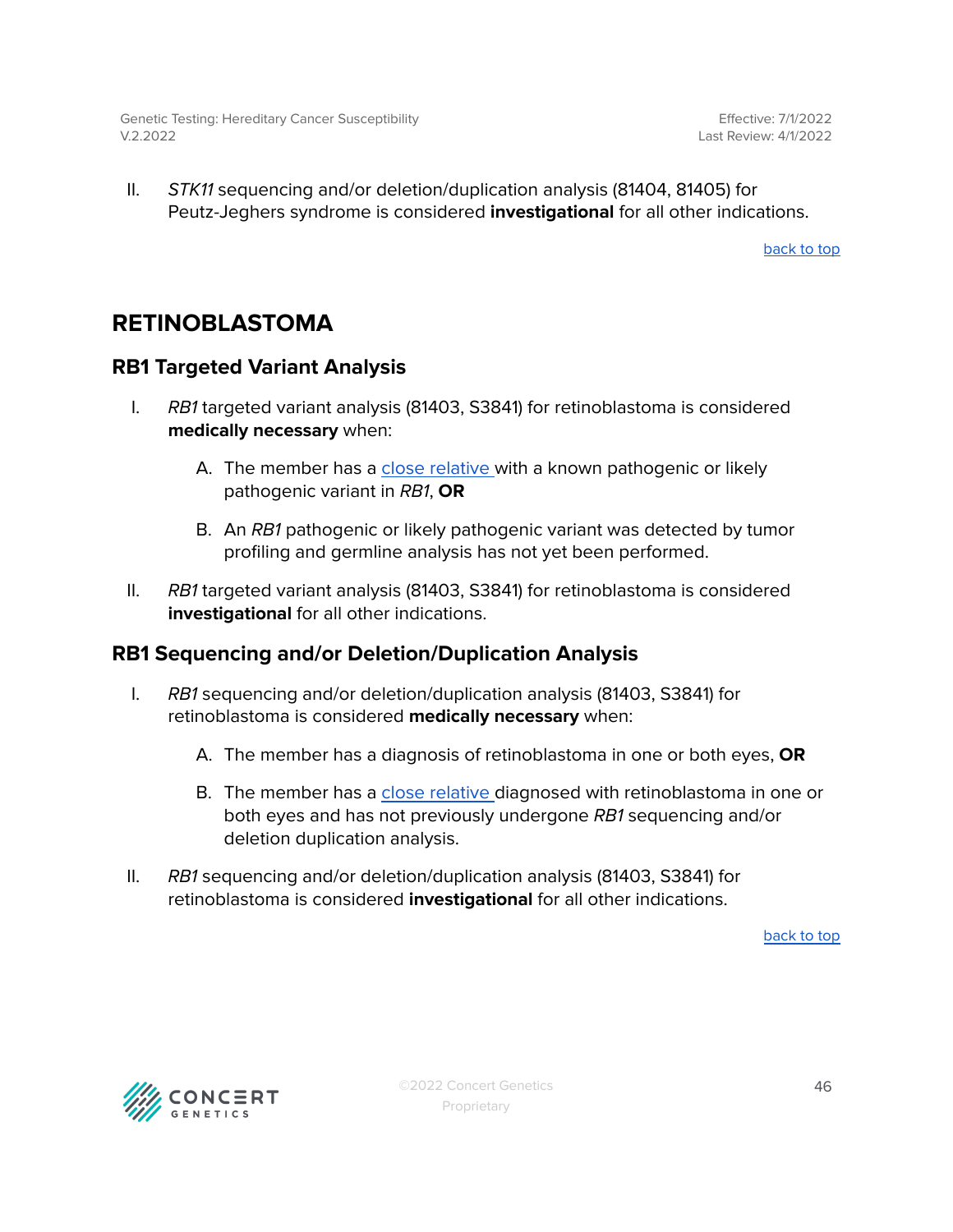# <span id="page-46-0"></span>**VON HIPPEL-LINDAU SYNDROME (VHL)**

### <span id="page-46-1"></span>**VHL Targeted Variant Analysis**

- I. *VHL* targeted variant analysis (81403, S3842) for Von Hippel-Lindau syndrome is considered **medically necessary** when:
	- A. The member has a close [relative](#page-47-0) with a known pathogenic or likely pathogenic variant in VHL, **OR**
	- B. A VHL pathogenic or likely pathogenic variant was detected by tumor profiling and germline analysis has not yet been performed.
- II. *VHL* targeted variant analysis (81403, S3842) for Von Hippel-Lindau syndrome is considered **investigational** for all other indications.

### <span id="page-46-2"></span>**VHL Sequencing and/or Deletion/Duplication Analysis**

- I. VHL sequencing and/or deletion/duplication analysis (81403, 81404, S3842) for Von Hippel-Lindau syndrome is considered **medically necessary** when:
	- A. The member has a diagnosis of one or more of the following:
		- 1. Hemangioblastoma of the retina, spine, or brain
		- 2. Clear cell renal cell carcinoma
		- 3. Pheochromocytoma or paraganglioma
		- 4. Endolymphatic sac tumor
		- 5. Epididymal or adnexal papillary cystadenoma
		- 6. Pancreatic serous cystadenoma
		- 7. Pancreatic neuroendocrine tumors
		- 8. Multiple renal, pancreatic or hepatic cysts**, OR**
	- B. The member has a close [relative](#page-47-0) diagnosed with VHL.

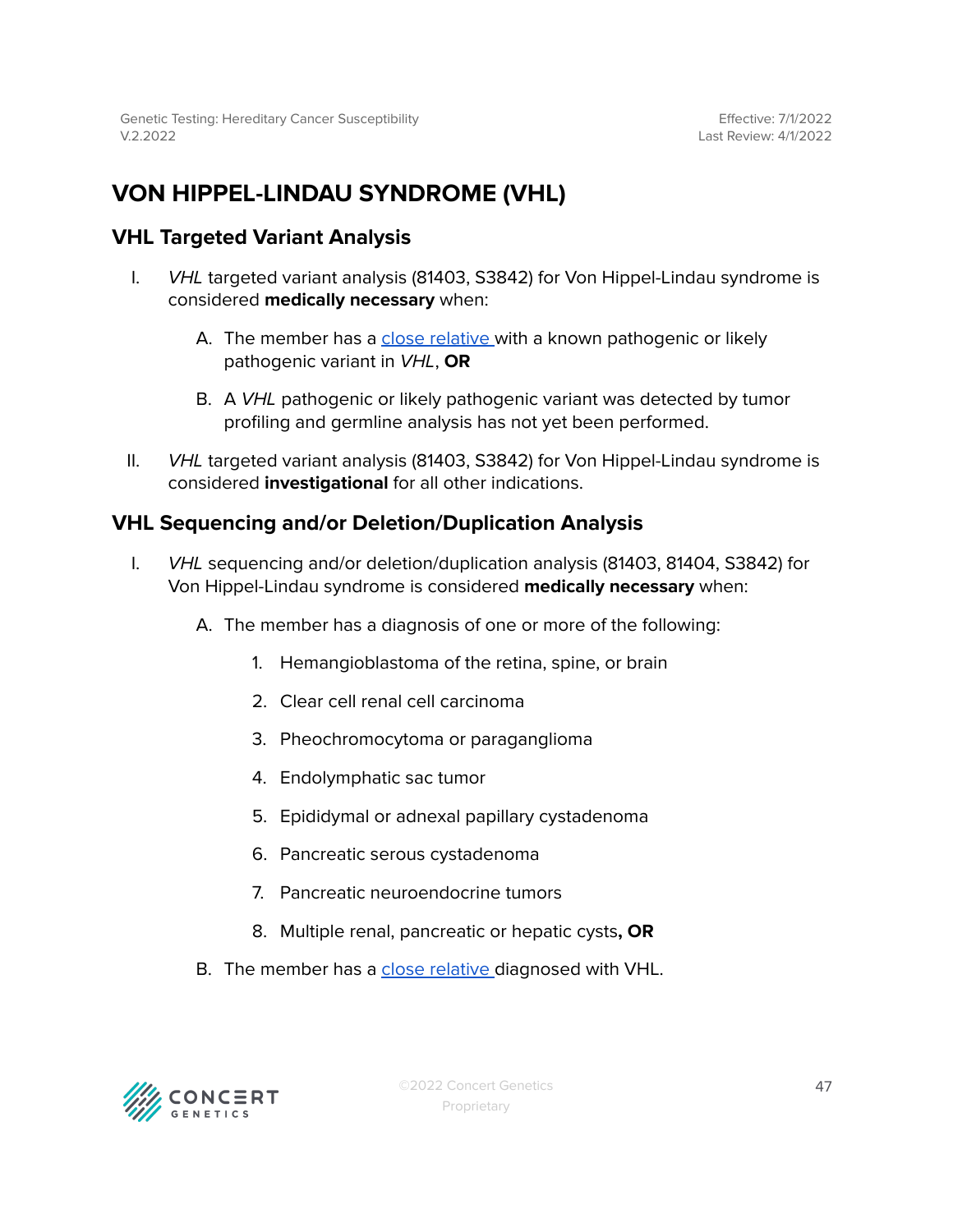II. VHL sequencing and/or deletion/duplication analysis (81403, 81404, S3842) for Von Hippel-Lindau syndrome is considered **investigational** for all other indications**.**

[back](#page-0-0) to top

# <span id="page-47-0"></span>**NOTES AND DEFINITIONS**

- 1. **Close relatives** include first, second, and third degree blood relatives on the same side of the family:
	- a. **First-degree relatives** are parents, siblings, and children
	- b. **Second-degree relatives** are grandparents, aunts, uncles, nieces, nephews, grandchildren, and half siblings
	- c. **Third-degree relatives** are great grandparents, great aunts, great uncles, great grandchildren, and first cousins
- 2. A **limited history** is defined as a member who has fewer than two 1st- or 2nd-degree female relatives in the same lineage that lived to age 45. The "limited family history" can occur on either side of the family. A 3-generation pedigree is needed to assess whether family history is limited
- 3. "**Breast cancer**" applies to patients with invasive cancer or DCIS.
- 4. **High risk** breast cancer for olaparib therapy is defined as
	- a. Triple negative breast cancer treated with either
		- i. Adjuvant chemotherapy with axillary node-positive disease or an invasive primary tumor greater than or equal to 2 cm on pathology analysis, OR
		- ii. Neoadjustant chemotherapy with residual invasive breast cancer in the breast or resected lymph nodes, OR
	- b. Hormone receptor positive disease treated with either

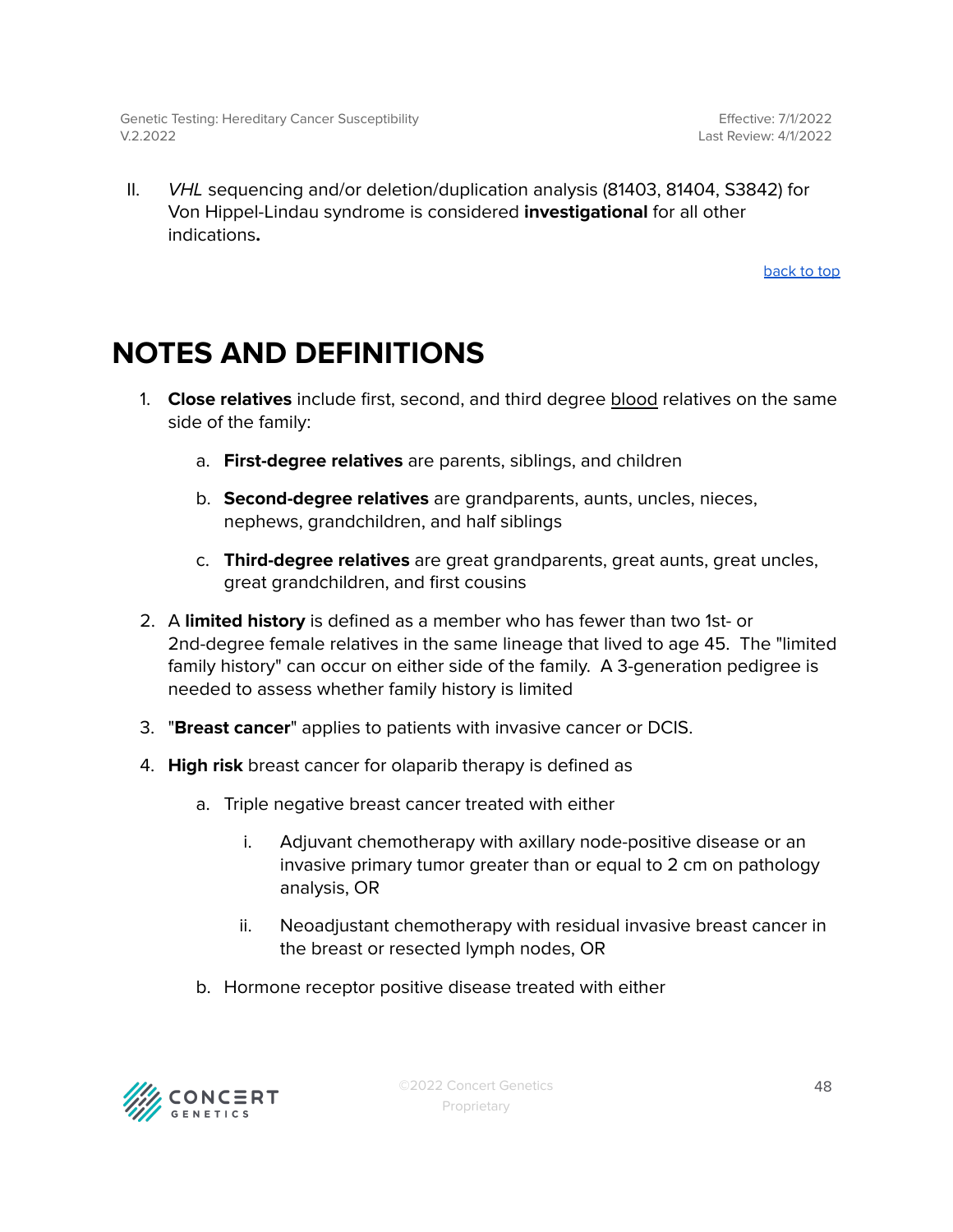- i. Adjuvant chemotherapy with four or more positive pathologically confirmed lymph nodes, OR
- ii. Neoadjuvant chemotherapy which did not have a complete pathologic response, with a CPS+CG score [pre-treatment clinical (CS) and post-treatment pathological stage (PS), estrogen-receptor status (E) and grade (G)] of 3 or higher
- 5. **Juvenile polyps** are polyps associated with Juvenile Polyposis Syndrome. These polyps are exophytic and eroded. They typically contain the following: marked edema and inflammation within the lamina propria, cystic glands filled with thick mucin, and some degree of smooth muscle proliferation.
- 6. **[ClinGen](https://clinicalgenome.org/)** is a National Institutes of Health (NIH)-funded resource dedicated to building a central resource that defines the clinical relevance of genes and variants for use in precision medicine and research.

# **CLINICAL CONSIDERATIONS**

If a variant of unknown significance (VUS) is detected in an individual, it is not recommended that family members also be tested for the VUS, unless the VUS is reclassified to a pathogenic or likely pathogenic variant.

# **BACKGROUND AND RATIONALE**

### **Practice Guidelines and Position Statements**

### National Comprehensive Cancer Network (NCCN)

### Multi-gene Panel Testing

NCCN guidelines (1.2022) recognize that next-generation sequencing technology has rapidly altered the clinical approach to testing at-risk patients and their families for hereditary forms of cancer and that when more than one gene can explain an inherited cancer syndrome, tailored multi-gene testing is often more efficient and/or cost effective than single-gene testing. NCCN guidelines recognize that there are pros and cons to

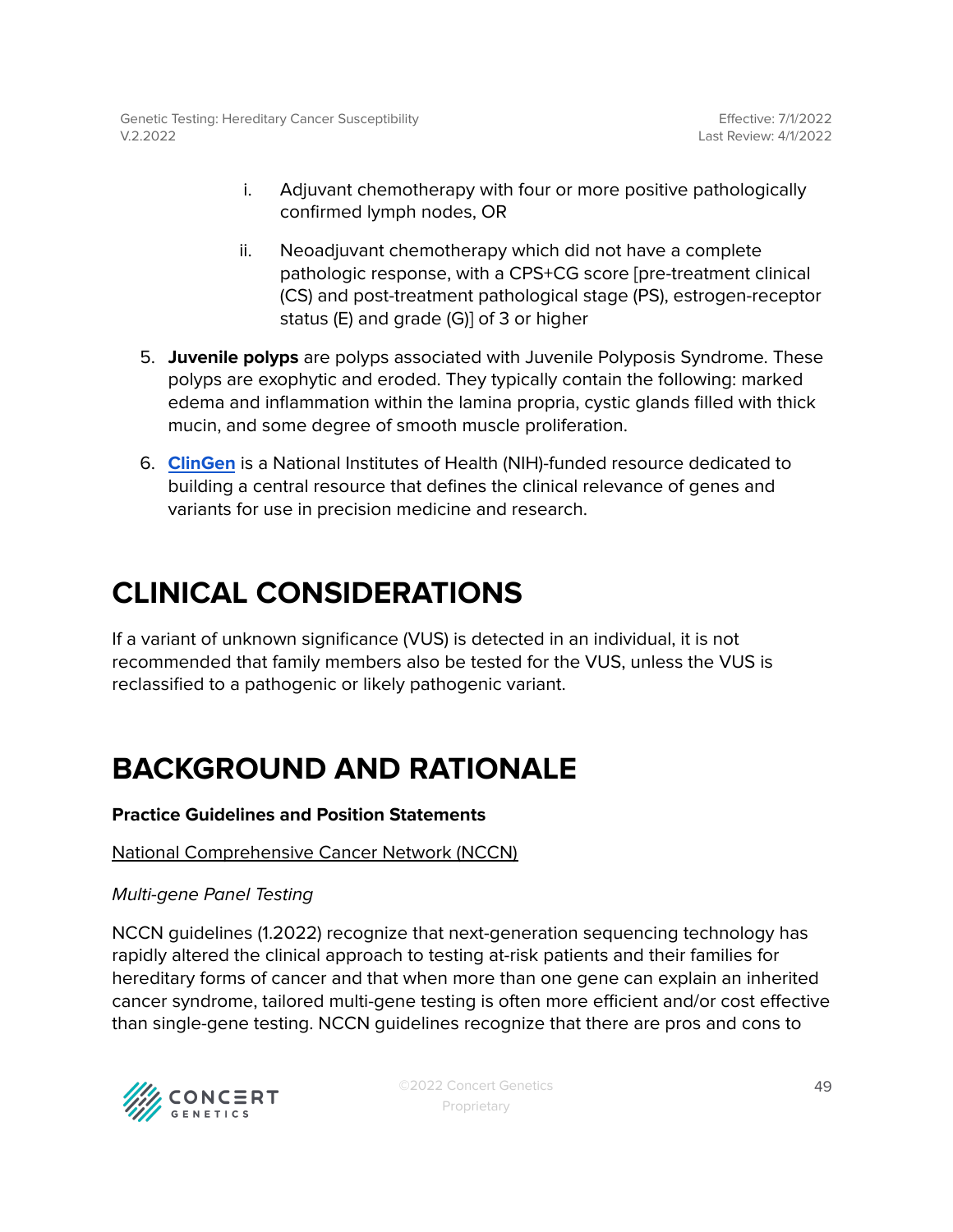Genetic Testing: Hereditary Cancer Susceptibility V.2.2022

multi-gene panel testing, one con being that there is a chance of finding a variant of uncertain significance or a pathogenic variant with uncertain clinical management increase as the number of genes included in the multi-gene panel increases. Because of these pros and cons, it is recommended that multi-gene panel testing be offered by a professional genetic expert that provides detailed pre- and post-test counseling.

### Germline Testing after Tumor Profiling

NCCN guidelines recommend confirmatory germline testing through an appropriately certified laboratory when a potential pathogenic/likely pathogenic variant is identified by commercial entities providing ancestry information, tumor profiling testing, and research. The recommendation recognizes that there are several genes (eg, TP53, STK11, PTEN) that are frequently identified in tumor testing that would have germline implications, however are rarely confirmed to be germline and therefore are rarely indicative of a need for germline testing unless clinical and/or family history are significant.

### High-Penetrance Breast and Ovarian Cancer Susceptibility Genes Testing

NCCN guidelines (1.2022) outline testing criteria for high-penetrance breast and/or ovarian cancer susceptibility genes, specifically BRCA1/2, CDH1, PALB2, PTEN, and TP53. NCCN recommends this testing in individuals with a personal and/or family history of HBOC-related cancers, such as breast, ovarian, prostate, and pancreatic cancer.

Additionally, current guidelines (2.2022) recommend assessing for germline high-penetrance breast cancer susceptibility gene mutations (BRCA1/2, CDH1, PALB2, PTEN, TP53) in all patients with recurrent or metastatic breast cancer to identify candidates for PARP inhibitor therapy. Additionally, patients with [high-risk](#page-47-0) HER-2 negative breast cancer should have high-penetrance breast cancer susceptibility gene mutation analysis (BRCA1/2, CDH1, PALB2, PTEN, TP53) if olaparib treatment is being considered.

### Pancreatic Cancer Susceptibility Genes Testing

NCCN guidelines (2.2022) recommend genetic counseling and germline testing for all individuals diagnosed with exocrine pancreatic cancer, as well as individuals with a first-degree relative diagnosed with exocrine pancreatic cancer.

### Lynch Syndrome/HNPCC

NCCN guidelines (1.2021) outline testing criteria for the evaluation of Lynch syndrome.

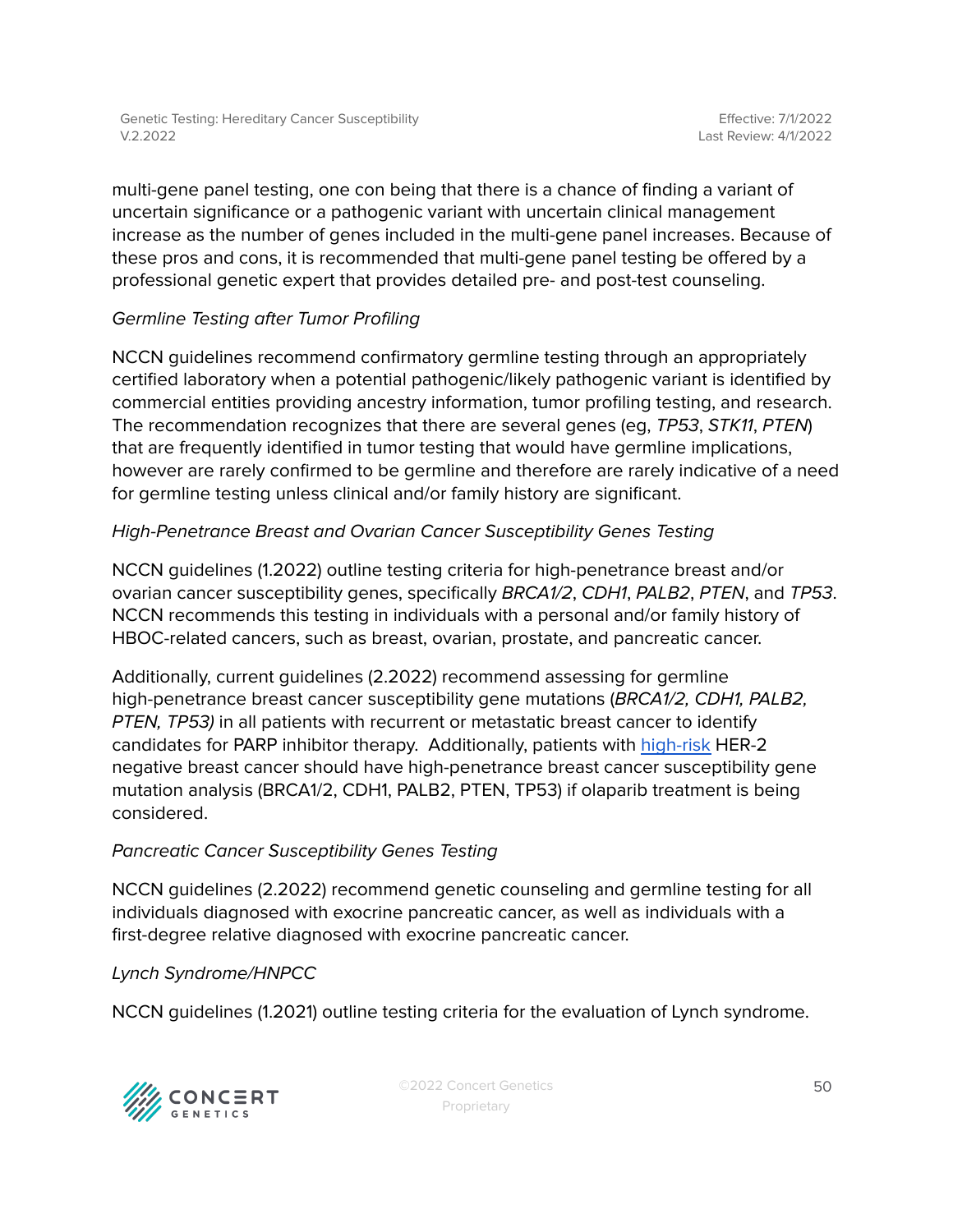NCCN recommends analysis of MLH1, MSH2, MSH6, PMS2 and/or EPCAM in individuals with a personal and/or family history of Lynch syndrome-related cancers, such as colorectal, endometrial, gastric, ovarian, pancreatic, ureter and renal pelvic, brain (usually glioblastoma), biliary tract, small intestinal, sebaceous adenoma, sebaceous carcinoma, or keratoacanthoma.

### Cowden Syndrome (CS)/PTEN Hamartoma Tumor Syndrome (PHTS)

NCCN guidelines (1.2022) outline clinical criteria for the genetic testing for Cowden syndrome (CS)/PTEN hamartoma tumor syndrome (PHTS) in individuals with a personal or family history of PHTS/CS.

### Familial Adenomatous Polyposis (FAP)/Attenuated (AFAP)

NCCN guidelines (1.2021) outline clinical criteria for the genetic testing for Classical FAP and Attenuated FAP in individuals with a personal and/or family history suggestive of FAP.

### Familial Cutaneous Malignant Melanoma

NCCN guidelines (2.2021) recommend considering genetic counseling referral for p16/CDKN2A mutation testing (and possibly other genes) when a patient has 3 or more invasive cutaneous melanomas, or a personal or family history of a mix of invasive melanoma, pancreatic cancer, and/or astrocytoma diagnoses.

NCCN guidelines (2.2021) also state that individuals with the presence of germline mutations in CDKN2a, CDK4, MC1R, BRCA2, BAP1 and potentially other genes, are predisposed to develop single or multiple primary melanomas.

### Hereditary Diffuse Gastric Cancer

NCCN guidelines (1.2021) outline criteria for further genetic risk assessment for high-risk syndromes associated with gastric cancer, including recommending criteria for which genetic testing for CDH1 mutation should be considered.

### Juvenile Polyposis Syndrome (JPS)

NCCN guidelines (1.2021) outline clinical criteria for the genetic testing for JPS in individuals with a personal and/or family history suggestive of JPS, noting that clinical genetic testing is recommended approximately 50% of JPS cases occurring due to pathogenic variants in BMPR1A and SMAD4.

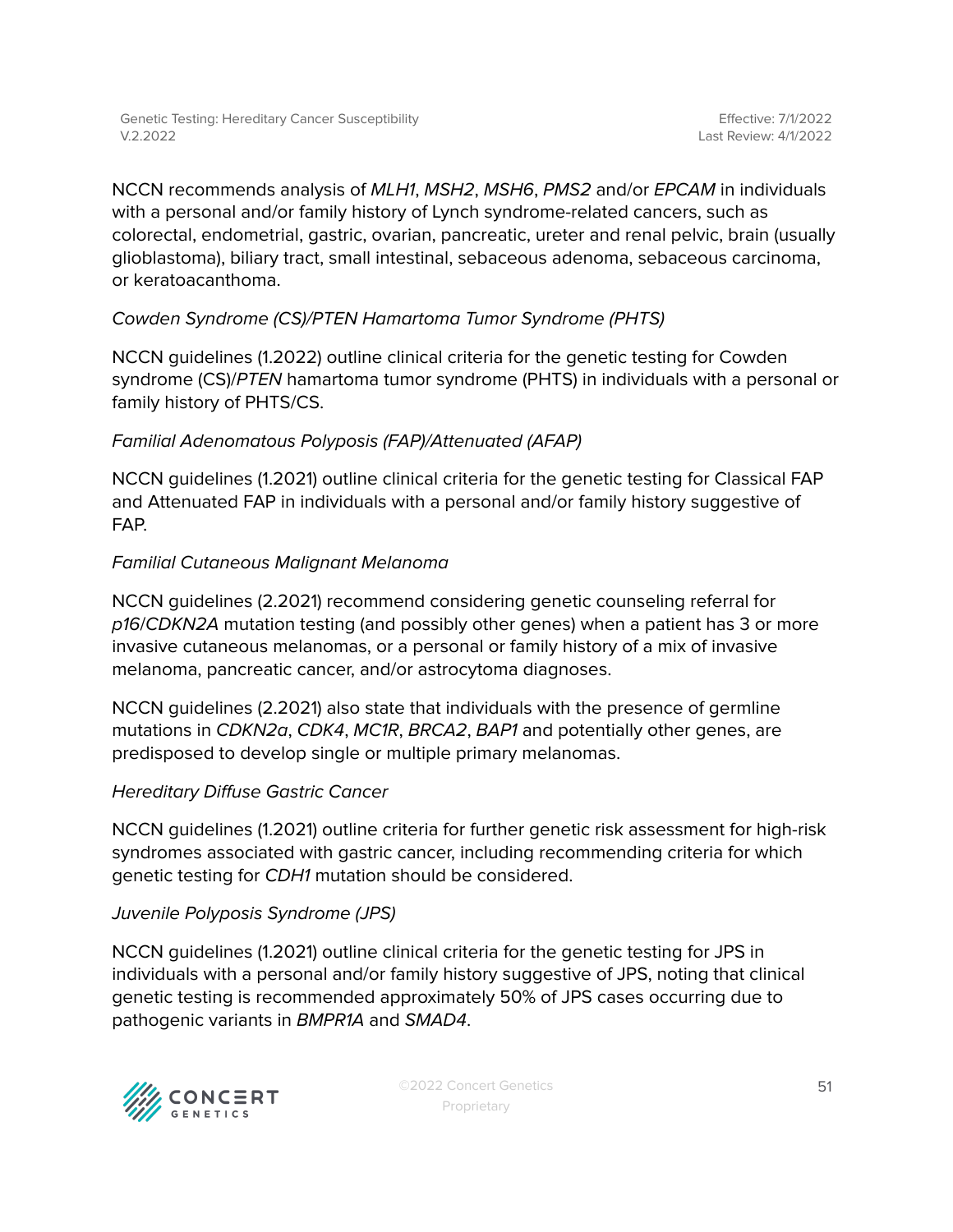Genetic Testing: Hereditary Cancer Susceptibility V.2.2022

#### Hereditary Leiomyomatosis and Renal Cell Cancer (HLRCC)

NCCN guidelines (2.2022) outline criteria for further genetic risk evaluation for hereditary renal cell carcinoma syndromes, including HLRCC-associated renal cell carcinoma.

#### Li-Fraumeni Syndrome (LFS)

NCCN guidelines (1.2022) outline clinical testing criteria for the genetic testing for Li-Fraumeni syndrome including classic Li-Fraumeni syndrome criteria and Chompret criteria and considerations for family history.

#### Multiple Endocrine Neoplasia Syndrome Type 1

NCCN guidelines (3.2021) outline endocrine neoplasia manifestations found in various hereditary endocrine neoplasia syndromes. The guidelines outline principles of genetic risk assessment that include pre- and post-test counseling, consideration of the most appropriate testing strategy, and recommends that one of a number of professionals with expertise and experience in cancer genetics be involved whenever possible.

#### Multiple Endocrine Neoplasia Syndrome Type 2

NCCN guidelines (3.2021) outline endocrine neoplasia manifestations found in various hereditary endocrine neoplasia syndromes. The guidelines outline principles of genetic risk assessment that include pre- and post-test counseling, consideration of the most appropriate testing strategy, and recommends that one of a number of professionals with expertise and experience in cancer genetics be involved whenever possible.

#### MUTYH-associated Polyposis (MAP)

NCCN guidelines (1.2021) outline clinical criteria for the genetic testing for MAP in individuals with a personal and/or family history suggestive of MAP.

#### Hereditary Paraganglioma/Pheochromocytoma Syndrome (PGL/PCC)

NCCN guidelines do not currently include recommendations for genetic testing for hereditary PGL/PCC. However, the guidelines include discussion that refers to the Endocrine Society's published guidelines with a genetic testing decision algorithm for genetic testing in patients with pheochromocytomas/paragangliomas.

Peutz-Jeghers Syndrome (PJS)

NCCN guidelines (1.2021) outline clinical criteria for the genetic testing for PJS in



©2022 Concert Genetics Proprietary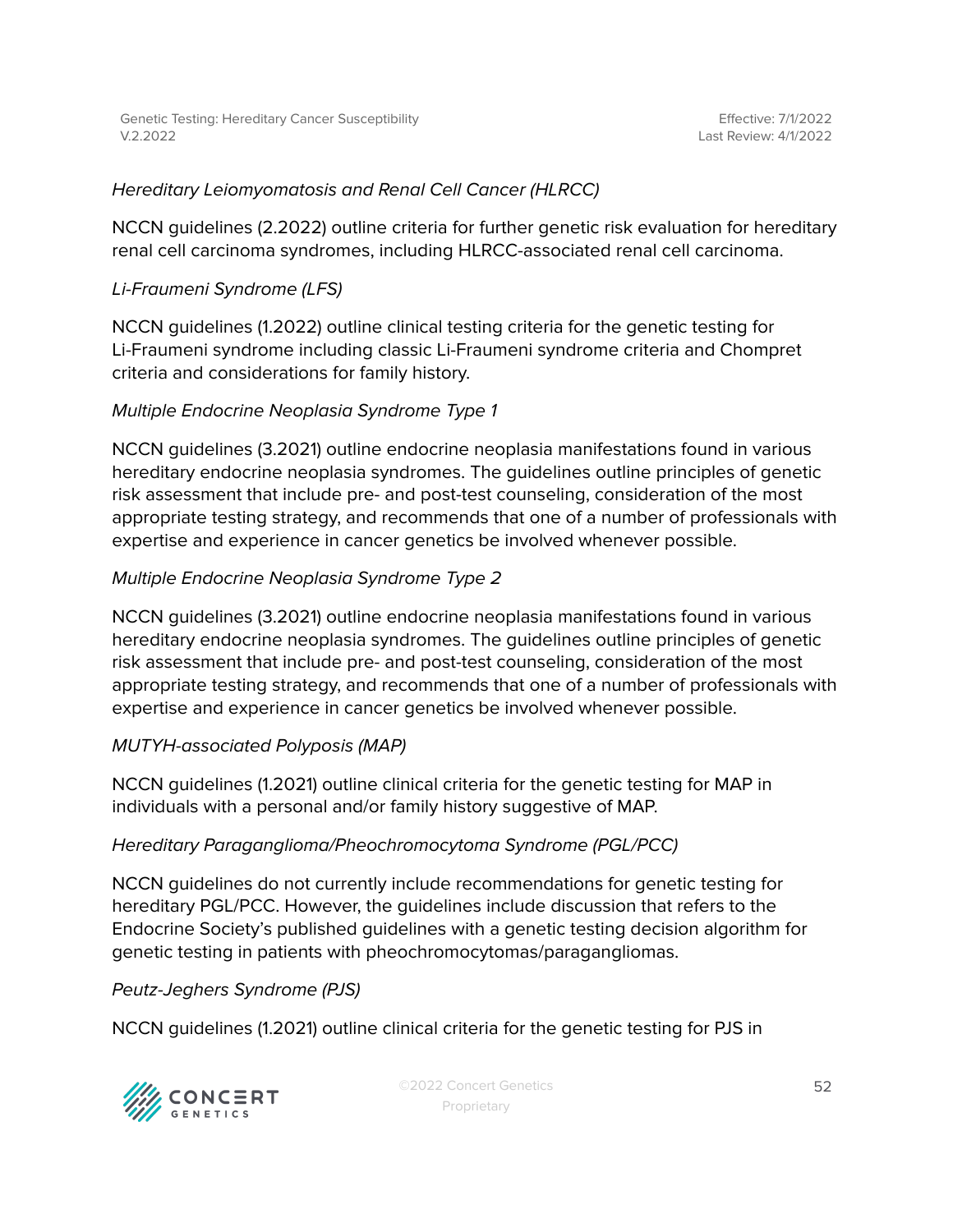individuals with a personal and/or family history suggestive of PJS, as a majority of cases occur due to pathogenic variants in the STK11 (LKB1) gene.

#### Retinoblastoma

NCCN guidelines do not currently include genetic testing recommendations for retinoblastoma.

#### Von Hippel-Lindau Syndrome (VHL)

NCCN guidelines (2.2022) outline criteria for further genetic risk evaluation for hereditary renal cell carcinoma syndromes, including VHL.

#### American Society of Clinical Oncologists (ASCO)

#### Germline Implications of Somatic Mutation Profiling

ASCO (2015) published the following statement regarding germline implications of somatic mutation profiling:

"ASCO supports the communication to patients of medically relevant incidental germline findings from somatic mutation profiling conducted in the clinical setting. Only laboratories equipped to provide analytically and clinically valid results should conduct secondary analyses to identify germline variants. Laboratories that are not resourced to provide clinically valid information from secondary analysis of the normal sample in tumor-normal subtractive analyses should only report tumor-associated variants and should not be obligated to seek germline variants. Oncology providers should communicate the potential for incidental and secondary germline information to patients before conducting somatic mutation profiling and should review the potential benefits, limitations, and risks before testing. Providers should carefully ascertain patient preferences regarding the receipt of germline information and allow patients to decline receipt of germline information. This may require referral for additional counseling to help the patient clarify his or her preferences. In the setting of tumor-normal sequencing, laboratories conducting secondary analyses should develop mechanisms to report only somatic results for patients who choose to decline receipt of germline findings. ASCO supports research to determine how to best deliver pretest education, support patient preferences, and understand outcomes of providing incidental and secondary germline information with somatic testing."

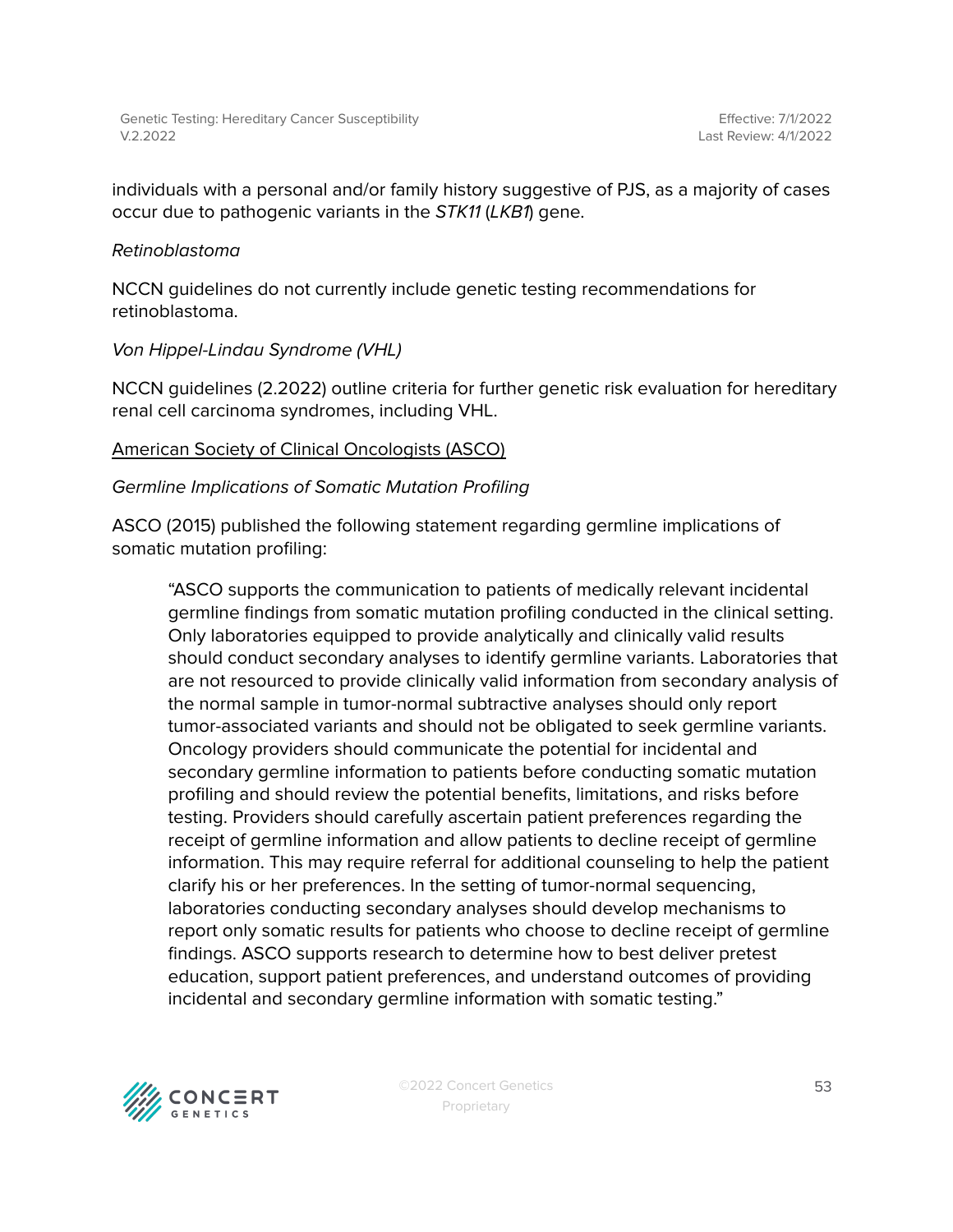ASCO made the following recommendations (2015) for individuals diagnosed with colorectal cancer:

- Tumor testing for DNA mismatch repair (MMR) deficiency with immunohistochemistry for MMR proteins and/or MSI should be assessed in all CRC patients.
- If loss of MLH1/PMS2 protein expression is observed in the tumor, analysis of BRAF V600E mutation or analysis of methylation of the MLH1 promoter should be carried out first to rule out a sporadic case. If the tumor is MMR deficient and somatic BRAF mutation is not detected or MLH1 promoter methylation is not identified, testing for germline mutations is indicated.
- If loss of any of the other proteins (MSH2, MSH6, PMS2) is observed, germline genetic testing should be carried out for the genes corresponding to the absent proteins (eg, MSH2, MSH6, EPCAM, PMS2, or MLH1).
- Full germline genetic testing for Lynch syndrome should include DNA sequencing and large rearrangement analysis.
- Patients with multiple colorectal adenomas (> 10) should be considered for germline genetic testing of APC and/or MUTYH.
- Full germline genetic testing of APC should include DNA sequencing and large rearrangement analysis.
- Germline testing of MUTYH can be initiated by screening for the most common mutations (G396D, Y179C) in the white population followed by analysis of the entire gene in heterozygotes. Founder mutations among ethnic groups should be taken into account. For nonwhite individuals, full sequencing of MUTYH should be considered.

ASCO (2020) published the following recommendations for somatic and germline genetic testing for women diagnosed with ovarian cancer:

● All women diagnosed with epithelial ovarian cancer should have germline genetic testing for BRCA1/2 and other ovarian cancer susceptibility genes. In women who do not carry a germline pathogenic or likely pathogenic BRCA1/2 variant, somatic tumor testing for BRCA1/2 pathogenic or likely pathogenic variants should be performed. Women with identified germline or somatic pathogenic or likely pathogenic variants in BRCA1/2 genes should be offered treatments that are US Food and Drug Administration (FDA) approved in the upfront and the recurrent setting.

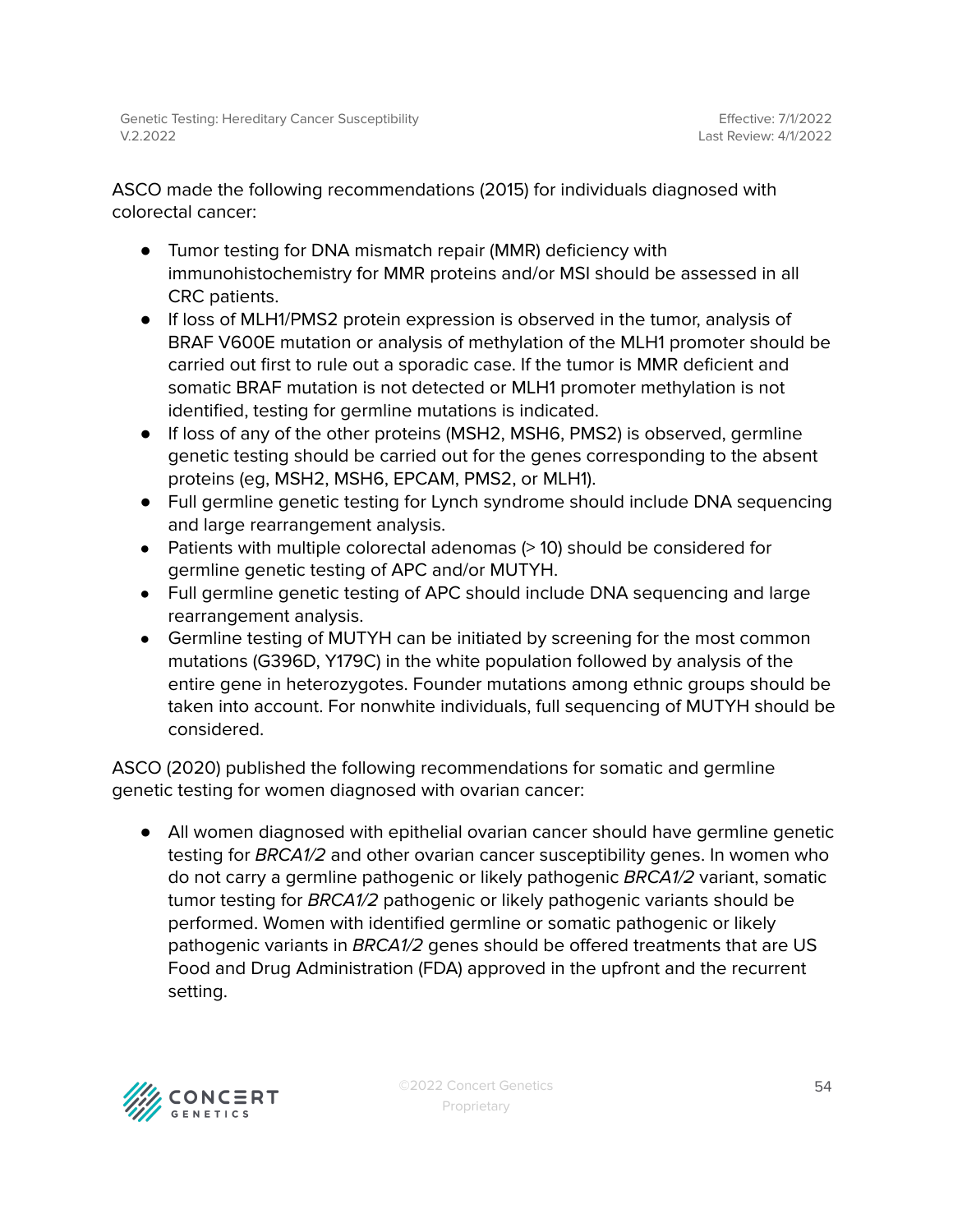- Women diagnosed with clear cell, endometrioid, or mucinous ovarian cancer should be offered somatic tumor testing for mismatch repair deficiency (dMMR). Women with identified dMMR should be offered FDA-approved treatment based on these results.
- Genetic evaluations should be conducted in conjunction with health care providers familiar with the diagnosis and management of hereditary cancer.
- First- or second-degree blood relatives of a patient with ovarian cancer with a known germline pathogenic cancer susceptibility gene variant should be offered individualized genetic risk evaluation, counseling, and genetic testing.
- Clinical decision making should not be made based on a variant of uncertain significance.
- Women with epithelial ovarian cancer should have testing at the time of diagnosis.

### American College of Medical Genetics and Genomics and the National Society of Genetic Counselors

ACMG and NSGC outlined referral indications for cancer predisposition assessment (2014). The document was reaffirmed in 2019 with the following caveat:

"While the principles outlined for genetics referral for the specific tumors and syndromes listed remain valid, in many cases the indications for referral have expanded. The field of cancer genetics is rapidly evolving, including frequent discovery of additional genes and new clinical presentations, expanded gene panel testing, paired tumor and germline sequencing, and expanded utility of molecular testing in treatment planning. These changes have impacted referral considerations outlined in this document. We encourage clinicians to consult additional updated sources in making final decisions regarding referral. These include more recent versions of the National Comprehensive Cancer Network guidelines (https://www.nccn. org/professionals/physician\_gls/default.aspx) and GeneReviews (https://www.ncbi.nlm.nih.gov/books/NBK1116/)."

### National Society of Genetic Counselors (NSGC)

The National Society of Genetic Counselors released a position statement (2017) endorsing the use of multi-gene panels when clinically warranted and appropriately applied, stating the following:

"These tests can provide a comprehensive and efficient route to identifying the genetic causes of disease. Before ordering a multi-gene panel test, providers

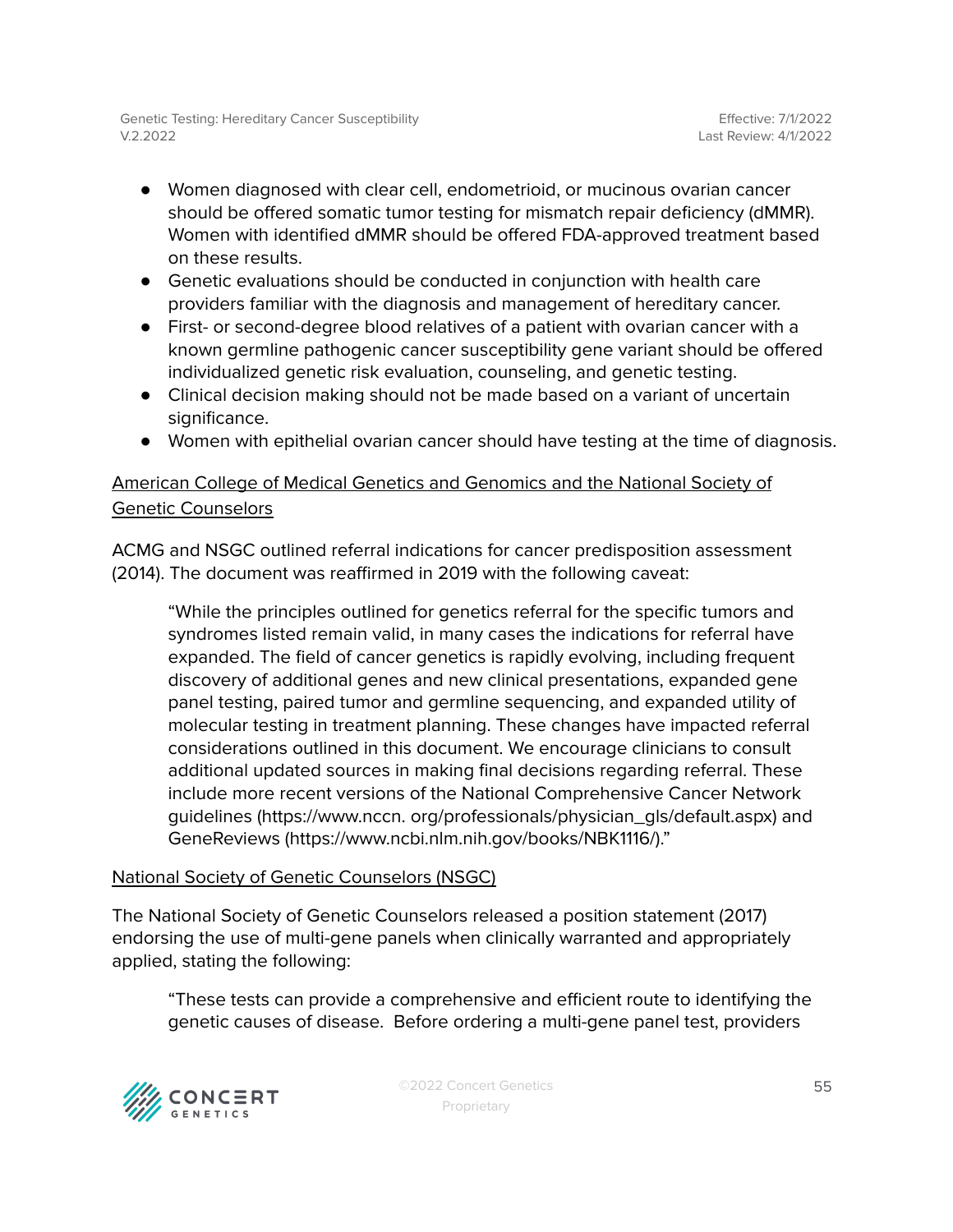should thoroughly evaluate the analytic and clinical validity of the test, as well as its clinical utility. Additional factors to consider include, but are not limited to: clinical and family history information, gene content of the panel, limitations of the sequencing and informatics technologies, and variant interpretation and reporting practices.

Panels magnify the complexities of genetic testing and underscore the value of experts, such as genetic counselors, who can educate stakeholders about appropriate utilization of the technology to mitigate risks of patient harm and unnecessary costs to the healthcare system. NSGC supports straightforward and transparent pricing so that patients, providers, laboratories, and health plans can easily weigh the value of genetic testing in light of its cost."

The National Society of Genetic Counselors updated a position statement (2017) regarding the genetic testing of minors for adult-onset conditions, stating the following:

"[NSGC] encourages deferring predictive genetic testing of minors for adult-onset conditions when results will not impact childhood medical management or significantly benefit the child. Predictive testing should optimally be deferred until the individual has the capacity to weigh the associated risks, benefits, and limitations of this information, taking his/her circumstances, preferences, and beliefs into account to preserve his/her autonomy and right to an open future."

#### American Society of Breast Surgeons

Consensus guidelines (2019) on genetic testing for hereditary breast cancer from the American Society of Breast Surgeons concluded the following:

"Genetic testing should be made available to all patients with a personal history of breast cancer. Recent data are reviewed that support genetic testing being offered to each patient with breast cancer (newly diagnosed or with a personal history). If genetic testing is performed, such testing should include BRCA1/BRCA2 and PALB2, with other genes as appropriate for the clinical scenario and family history. For patients with newly diagnosed breast cancer, identification of a mutation may impact local treatment recommendations. Patients who had genetic testing previously may benefit from updated testing. Genetic testing should be made available to patients without a history of breast cancer who meet National Comprehensive Cancer Network guidelines. Finally, variants of uncertain significance are not clinically actionable and these patients should be managed

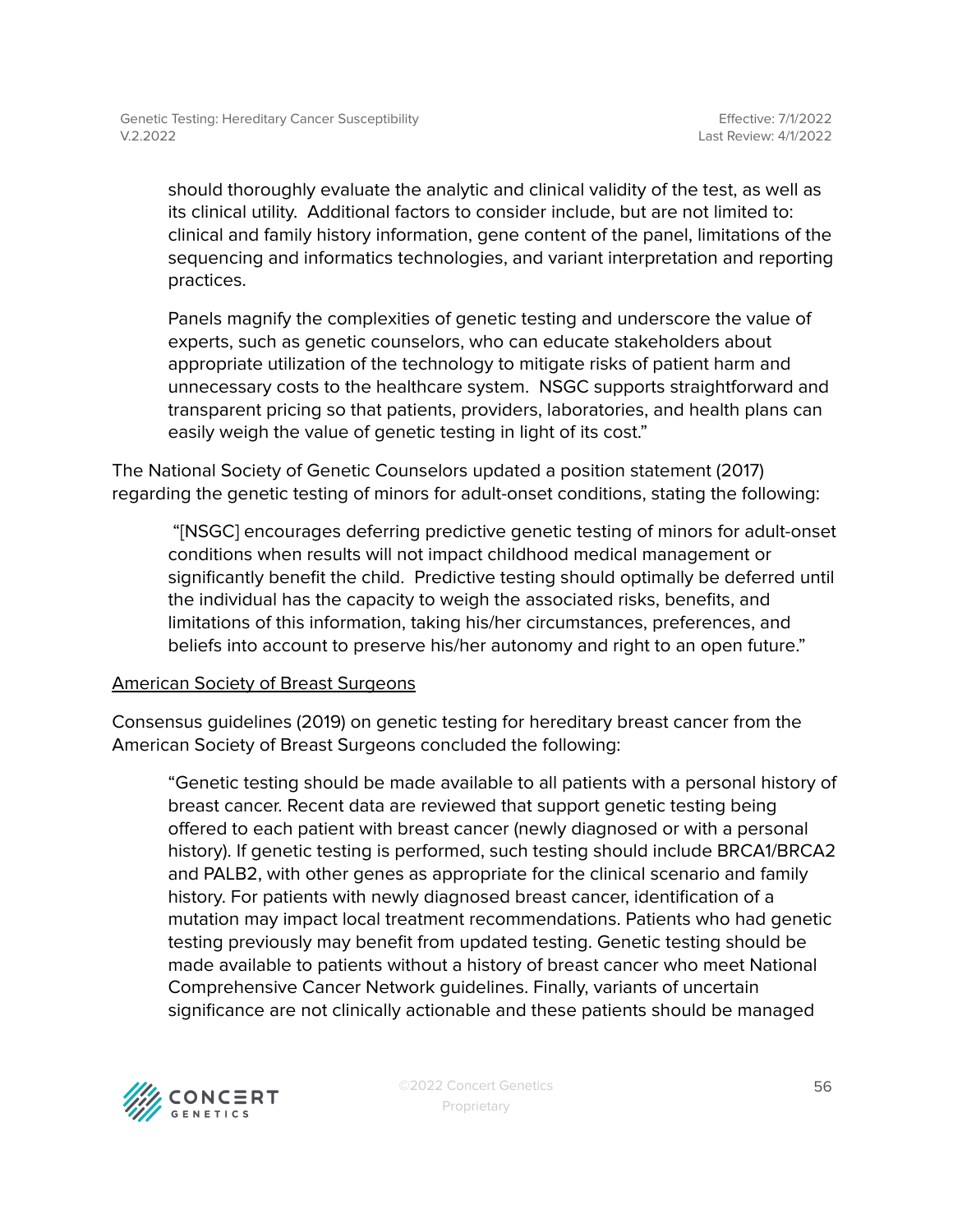based on their individual risk factors."

#### The American College of Obstetricians and Gynecologists (ACOG)

ACOG published Committee Opinion Number 793 (2019) regarding hereditary cancer syndromes and risk assessment that included the following recommendations:

- A hereditary cancer risk assessment is the key to identifying patients and families who may be at increased risk of developing certain types of cancer. Assessments should be performed by obstetrician–gynecologists or other obstetric–gynecologic care providers and should be updated regularly.
- If a hereditary cancer risk assessment suggests an increased risk of a hereditary cancer syndrome, referral to a specialist in cancer genetics or a health care provider with expertise in genetics is recommended for expanded gathering of family history information, risk assessment, education, and counseling, which may lead to genetic testing and tailored cancer screening or risk reduction measures, or both.
- Genetic testing may be performed using a panel of multiple genes through next-generation sequencing technology. This multigene testing process increases the likelihood of finding variants of unknown significance, and it also allows for testing for pathogenic and likely pathogenic variants in multiple genes that may be associated with a specific cancer syndrome or family cancer phenotype (or multiple phenotypes).

#### US Preventive Services Task Force (USPSTF)

The USPSTF published a recommendation statement (2019) on risk assessment, genetic counseling, and genetic testing for BRCA-related cancer that included the following conclusion and recommendation:

"The USPSTF recommends that primary care clinicians assess women with a personal or family history of breast, ovarian, tubal, or peritoneal cancer or who have an ancestry associated with BRCA1/2 gene mutations with an appropriate brief familial risk assessment tool. Women with a positive result on the risk assessment tool should receive genetic counseling and, if indicated after counseling, genetic testing. (B recommendation) The USPSTF recommends against routine risk assessment, genetic counseling, or genetic testing for women whose personal or family history or ancestry is not associated with potentially harmful BRCA1/2 gene mutations. (D recommendation)."

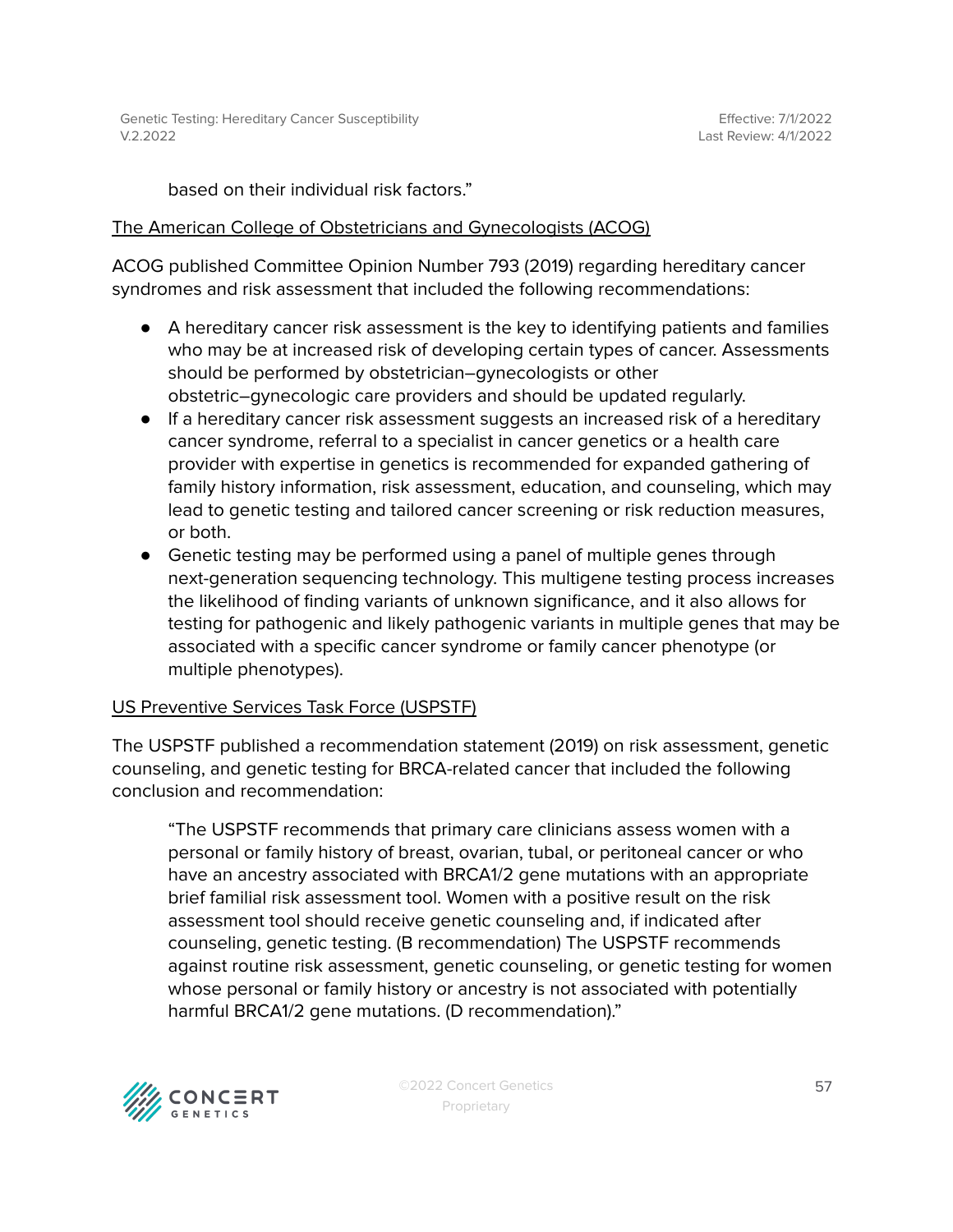#### Endocrine Society

The Endocrine Society published a clinical practice guideline (2014) for pheochromocytoma and paraganglioma that included the following recommendations regarding genetic testing:

3.1 We recommend that all patients with PPGLs should be engaged in shared decision making for genetic testing.

3.2 We recommend the use of a clinical feature-driven diagnostic algorithm to establish the priorities for specific genetic testing in PPGL patients with suspected germline mutations.

3.3 We suggest that patients with paraganglioma undergo testing of SDH mutations and that patients with metastatic disease undergo testing for SDHB mutations.

3.4 We recommend that genetic testing for PPGL be delivered within the framework of health care. Specifically, pretest and post-test counseling should be available. All tests for PPGL genetic testing should be performed by accredited laboratories. (Ungraded recommendation).

#### American Association of Ophthalmic Oncologists and Pathologists

The AAOOP with support of the American Association for Pediatric Ophthalmology and Strabismus and the American Academy of Pediatrics (AAP) developed expert consensus guidelines for children at risk for development of retinoblastoma that included the following recommendations:

- We recommend screening for at-risk children from birth up to the age of 7 years. After age 7 years, no further screening of asymptomatic children is recommended, unless they are known to carry an RB1 mutation. We suggest that individuals who are known RB1 mutation carriers be followed indefinitely with examinations every 1 to 2 years after the age of 7 years. A single dilated fundus examination to evaluate for asymptomatic spontaneously regressed retinoblastoma or retinoma is recommended for all first-degree relatives of a retinoblastoma proband, including older siblings if the RB1 genetic status of the relatives is unknown (grade C).
- Genetic counseling and testing clarify the risk for retinoblastoma in children with a family history of the disease and improve outcomes at reduced cost, justifying making testing available to all patients with a personal or family history of

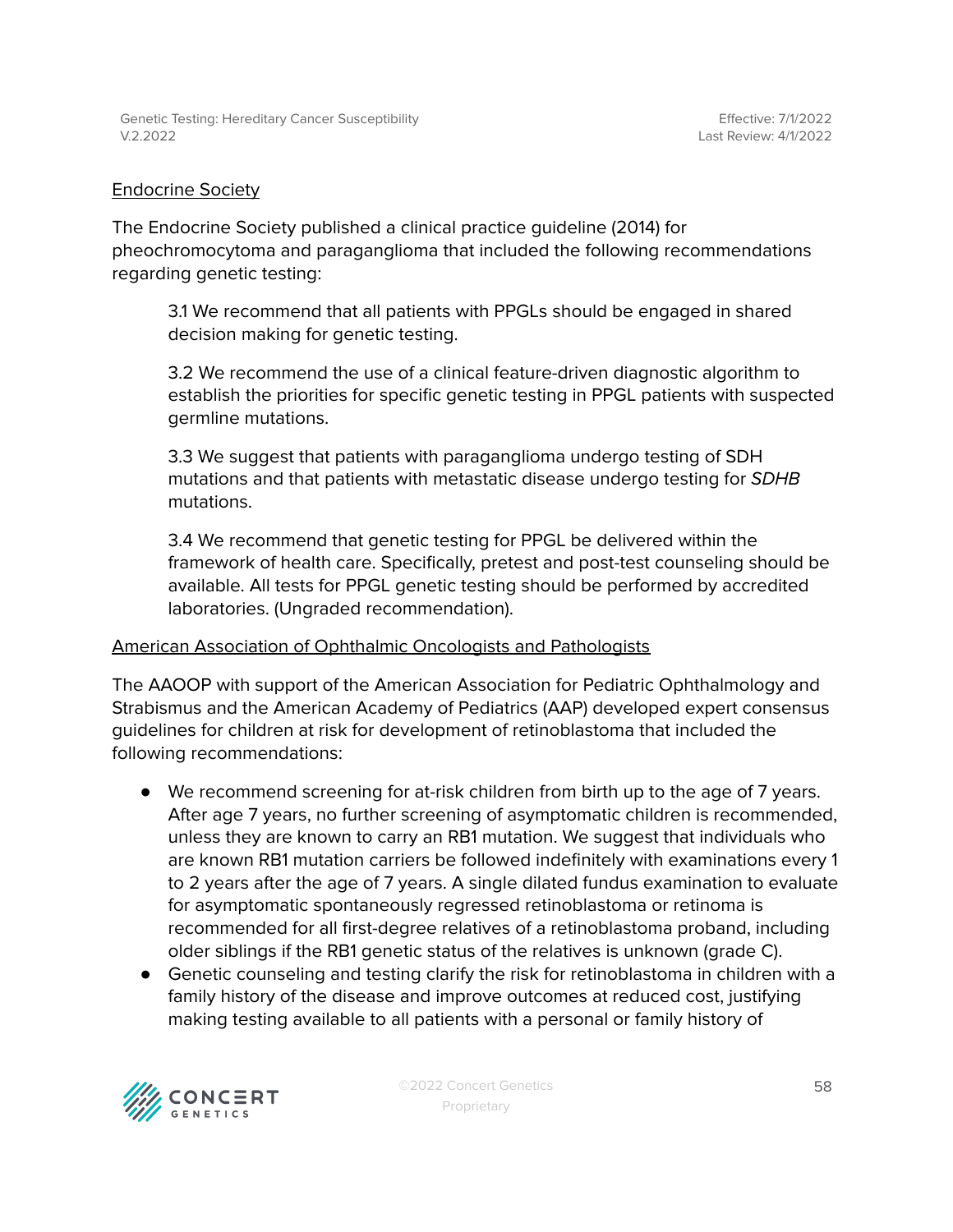retinoblastoma. Genetic evaluation should be initiated whether the affected relative demonstrated unilateral or bilateral disease because both have a substantial risk of being heritable (grade C).

[back](#page-0-0) to top

# <span id="page-58-0"></span>**REFERENCES**

- 1. National Comprehensive Cancer Network (NCCN). NCCN Clinical Practice Guidelines in Oncology: Genetic/Familial High-Risk Assessment: Genetic/Familial High-Risk Assessment: Breast, Ovarian, and Pancreatic. Version 2.2022. [https://www.nccn.org/professionals/physician\\_gls/pdf/genetics\\_bop.pdf](https://www.nccn.org/professionals/physician_gls/pdf/genetics_bop.pdf).
- 2. National Comprehensive Cancer Network (NCCN). NCCN Clinical Practice Guidelines in Oncology: Genetic/Familial High-Risk Assessment: Colorectal. Version 1.2021. [https://www.nccn.org/professionals/physician\\_gls/pdf/genetics\\_colon.pdf](https://www.nccn.org/professionals/physician_gls/pdf/genetics_colon.pdf).
- 3. "Use of Multi-Gene Panel Testing." Position Statement from National Society of Genetic Counselors. [https://www.nsgc.org/Policy-Research-and-Publications/Position-Statements/Position](https://www.nsgc.org/Policy-Research-and-Publications/Position-Statements/Position-Statements/Post/use-of-multi-gene-panel-tests) [-Statements/Post/use-of-multi-gene-panel-tests](https://www.nsgc.org/Policy-Research-and-Publications/Position-Statements/Position-Statements/Post/use-of-multi-gene-panel-tests). Released March 14, 2017.
- 4. "Genetic Testing of Minors for Adult-Onset Conditions". Position Statement from National Society of Genetic Counselors. [https://www.nsgc.org/Policy-Research-and-Publications/Position-Statements/Position](https://www.nsgc.org/Policy-Research-and-Publications/Position-Statements/Position-Statements/Post/genetic-testing-of-minors-for-adult-onset-conditions) [-Statements/Post/genetic-testing-of-minors-for-adult-onset-conditions](https://www.nsgc.org/Policy-Research-and-Publications/Position-Statements/Position-Statements/Post/genetic-testing-of-minors-for-adult-onset-conditions). Released February 15, 2017. Updated April 18, 2018.
- 5. Stoffel EM, Mangu PB, Gruber SB, et al. Hereditary colorectal cancer syndromes: American society of clinical oncology clinical practice guideline endorsement of familial risk-colorectal cancer: European Society for medical oncology clinical practice guidelines. J Clin Oncol. 2015;33(2):209-217. doi:10.1200/JCO.2014.58.1322
- 6. Owens DK, Davidson KW, Krist AH, et al. Risk Assessment, Genetic Counseling, and Genetic Testing for BRCA -Related Cancer: US Preventive Services Task Force Recommendation Statement. JAMA - J Am Med Assoc. 2019;322(7):652-665. doi:10.1001/jama.2019.10987
- 7. Manahan ER, Kuerer HM, Sebastian M, et al. Consensus Guidelines on Genetic Testing for Hereditary Breast Cancer from the American Society of Breast Surgeons. Ann Surg Oncol. 2019;26(10):3025-3031. doi:10.1245/s10434-019-07549-8

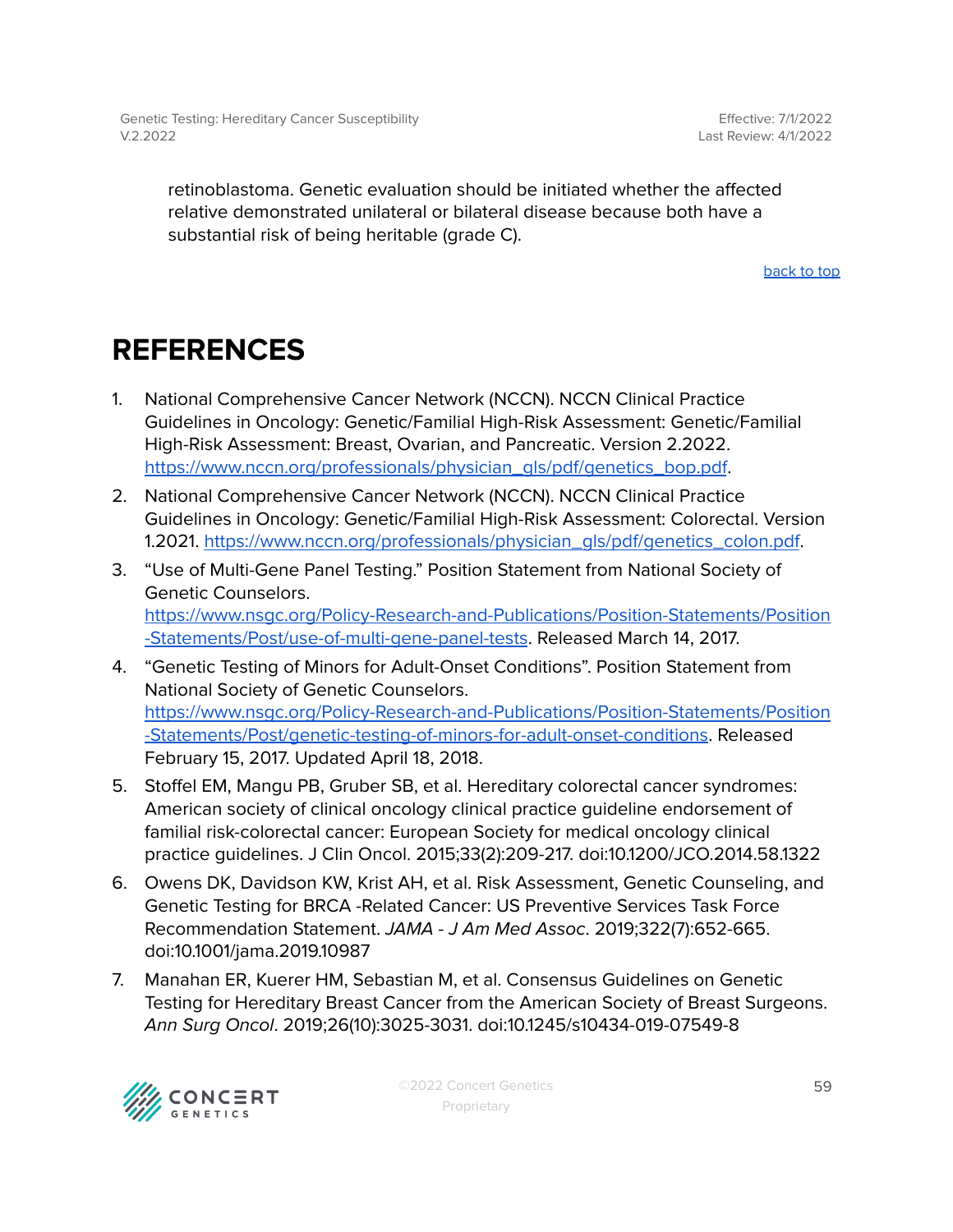- 8. Lenders JW, Duh QY, Eisenhofer G, Gimenez-Roqueplo AP, Grebe SK, Murad MH, Naruse M, Pacak K, Young WF Jr, Endocrine Society. Pheochromocytoma and paraganglioma: an endocrine society clinical practice guideline. The Journal of Clinical Endocrinology and Metabolism. 2014;99(6):1915-1942
- 9. Robson ME, Bradbury AR, Arun B, et al. American Society of Clinical Oncology Policy Statement Update: Genetic and Genomic Testing for Cancer Susceptibility. J Clin Oncol. 2015;33(31):3660-3667. doi:10.1200/JCO.2015.63.0996
- 10. National Comprehensive Cancer Network (NCCN). NCCN Clinical Practice Guidelines in Oncology: Cutaneous Melanoma. Version 2.2021. [https://www.nccn.org/professionals/physician\\_gls/pdf/cutaneous\\_melanoma.pdf.](https://www.nccn.org/professionals/physician_gls/pdf/cutaneous_melanoma.pdf)
- 11. National Comprehensive Cancer Network (NCCN). NCCN Clinical Practice Guidelines in Oncology: Neuroendocrine and Adrenal Tumors. Version 3.2021. [https://www.nccn.org/professionals/physician\\_gls/pdf/neuroendocrine.pdf](https://www.nccn.org/professionals/physician_gls/pdf/neuroendocrine.pdf).
- 12. Else T, Greenberg S, Fishbein L. Hereditary Paraganglioma-Pheochromocytoma Syndromes. 2008 May 21 [Updated 2018 Oct 4]. In: Adam MP, Ardinger HH, Pagon RA, et al., editors. GeneReviews® [Internet]. Seattle (WA): University of Washington, Seattle; 1993-2020. Available from: [https://www.ncbi.nlm.nih.gov/books/NBK1548/.](https://www.ncbi.nlm.nih.gov/books/NBK1548/)
- 13. National Comprehensive Cancer Network (NCCN). NCCN Clinical Practice Guidelines in Oncology: Gastric Cancer. Version 1.2021. [https://www.nccn.org/professionals/physician\\_gls/pdf/gastric.pdf](https://www.nccn.org/professionals/physician_gls/pdf/gastric.pdf).
- 14. National Comprehensive Cancer Network (NCCN). NCCN Clinical Practice Guidelines in Oncology: Kidney Cancer. Version 2.2022. [https://www.nccn.org/professionals/physician\\_gls/pdf/kidney.pdf.](https://www.nccn.org/professionals/physician_gls/pdf/kidney.pdf)
- 15. Jasperson KW, Patel SG, Ahnen DJ. APC-Associated Polyposis Conditions. 1998 Dec 18 [Updated 2017 Feb 2]. In: Adam MP, Ardinger HH, Pagon RA, et al., editors. GeneReviews® [Internet]. Seattle (WA): University of Washington, Seattle; 1993-2020. Available from: <https://www.ncbi.nlm.nih.gov/books/NBK1345/>.
- 16. Kaurah P, Huntsman DG. Hereditary Diffuse Gastric Cancer. 2002 Nov 4 [Updated 2018 Mar 22]. In: Adam MP, Ardinger HH, Pagon RA, et al., editors. GeneReviews® [Internet]. Seattle (WA): University of Washington, Seattle; 1993-2020. Available from: [https://www.ncbi.nlm.nih.gov/books/NBK1139/.](https://www.ncbi.nlm.nih.gov/books/NBK1139/)
- 17. van Leeuwaarde RS, Ahmad S, Links TP, et al. Von Hippel-Lindau Syndrome. 2000 May 17 [Updated 2018 Sep 6]. In: Adam MP, Ardinger HH, Pagon RA, et al., editors. GeneReviews® [Internet]. Seattle (WA): University of Washington, Seattle; 1993-2020. Available from: <https://www.ncbi.nlm.nih.gov/books/NBK1463/>.

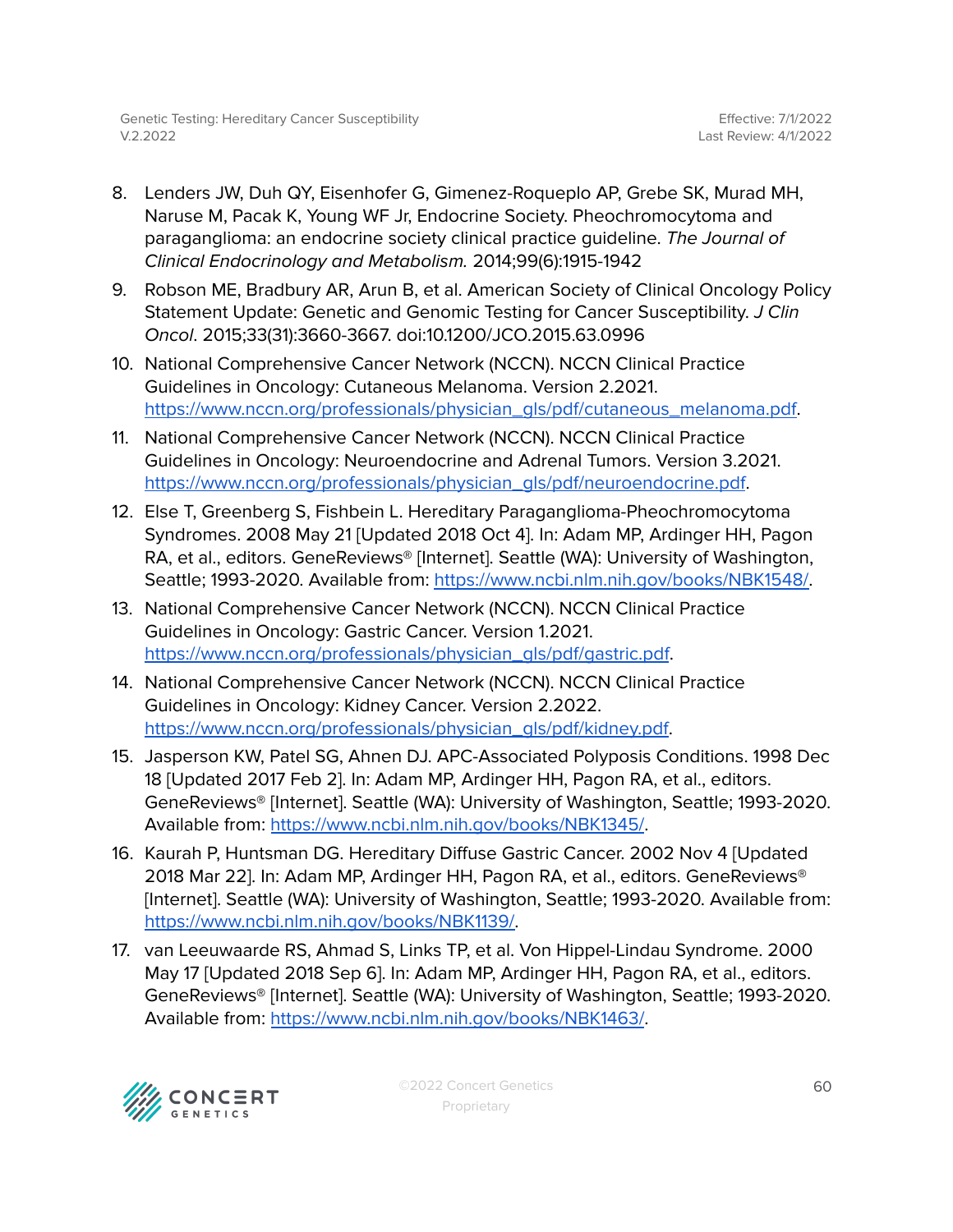- 18. Skalet AH, Gombos DS, Gallie BL, et al. Screening Children at Risk for Retinoblastoma: Consensus Report from the American Association of Ophthalmic Oncologists and Pathologists. Ophthalmology. 2018;125(3):453-458. doi:10.1016/j.ophtha.2017.09.001
- 19. Hampel, H., Bennett, R., Buchanan, A. et al. A practice guideline from the American College of Medical Genetics and Genomics and the National Society of Genetic Counselors: referral indications for cancer predisposition assessment. Genet Med 17, 70–87 (2015). <https://doi.org/10.1038/gim.2014.147>
- 20. Bashford, M.T., Kohlman, W., Everett, J. et al. Addendum: A practice guideline from the American College of Medical Genetics and Genomics and the National Society of Genetic Counselors: referral indications for cancer predisposition assessment. Genet Med 21, 2844 (2019). <https://doi.org/10.1038/s41436-019-0586-y>
- 21. Lohmann DR, Gallie BL. Retinoblastoma. 2000 Jul 18 [Updated 2018 Nov 21]. In: Adam MP, Ardinger HH, Pagon RA, et al., editors. GeneReviews® [Internet]. Seattle (WA): University of Washington, Seattle; 1993-2020. Available from: [https://www.ncbi.nlm.nih.gov/books/NBK1452/.](https://www.ncbi.nlm.nih.gov/books/NBK1452/)
- 22. Menko FH, Maher ER, Schmidt LS, et al. Hereditary leiomyomatosis and renal cell cancer (HLRCC): renal cancer risk, surveillance and treatment. Fam Cancer. 2014;13(4):637-644. doi:10.1007/s10689-014-9735-2
- 23. Schultz KAP, Rednam SP, Kamihara J, et al. PTEN, DICER1, FH, and Their Associated Tumor Susceptibility Syndromes: Clinical Features, Genetics, and Surveillance Recommendations in Childhood. Clin Cancer Res. 2017;23(12):e76-e82. doi:10.1158/1078-0432.CCR-17-0629
- 24. Konstantinopoulos PA, Norquist B, Lacchetti C, et al. Germline and Somatic Tumor Testing in Epithelial Ovarian Cancer: ASCO Guideline. J Clin Oncol. 2020;38(11):1222-1245. doi:10.1200/JCO.19.02960
- 25. Li MM, Chao E, Esplin ED, et al. Points to consider for reporting of germline variation in patients undergoing tumor testing: a statement of the American College of Medical Genetics and Genomics (ACMG). Genet Med. 2020;22(7):1142-1148. doi:10.1038/s41436-020-0783-8
- 26. Blair VR, McLeod M, Carneiro F, et al. Hereditary diffuse gastric cancer: updated clinical practice guidelines. Lancet Oncol. 2020;21(8):e386-e397. doi:10.1016/S1470-2045(20)30219-9
- 27. Sattler EC, Steinlein OK. Birt-Hogg-Dube Syndrome. 2006 Feb 27 [Updated 2020 Jan 30]. In: Adam MP, Ardinger HH, Pagon RA, et al., editory. GeneReviews®